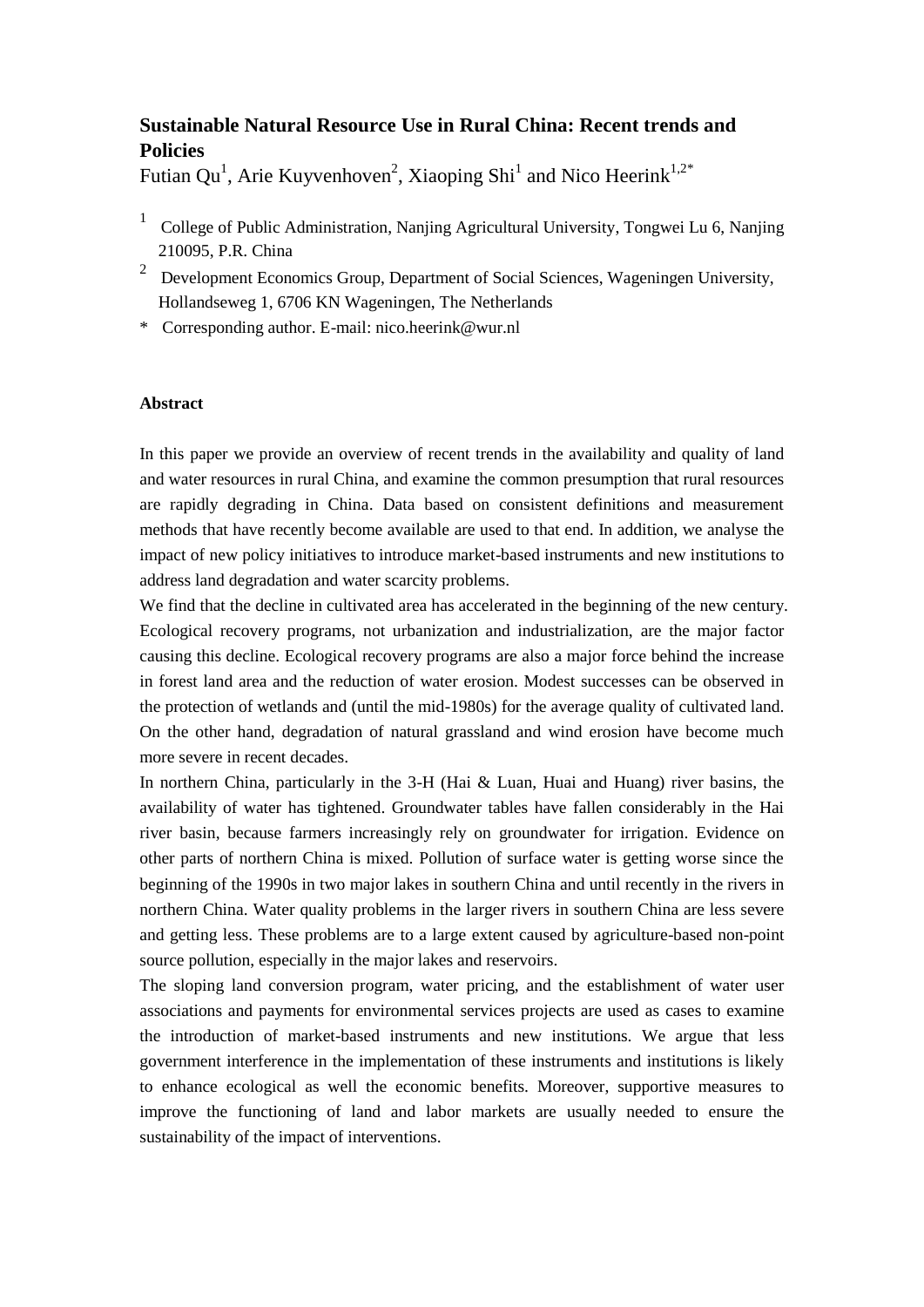# **Sustainable Natural Resource Use in Rural China: Recent trends and Policies**

Futian Qu, Arie Kuyvenhoven, Xiaoping Shi and Nico Heerink

## **1. Introduction**

Since the beginning of 2004, the Chinese Government has replaced its centuries-old policy of taxing agriculture by a new policy aimed at subsidizing the sector and stimulating rural incomes. The main purpose of this policy is to reduce the growing gap between urban and rural incomes while at the same time promoting grain production. In the following years this policy was further strengthened and expanded, resulting in the concept of 'building a new socialist countryside' as put forward by the Central Committee of the Communist Party in China in 2006.

In the  $11<sup>th</sup>$  Five-Year Plan, covering the period 2006-2010, building a new countryside takes a prominent place. The goals formulated in this respect in the  $11<sup>th</sup>$  Five-Year Plan include increasing farmers' income, developing modern agriculture, increasing investment in agriculture and rural areas, and improving the appearance of the countryside (NDRC, 2006). Investing in rural areas and stimulating consumptive expenditures by rural households is also an important element of China's four trillion yuan stimulus package that was successfully implemented in 2008-2009 to deal with the global financial crisis. By raising the purchasing power of 800 million rural people, the Chinese government intends to provide a firm basis for sustained economic growth and to make China's future economic development less dependent on exports.

Another major objective formulated in the  $11<sup>th</sup>$  Five-Year Plan is the building of a resource-conserving and environment-friendly society. The Plan recognizes that two important transformation processes need to be accelerated: First, the change from focusing on economic growth and ignoring the environment towards economic development with an equal emphasis on growth and environmental protection. Second, the transformation from using mainly administrative methods to protect the environment into a comprehensive application of legal, economic, technical and administrative methods to address environmental problems (State Council, 2008).

Governmental policies aimed at controlling natural resource degradation in rural China will be of fundamental importance for the realization of the 'new socialist countryside'. It is generally assumed that the rapid decline in land and water availability and the continued degradation of these natural resource resources is becoming a major bottleneck for further agricultural and rural development. There exists, however, surprisingly little hard evidence on trends in rural land and water availability and quality that is based on consistent definitions and measurement methods and can be used to explore potential future bottlenecks. Natural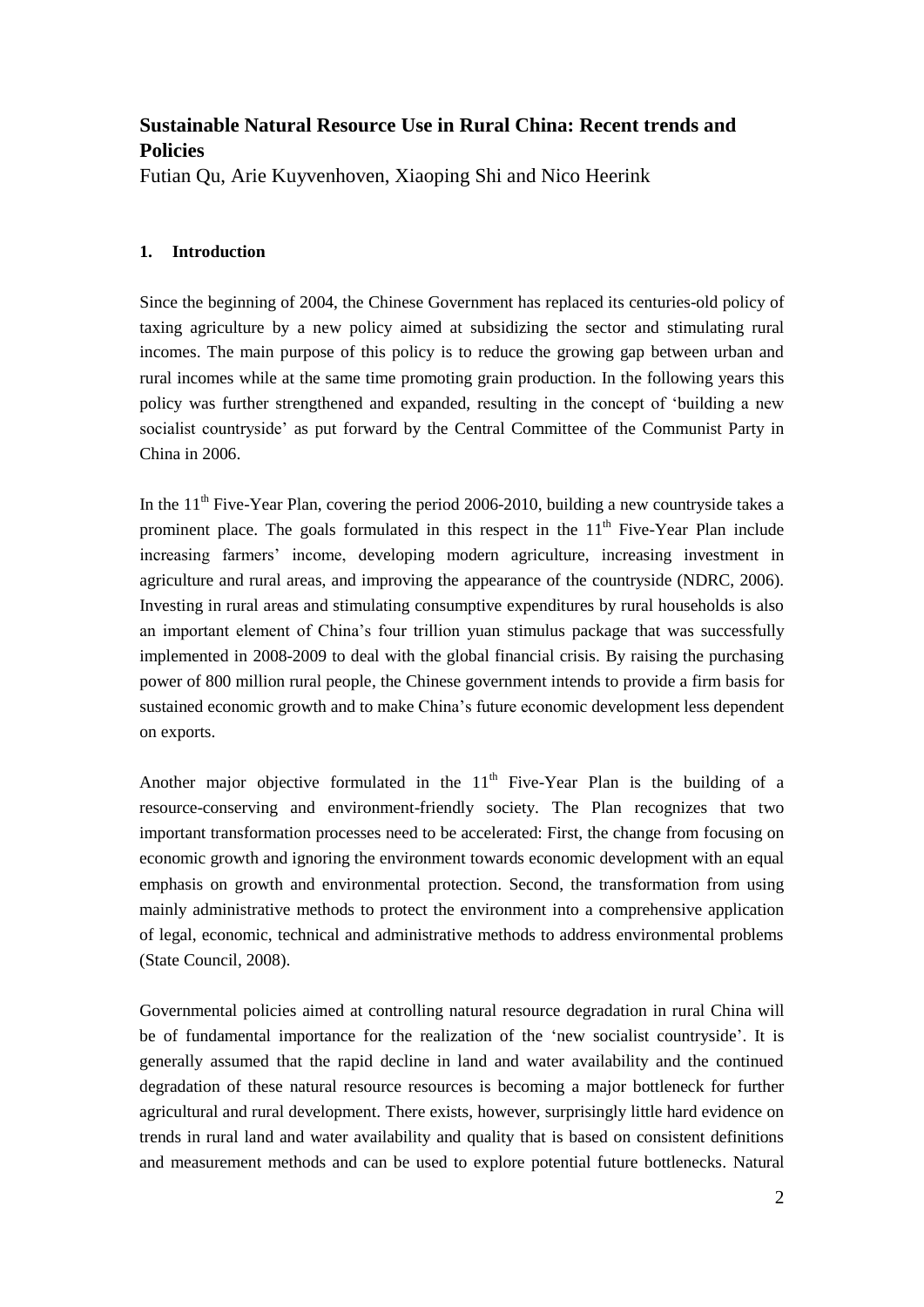resource conservation policies in China are traditionally based on direct, centralized regulation and the promotion of state-mandated technological improvements (Mol and Carter, 2006; Xu et al., 2006a; Huang, 2000; Rozelle et al., 1997). However, recognition of the role of more decentralized policy measures, interventions by more informal, non-governmental institutions and use of market-oriented instruments play an increasing role in natural resource preservation and restoration in recent years. To support this policy transformation, scientific evidence is needed on the one hand to develop advanced and key frontier technologies that will reduce natural resource pressure and protect the environment. On the other hand, new policies and institutions need to be developed that promote the adoption of such technologies and influence the impact of human behaviour in the desired directions.

The purpose of this paper is to give a systematic overview of major natural resource degradation processes in rural China and to analyse the impact of some recent policy initiatives to address natural resource degradation problems in rural China. Sections 2 and 3 give an overview of recent trends in natural resource use in rural China focussing on land availability and land degradation (section 2) and water availability and water pollution (section 3), respectively. In section 4, two examples of current policy initiatives to address natural resource degradation, namely the Sloping Land Conversion Program and the introduction of new institutions and economic instruments in water management, are discussed and major lessons from these programs are pointed out. The paper ends with drawing a number of policy implications. Details about the data sets used for assessing the trends in natural resource use, their accuracy, quality and (in)consistencies can be found in the Appendix.

### **2. Land availability and quality**

<u>.</u>

Data on the size of the cultivated land and on land degradation processes are plagued with severe measurement problems. Annual data are available on the size of the cultivated land in mainland China, but before the First Agricultural Census held in 1996 the cultivated land area was underreported by more than 30 percent (see Appendix). Until recently, available evidence on land degradation in China consisted mainly of cross-section data for a single point in time, incomplete time series data based on inconsistent definitions and/or measurement methods, and evidence from isolated case studies. This piecemeal evidence did not withhold some authors from drawing far-reaching conclusions about the increasing severity of land degradation processes in China (see e.g. Forestier, 1989; Huang, 2000; World Bank, 2001; Wang,  $2004$ ).<sup>1</sup> In recent years, a number of studies have used the available data on cultivated land size to derive consistent estimates before and after 1996. Moreover, new nationwide evidence on different aspects of land degradation, based on data collected for several points in

<sup>&</sup>lt;sup>1</sup> A more balanced assessment of the available information on the degradation of land other natural resources in rural China by the mid-1990s can be found in Rozelle et al. (1997) That study concludes that successes have been enjoyed in some areas (e.g. deforestation, salinization and water pollution), while problems continue in other areas (e.g. soil erosion, grassland degradation and availability of cultivated land)..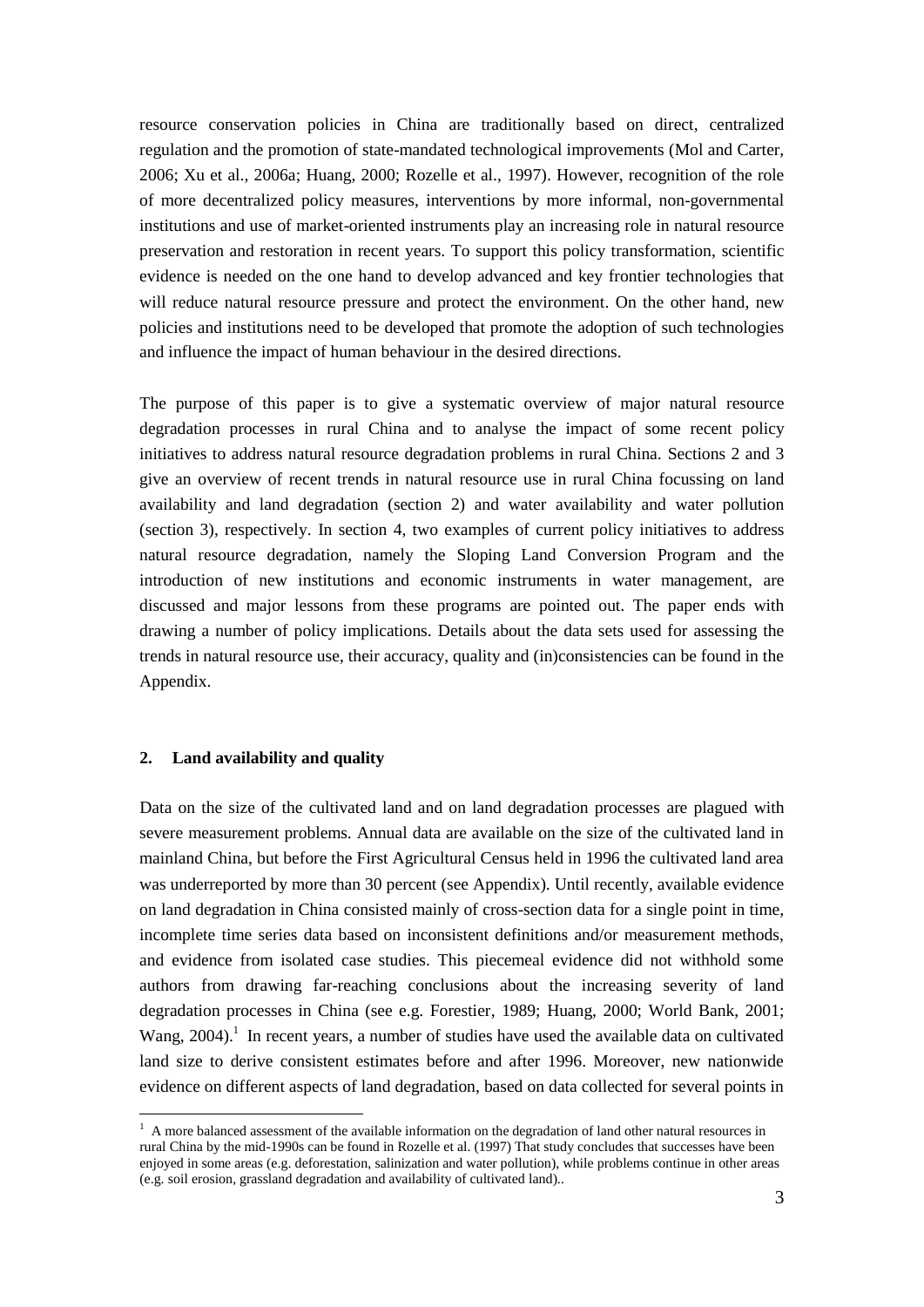time by the Ministry of Land and Resources of China (MLR) and other institutes, has been published in a number of studies. These data allow us to sketch a more systematic picture of trends in land availability and in land degradation and rehabilitation in mainland China in recent decades, and to assess to what extent land resources in China are heading towards an alleged environmental disaster. In this section we first review changes in the size of cultivated land, and the factors responsible for such changes. Next, we summarize the results of recent studies on land degradation processes, distinguishing between different degradation processes and methodologies for measuring degradation.

#### *Availability of land*

1

With a territory of 960 million hectare, China's cropland area in 2007 was estimated at 121.7 million hectares of cultivated land, plus 11.8 million hectares of garden land, 236.1 hectares of forest land, 261.8 hectares of pastureland and 25.5 million hectares of land for other agricultural purposes (MLR, 2010). With an average of 11 persons per hectare, cultivated land in China is relatively scarce as compared to the global average of three persons per hectare of cropland in the 1990s (Ramankutty et al., 2002). Yet, several countries have even less cultivated land available for agricultural production. In Indonesia, Vietnam, Bangladesh, Egypt, South Korea and Japan, cultivated land availability in 1999 ranged from  $12 - 28$ persons per hectare (Hansen, 2002).

Lindert (1999: 720-723) examines trends in the size of the cultivated land area as one of the dimensions of China's soil endowment problem. Correcting for underreporting in official statistics, the study finds that the cultivated land area declined from 137 million hectares in 1978 to 131 million hectares in  $1993<sup>2</sup>$  Combining Lindert's (1999) estimate of cultivated land with recent data from the MLR, shows that a total size of 15.3 million hectares, or 11 percent of the total cultivated land area, has been lost during the period 1978-2007. At a global scale, such a rapid declines is quite exceptional. During the  $20<sup>th</sup>$  century, only Japan between 1960 and 1990 witnessed a more rapid decline in cropland area (from 19.9 to 16.1 percent of its cultivated land area, i.e. a 19 percent decline) over a similar period (Ramankutty et al., 2002).

Land monitoring data of the MLR for the period 1987-2000 analysed in Fisher et al. (2007) show that annually 0.7 million hectares of farmland have been lost and 0.4 million hectares have been reclaimed on average, resulting in an annual net loss of 0.3 million hectares, about 0.25 percent of the cultivable land resource.<sup>3</sup> Driving forces behind the loss of land are the conversion of sloped farmland in fragile and low-productivity environments into forests,

<sup>&</sup>lt;sup>2</sup> These estimates are consistent with those obtained by Heilig (1999). Using data on land use changes provided by the Chinese State Land Administration, and combining these data with the stock at the end of 1995, Heilig derives that the cultivated land size has declined from 132.5 million hectares in 1988 to 131.1 million hectares in 1995.

 $3$  Deng et al. (2006), on the other hand, conclude from Landsat satellite images that the conversion of cultivated land to other uses was surprisingly low during the period 1986-2000. Their analysis shows that the annual increase in cultivated land in fact exceeded the loss of cultivated land during that period, resulting in an annual increase of cultivated land of 0.18 million hectares (see also Appendix).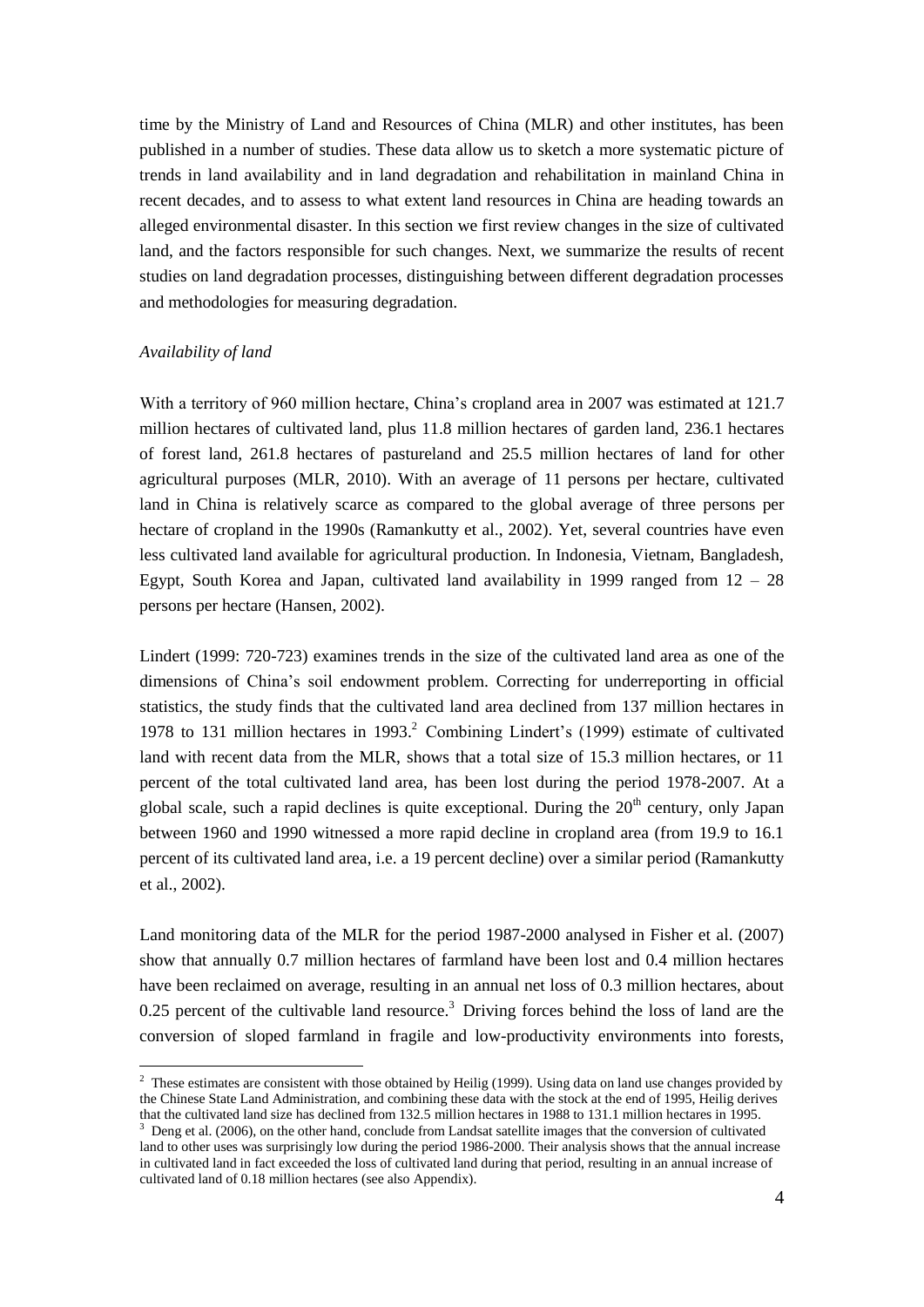shrub or grassland (38 percent of the lost land), (urban) construction activities that often tend to take away high-quality farmland (22 percent), transformation of cropland into orchards and fishponds (25 percent), and severe damage caused by natural disasters (15 percent). Due to the strong improvements of crop yields per hectare of about 1 percent per year, however, the domestic availability of rice, wheat and maize has not suffered from the area decline (Fisher et al., 2007).

## [Table 1]

Using the land monitoring data of the MLR, Tan et al. (2007) have made a more detailed examination of the sources of cultivated land loss between 1989 and 2005. Their study finds that the annual land loss shows a marked acceleration towards 1.2 million hectares since 2000. Ecological restoration programs, particularly the Sloping Land Conversion Program (SLCP), were the main cause of this acceleration. These programs contributed 67 percent to the 9.2 million hectares decline in cultivated land over the period 2000-2005, while land loss to urbanization was responsible for 14 percent of the decline (see Table 1). These results confirm preliminary findings for the period 2000–2003 presented in Deng et al. (2006).

As in many other countries, land conversion into urban construction land takes place in areas with relatively high agricultural productivity. In China, rural-urban land conversion is concentrated in relatively flat, high precipitation land in the south and east. Ecological restoration programs, on the other hand, take place in low productivity areas, particularly in western China, with yields less than 30% of the national average. As a consequence, the average productivity of land taken out of cultivation was higher than the national average before the large-scale implementation of the SLCP at the end of the 1990s, but was significantly lower since then (Deng et al., 2006; Tan et al., 2007).

#### *Land degradation*

In a detailed study of land resource degradation, Zhang et al. (2006) define soil degradation as the transition of land use types into types with lower ecological service functions or productive capacity. Their study uses annual data from the land resource surveys conducted by the MLR to assess the relative importance of seven major land degradation processes during the period 1991-2002. The processes are sandy and rocky desertification, secondary salinisation, non-agricultural occupation, deforestation, natural grassland degradation, and wetland shrinkage; Table 2 gives an overview. Taking the seven processes together, land resource degradation in China is estimated to amount to 1.6 million hectares annually, rehabilitation to 1.1 million hectares, so that an estimated net annual resource loss of 0.5 million hectares results (or 6.44 million hectares during the entire 1991-2002 period). The main sources of resource degradation during the period 1991-2002 were grassland degradation and conversion to non-agricultural uses, while afforestation and restoration of sandy deserts contributed most to rehabilitation.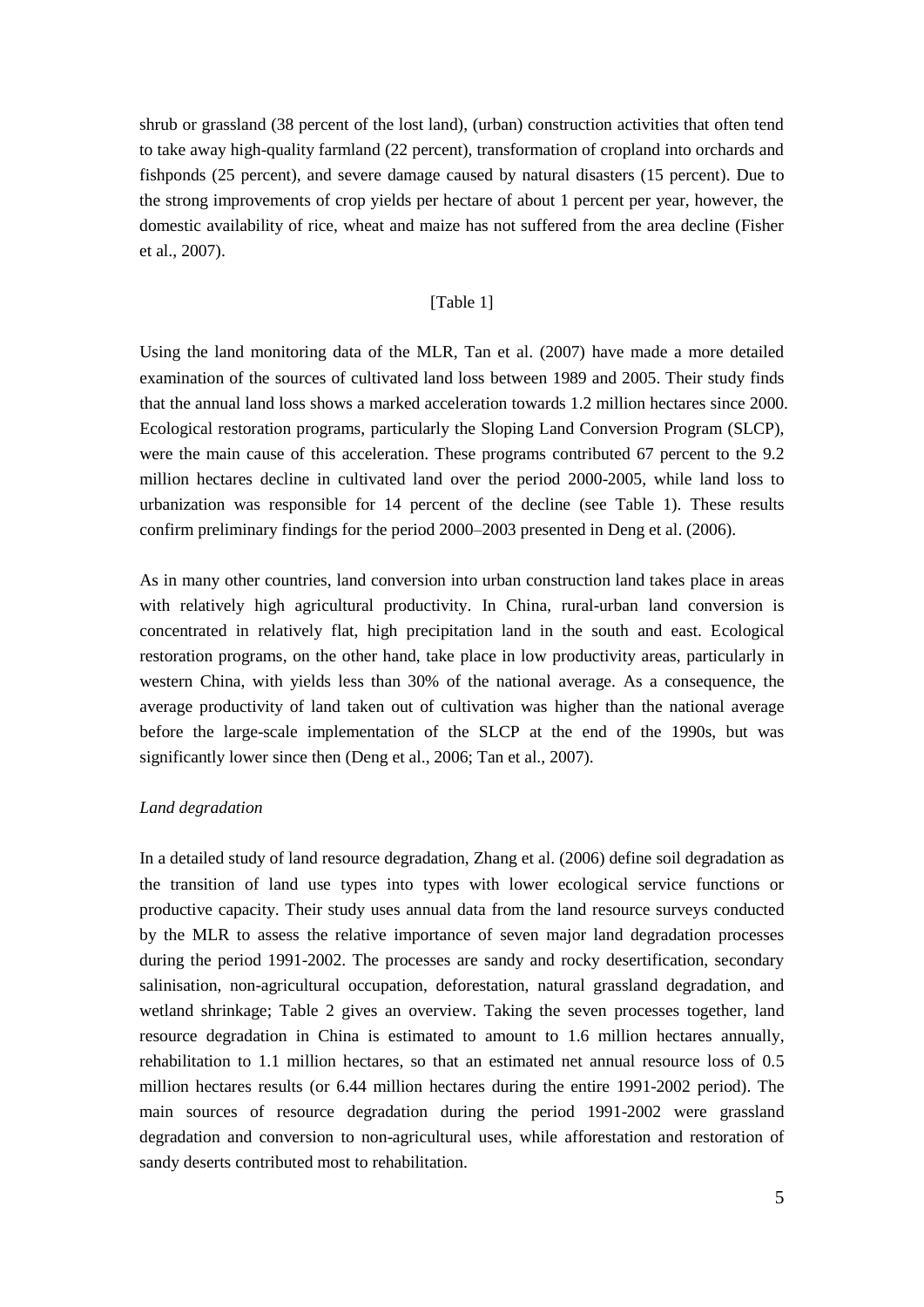#### [Table 2]

Natural grassland covers 27.2 percent of the total available land area of 960 million hectares.<sup>4</sup> During the period 1991–2002, an area of 8.06 million hectares (that is, 3.1 percent of the available natural grassland) was lost to unused land or transformed into other land use types, mainly woodland, man-made grassland and cultivated land. During the same period 1.68 million hectares of land was rehabilitated into natural grassland, resulting in a net decline of 6.38 million hectares (equal to 2.4 percent of the available natural grassland).

The second major land degradation problem in the analysis by Zhang et al. (2006) is non-agricultural land use (for residence, industries and mining, and traffic). During the period 1991-2002, 4.97 million hectares were converted into built-up land. The largest share of this land, 2.95 million hectares or 59.3 percent, was used before as cultivated land and was often located in high-productivity areas. Converting non-agricultural land into other land types amounted to 0.86 million hectares, giving a net non-agricultural land occupation of 4.11 million hectares (equal to 0.35 million hectares per year).

A third degradation problem that worsened during the period 1991-2002 is that of secondary salinisation. Despite government campaigns to reclaim saline land, the size of the saline-alkali land increased by 0.15 million hectares on balance. Pasture land accounts for about three-quarters of the increase in this type of land degradation (Zhang et al., 2006: Figure 2).

The other four transition processes examined by Zhang et al. (2006) all show signs of improvement. Forest land in China covers around 235 million hectares, that is 24.5 percent of the total land area. The deforested area between 1991 and 2002 equalled 1.72 million hectares. But the area of afforestation and plantation increased during the same period by 3.43 million hectares, mainly as a result of large-scale government programmes such as the SLCP, the Natural Forest Protection Program (NFPP) and the Three North Shelterbelt Construction Program (3NSCP). The result was a net increase of 1.72 million hectares in forest land.<sup>5</sup>

Sandy desertification, defined by Zhang et al. (2006) as the conversion of land into sand, bare and waste land, affected 3.01 million hectares. Degraded grassland accounted for the largest share (58 percent) of sandy desertification (Zhang et al., 2006: Figure 2). On the other hand, large-scale desertification control programs, particularly the 3NSCP in the agropastoral zone of northern China (Zhang et al., 2007), have rehabilitated a total of 4.30 million hectares of sandy area. On balance, the total sandy desert land area therefore decreased by 1.29 million

<sup>4</sup> Besides natural grassland, the total grassland area in China also comprises improved grassland and man-made grassland. The total area covered by grassland in China equals 400 million hectares or 41.7 percent of China's total territory (NBS, 2010).

<sup>&</sup>lt;sup>5</sup> Data collected during the national forest censuses show that the net increase in forest area between 1977-81 and 1988-93 was as large as 18.4 million hectares. This increase reflects the major reforestation efforts of the 1980s and the beginning of the 1990s, and was concentrated in particular in the East and South (World Bank, 2001: Table 2.6).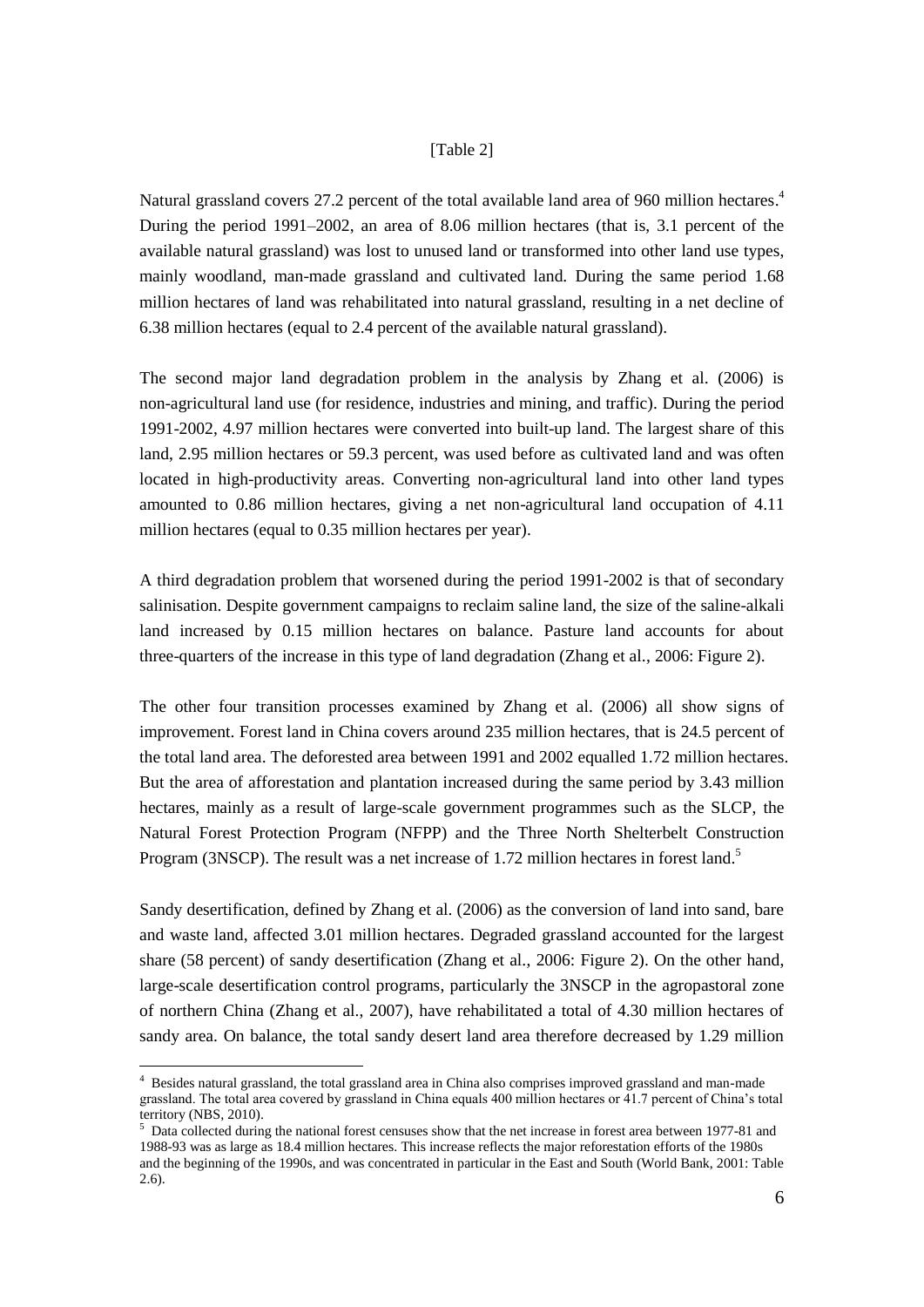hectares between 1991 and 2002. Similar trends, but on a smaller scale, can be observed for rocky desertification.<sup>6</sup> Together, both types of deserts make up 207 million hectares of land, i.e. 21.6 percent of China's total territory. Net rehabilitation therefore reduced the size of China's deserts by 0.7 percent during the period 1991-2002.

The shrinkage of wetlands, mainly due to the reclamation for cropland and non-agricultural land, was more than compensated by public integrative control and sustainable rehabilitation programs, resulting in a 0.92 million hectares increase in the total area of wetlands in mainland China.

The study by Zhang et al. (2006) provides useful information on major trends in land conversion from one type to another, but it does not provide insights into quality changes of land use types that remain unchanged. For example, natural grassland may increasingly suffer from overgrazing but still remain classified as grassland in a land resource survey, and will therefore not be considered grassland degradation in the analysis. Studies by the Ministry of Agriculture cited in World Bank (2001), Li (2004) and Nan (2005) indicate that around 90 percent of the usable grassland in China is degraded to some degree while 34 percent suffers from moderate or severe degradation. The total area of degraded grassland has increased by 95 percent between 1989 and 1998, with a notable acceleration after 1993 (SEPA, 1998 cited in World Bank, 2001). The quality of the forested land has also declined in recent decades. World Bank (2001) shows that, despite the net increase in forested area since the mid-1970s, the stock of mature and over-mature trees has declined by about 40 percent, and its share in the standing stock by about 20 percent between the mid-1970s and the beginning of the 1990s.

#### [Table 3]

The results obtained by Zhang et al. (2006) also fail to give any insights into the severity of soil erosion and its trends over time. Due to its geography and climate, land in China is prone to soil erosion (World Bank, 2001). Trends in land areas affected by water and wind erosion since the mid-1980s are examined by Heerink et al. (2009) and Heerink et al. (2010), using data collected in the three national soil erosion surveys that have been held so far. The findings are summarized in Table 3. The land area affected by erosion has declined from 38.5 percent in the mid 1980s to 37.5 percent in the mid 1980s and has remained almost stable since then. The area affected by wind erosion is larger than that affected by water erosion (21 vs. 17 percent in 2001/02). Moreover, wind erosion area has increased during both periods, while the area affected by water erosion has declined, particularly between the mid-1980s and mid-1990s. This finding contradicts the increase in water erosion area from 13.7 in 1986 to

<sup>&</sup>lt;sup>6</sup> In another publication based on the same methodology, however, Zhang et al. (2007: Table II) report that the area of desert land decreased by only 0.23 million hectares between 1991 and 2001.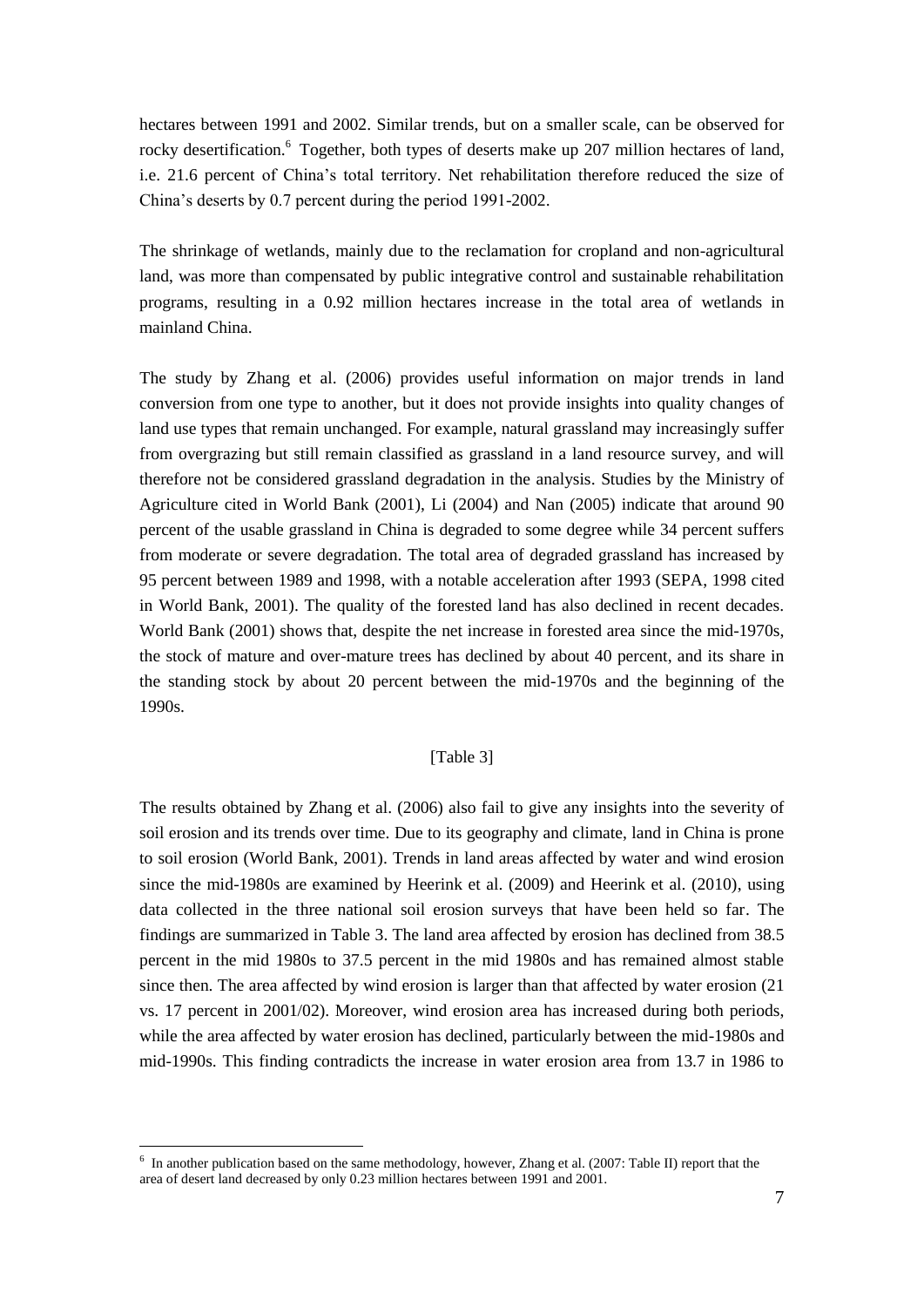19.0 percent in 1996, based on the annual surveys undertaken by the MWR, reported in Huang (2000) and World Bank (2001).<sup>7</sup>

In Western China, not only the area affected by wind erosion increased between the mid-1980s and the mid-1990s but also the area affected by water erosion (see Table 3). During the second period, however, the area affected by water erosion declined by 0.2 and 0.5 percentage points respectively in Northwest and Southwest China. Particularly the areas affected by water erosion in Sichuan, Shaanxi and Yunnan Provinces declined considerably during this period (that is, between 1.1 and 2.4 percentage points).<sup>8</sup> Liu et al. (2008) likewise note that water erosion in Western China declined significantly since the start of the SLCP and NFPP in 1998-1999. The area affected by wind erosion is to a large extent located in Northwest China, and increased considerably during both periods: 1.3 percentage points form 1985/86 to 1995/96 and 1.0 percentage points between 1995/96 and 2001/02 (see Table 3). During the latter period, the increase in wind erosion was concentrated mainly in Inner-Mongolia and Qinghai, where the areas affected by it increased by 2.4 and 3.1 percentage points, respectively.

Table 3 further shows that especially the area affected by the three most severe categories of water erosion (intense, more intense and severe) declined between the mid-1980s and mid-1990s. At the same time there was a major shift between the different wind erosion classes, from the relatively mild erosion classes (light and medium) to the most serious erosion classes (more intense and severe). The increase in erosion area between the mid-1990s and the beginning of the  $21<sup>th</sup>$  century was caused in particular by an increase in the land area belonging to the light and medium wind erosion classes.

Cao (2008) argues that inappropriate design of the 3NSCP and the SLCP is a major cause of the increase in wind erosion in arid and semi-arid China. Due to the emphasis on planting commercial trees in such programs, soil moisture content is declining and sunlight under tree canopies is reduced, resulting in decreased vegetation and low tree survival rates on afforested plots. What is needed instead is the recreation of natural ecosystems (such as natural steppe and grassland vegetation) that take into account the carrying capacity of such systems.

Huang (2000) compares soil erosion in China with other countries and finds that China is one of the most serious eroded countries in the world. The share of eroded land in the total land area in China is more than three times the average for the world. It is about 2.4 times higher than in the rest of Asia, almost three times higher than in Africa, and 7-8 times higher than in North-America and Oceania. Especially wind erosion is a relatively severe problem in China. The share of land affected by wind erosion in China is 6.5 times the world average (Huang, 2000: Table 3).

The Appendix for an assessment of the quality and comparability of soil erosion data from different sources.

<sup>&</sup>lt;sup>8</sup> Provincial soil erosion survey data on changes in erosion areas are available upon request from the authors.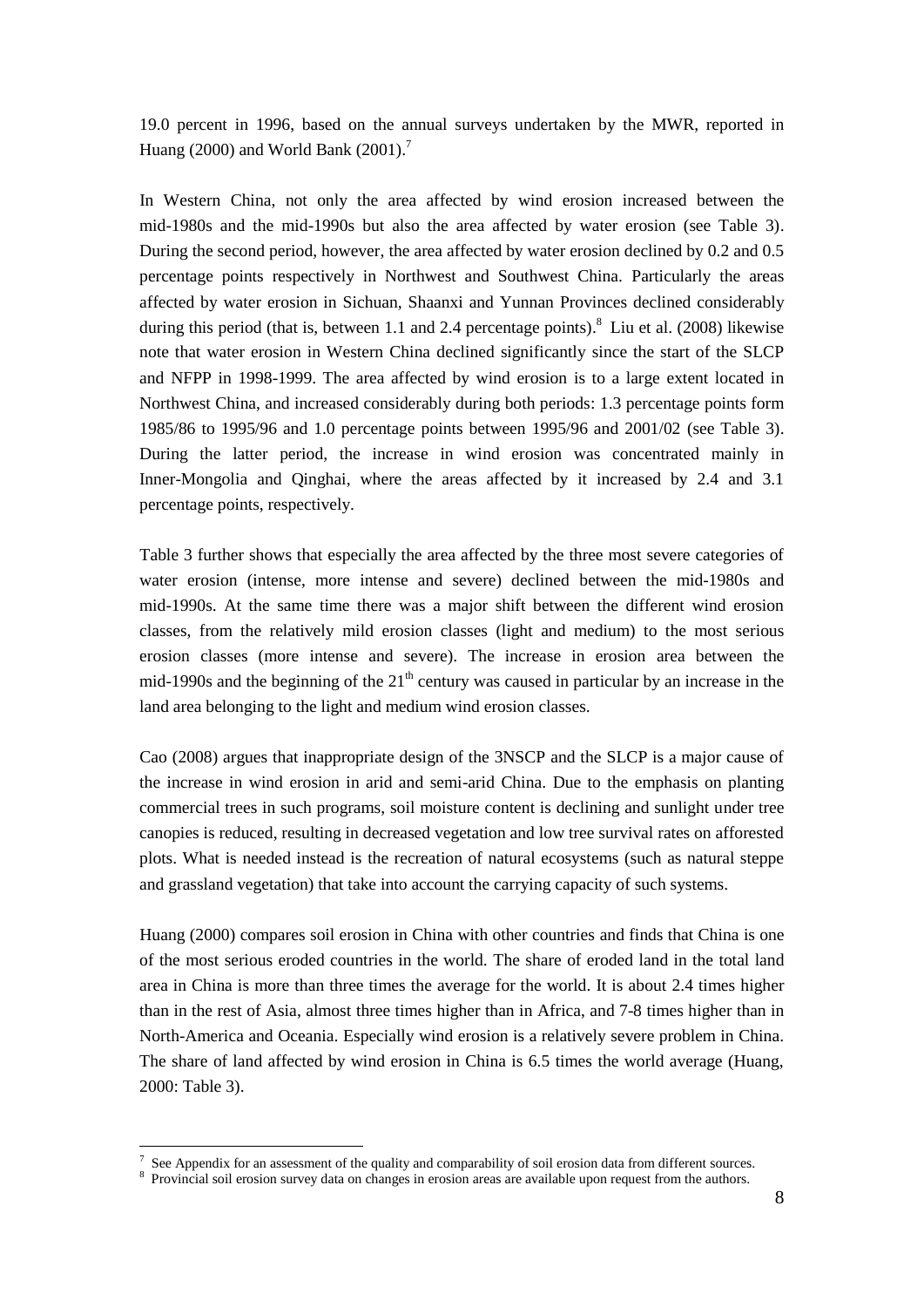The data on land degradation trends presented in the aforementioned studies refer to the total land area, cultivated land as well as grassland, forest land and other land. For examining potential limitations to crop production, degradation processes on cultivated land are more relevant.<sup>10</sup> Changes in the quality of the cultivated land have been examined by Lindert (1999), using soil samples collected in the 1930s, 1950s and 1980s. He finds that soil organic matter and nitrogen have declined between the 1950s and 1980s in most regions, but not in the (water erosion-prone) Southwestern rice area. By contrast, other topsoil characteristics (phosphorous, potassium, acidity / alkalinity) showed favorable or neutral trends. Using the marginal productivity of each characteristic as weights, the study finds that the average quality of China's cultivated soils increased by 4 to 8 percent between the 1950s and 1980s.

A more recent cause of concern is the increase in soil contamination with heavy metals. Wastewater irrigation zones are spreading in China and have become a major reason for soil contamination, accounting for about 4 million hectares of agricultural land. The harvested produce is likely to contain heavy metals such as mercury, cadmium, lead, copper, chromium, and arsenic. Estimates are that roughly 10 million hectares of arable land is now polluted in China, of which 2.2 million hectares were irrigated by polluted water with heavy metals as one of the major pollutants (SEPA, 2006). Increasing water scarcity is considered the main reason for using polluted wastewater in irrigation.

#### *Main findings*

1

Summarizing these trends in land availability and quality, we can conclude that the size of the cultivated land has steadily declined since the end of the 1970s, with an acceleration at the beginning of the  $21<sup>st</sup>$  century caused by ecological recovery programs like the SLCP. Such ecological recovery programs have been successful in increasing the size of the forest land and in reducing water erosion, but have probably contributed to an increase in the area affected by wind erosion. Degradation of natural grassland has become much more severe in recent decades, while secondary salinization also increased. The average quality of cultivated land has improved over time at least until the 1980s, and (due to the SLCP) also in the beginning of the new century.

#### **3. Water availability and quality**

The availability of data on water availability and water pollution based on appropriate monitoring methods has also improved in recent years. Official statistics on water availability report a constant renewable water resources volume of 2,812.4 billion  $m<sup>3</sup>$  until the year 1999,

<sup>9</sup> An exception is Yang (1994) cited by Huang (2000). Using data from the second national soil erosion survey, Yang (1994) finds that 34.3 percent of the cultivated land suffers from erosion. To our knowledge, analyses of time trends in erosion on cultivated land are currently not available.

<sup>&</sup>lt;sup>10</sup> It may be noted, however, that studies that use erosion indicators for total land as proxies for the erosion of cultivated land have found a significant negative correlation of such erosion indicators with agricultural production in China (see Sinden and Xu, 2003 and Heerink et al., 2009).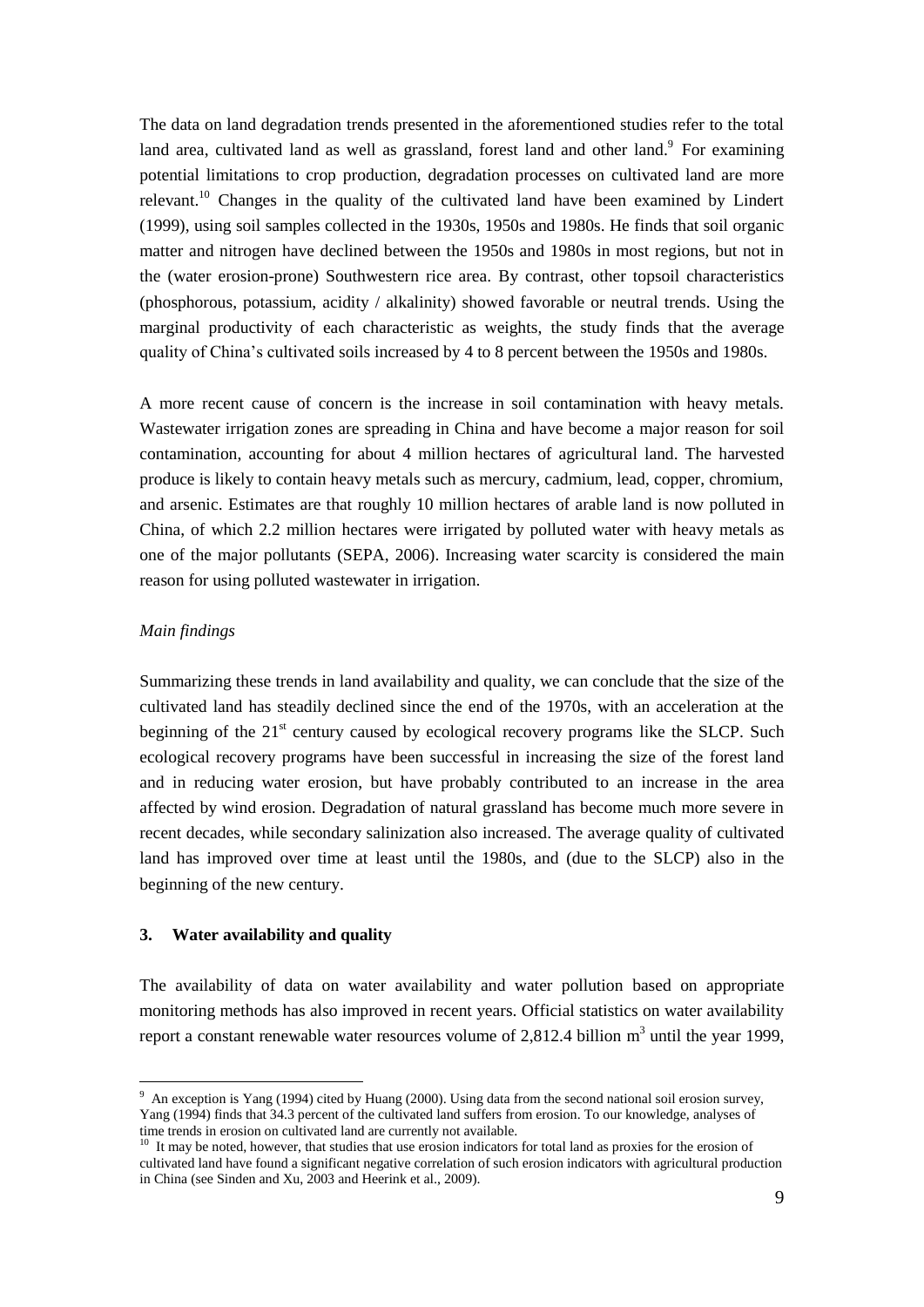but variable and generally lower volumes (presumable taking into account differences in annual precipitation and other factors) since then. Data on water quality in major rivers and lakes are reported since the beginning of the 1990s through an extensive monitoring system set up by the Ministry of Water Resources (MWR) and the Ministry of Environmental Protection (MEP).<sup>11</sup> Data on trends in groundwater levels and quality, however, is relatively scanty. Anecdotal evidence has given rise to much speculation about widespread declines in aquifer levels, particularly in northern China. Evidence on long-term trends in groundwater levels in northern China provided by a joint water sector action program of the World Bank and the MWR, and on more recent trends reported obtained from village surveys held in northern China as well as official statistics of the MWR, make it possible to assess to what extent declining groundwater levels are a reality indeed. In the first part of this section, we will use the currently available statistical evidence to assess changes in the volume of renewable water resources in China and in the volume of water available for use in agriculture. Trends in water pollution in China's major rivers and lakes and in its groundwater resources are the topic of the second part of this section.

#### *Water availability*

1

China is a country with substantial water resources, but due to continued population growth it needs to be shared by an increasing number of persons. The average availability of renewable water resources (surface water and groundwater) in China has declined from 2,849  $m<sup>3</sup>$  per person per year in 1980 to 1,785  $m<sup>3</sup>$  in 2009 (NBS, 2010), and is rapidly approaching the internationally accepted thresholds for defining water stress  $(1,700 \text{ m}^3 \text{ per person per year})$ and water scarcity  $(1,000 \text{ m}^3 \text{ per person per year})$ . Although per capita water availability is slightly higher than in India, it is only one-third of the average of the developing countries and only one-fourth of the world average (Shalizi, 2006).

Due to large differences in precipitation between regions, the distribution of water resources in China is highly unequal (see Table 4). Water availability in the North (757 m<sup>3</sup> per person in 2003) is almost 25 percent below the water scarcity threshold, while water availability in the South  $(3,208 \text{ m}^3)$  per person) is relatively abundant. Large differences also exist within the northern region, with the so-called 3-H river basins - the Hai & Luan, Huai and Huang ( $=$ Yellow) river basins - facing the most severe water scarcity; per capita water availability in the 3-H basins was estimated at 499  $m<sup>3</sup>$  in 1999 (World Bank, 2001; World Bank et al., 2001).

#### [Table 4]

Due to the growing scarcity of surface water, groundwater use in agriculture is rapidly increasing. The number of tubewells used for groundwater irrigation has increased from 0.2 million in 1963 to 4.7 million in 2003 (Zhang et al., 2008) and to 5.2 million in 2007 (MWR, 2009). Nearly all these tubewells (95 percent) are in northern China, even though only 30

<sup>&</sup>lt;sup>11</sup> In 2008, the State Environmental Protection Agency (SEPA) was transformed into the MEP.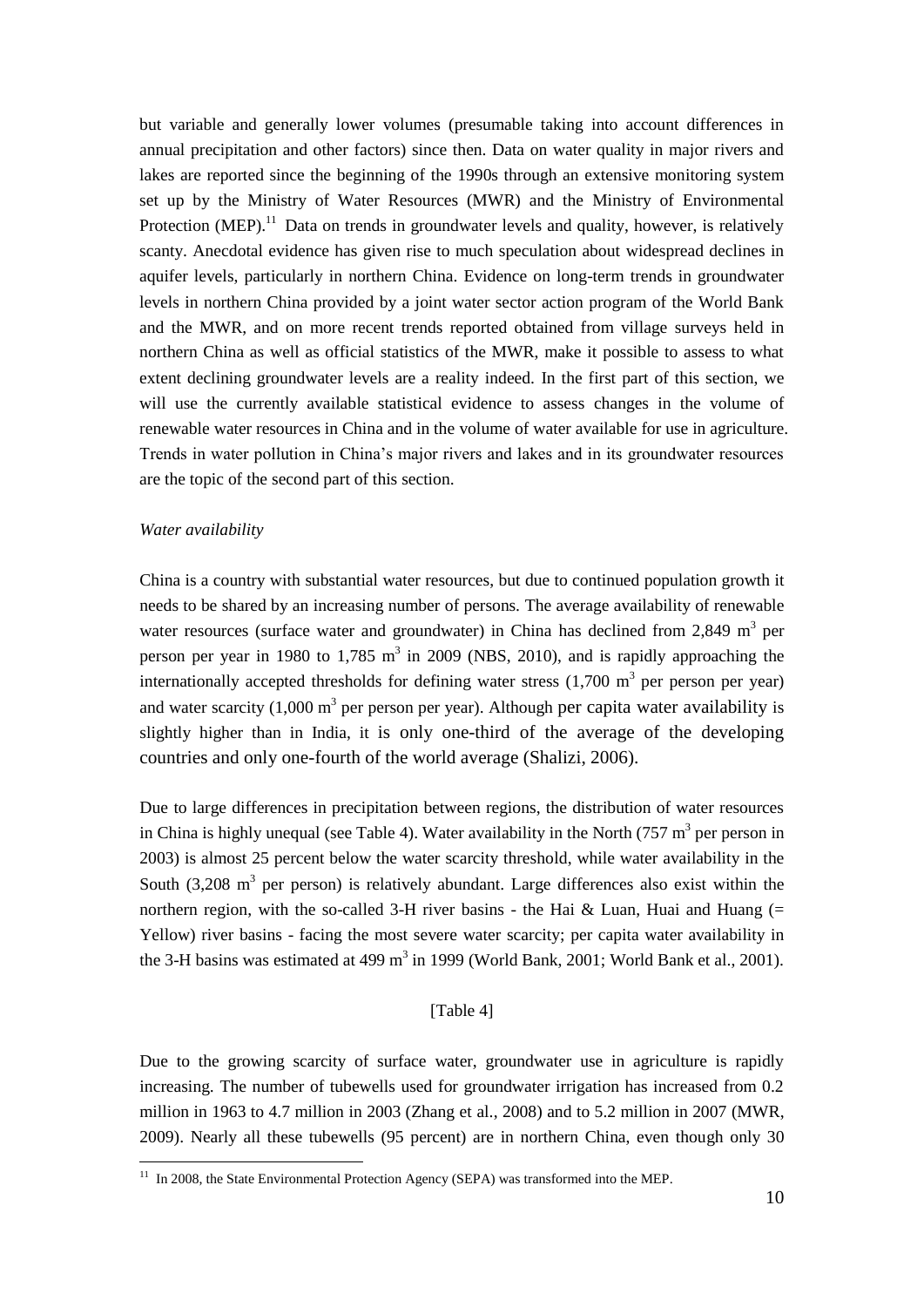percent of the groundwater resources are located in the northern part of the country (Wang et al., 2007). Using results from a regionally representative village survey, Wang et al. (2007) examined the impact of groundwater extraction on the water table level in northern China. They found that the water table had increased between 1995 and 2004 in 16 percent of the 448 villages that were surveyed. In 35 percent of the villages the groundwater level showed little or no decline since the mid-1990s, while in 48 percent of the villages the water table had declined. In 8 percent of the villages, the rate of decline exceeded 1.5 meters per year, implying 'serious overdraft' (following the definition of the MWR). Official statistics for the North China Plain (MWR, various years) show that during the period 2000-2007 the groundwater level on average declined in 61 percent of the monitoring sites while the level increased in the remaining 39 percent. The total groundwater volume increased in two out of eight years (2003 and 2005; years in which precipitation was relatively high), while it declined in the other six years.

Evidence presented in World Bank et al. (2001) for the 3-H basins in northern China shows that groundwater depletion is most severe in the Hai basin. Between 1958 and 1998, shallow groundwater levels have declined between 10 and 50 meters in a vast area surrounding Beijing, Shijiazhuang and Tangshan. In all four subareas of the Hai Basin, the use of groundwater exceeded the amount of exploitable fresh groundwater in 1997; in the Huai and Huang basins this was the case for two of the 15 subareas (World Bank et al., 2001: Figure 3.11 and Table 3.9). Groundwater depletion also takes place in areas where authorities do not supply safe surface water due to growing water pollution, such as the lower reaches of the Yangtze. It is estimated that 25 billion cubic meters of non-rechargeable deep-aquifer groundwater were mined in China in 2000, mainly for agricultural purposes (World Bank and SEPA, 2007).

## [Figure 1]

Total water use declined from 556.6 billion  $m^3$  in 1997 to 532.0 billion  $m^3$  in 2003, but increased since then to 591.0 billion  $m^3$  in 2008 (see Figure 1). The water available for use in agriculture has been reduced by the higher water demand for industrial and consumption usage, which increased by 29.2 percent over the period 1997-2008. By using more efficient irrigation systems and cultivation methods, total water use in agriculture declined by 12.4 percent from 392.0 to 343.3 billion  $m<sup>3</sup>$  between 1997 and 2003 despite an increase in the irrigation area by 5.4 percent during this period (World Bank, 2006). After 2003, however, water use in agriculture increased by  $6.7$  percent to 366.3 billion  $m<sup>3</sup>$  in 2008, while the irrigation area increased by 8.3 percent during the same period (NBS, 2003-2009). As a share of total water use, the use of water in agriculture has steadily declined from around 80 percent in 1980 to 62.0 percent in 2008 (World Bank, 2006; NBS, 2010).

#### *Water pollution*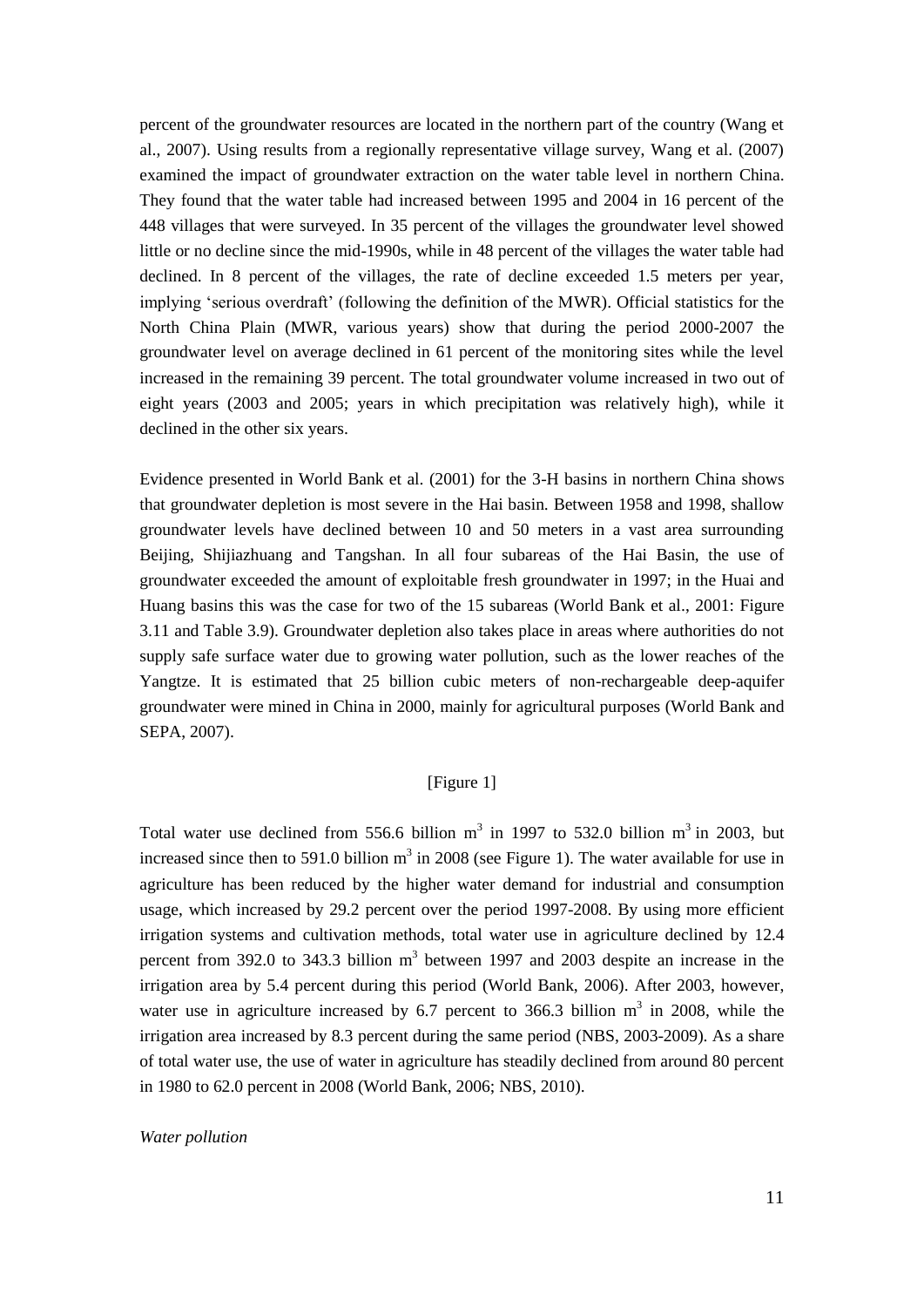Not only availability, also pollution of available fresh water sources is a major cause for concern. Water quality monitoring data for the seven main rivers in China during the period 1991-2008 show that water quality is significantly lower in the rivers in northern China as compared to those in the South (World Bank, 2001, 2006; MEP, various years). The Liao and Huai rivers, and especially the Hai river, in northern China suffer in particular from heavy pollution. The much smaller water flows (and hence their smaller assimilative capacity) in the rivers in northern China is an important factor explaining this difference. Other factors include the relatively low population pressure in some provinces in southern China and the fact that industries tend to be concentrated much more in the lower reaches of the river basins in the South (World Bank, 2001). The quality monitoring data further show that water quality has improved between 1990 and 2008 in the South (that is, in the Yangtze and the Pearl river) although these rivers still contain areas of very poor water quality, particularly in their tributaries (World Bank, 2006). Water quality further deteriorated in the rivers in the North during the period 1991-2005, particularly in the Hai and Huai river basins (World Bank, 2006; Xie, 2009). Since 2005, however, water quality has also steadily improved in the major river basins in the North (MEP, various years). Currently, water in around 40 percent of the monitoring sites in the North is suitable for human consumption after treatment as compared to 85 percent in the South (MEP, 2009).

The rural population relies primarily on surface water as the main source of drinking water, and is therefore more vulnerable to possible pollution than people living in the cities who have access to alternative sources of drinking water. The share of industrial wastewater in total water pollution has declined since the mid-1990s due to successful treatment of industrial wastewater. Untreated domestic wastewater discharge has become the most important pollution source since 1999, while non-point source pollution, primarily caused by fertilizer and pesticide run-off from farmland and infiltration of livestock waste, is becoming increasingly important (Xie, 2009).

Among the 28 key lakes and reservoirs under the national monitoring program, only 6 reported water quality suitable for human consumption after treatment in 2008 (MEP 2009). Eutrophication is a major problem in many of the lakes and reservoirs in China, pollution by nitrogen (N) and phosphorous (P) being the main cause. Efforts to control eutrophication in the three most critically affected lakes, the Dianchi Lake (Yunnan), Chao Lake (Anhui) and the Tai Lake (Jiangsu – Zhejiang), have met with limited success until now (see Table 5). Water quality monitoring data for these three lakes show that the quality of the Tai Lake improved between 1992 and 1998 but greatly deteriorated between 1998 and 2006, resulting in a major algae bloom overtaking the lake in May 2007. Water quality in the Dianchi Lake steadily deteriorated throughout the entire 1992-2006 period, while it improved in the Chao Lake except for an increase in Total P between 1992 and 1998. Around 70 percent of the nutrient inflow into the Chao Lake and the Dianchi Lake is derived from agricultural runoff (Shalizi 2006: p.11).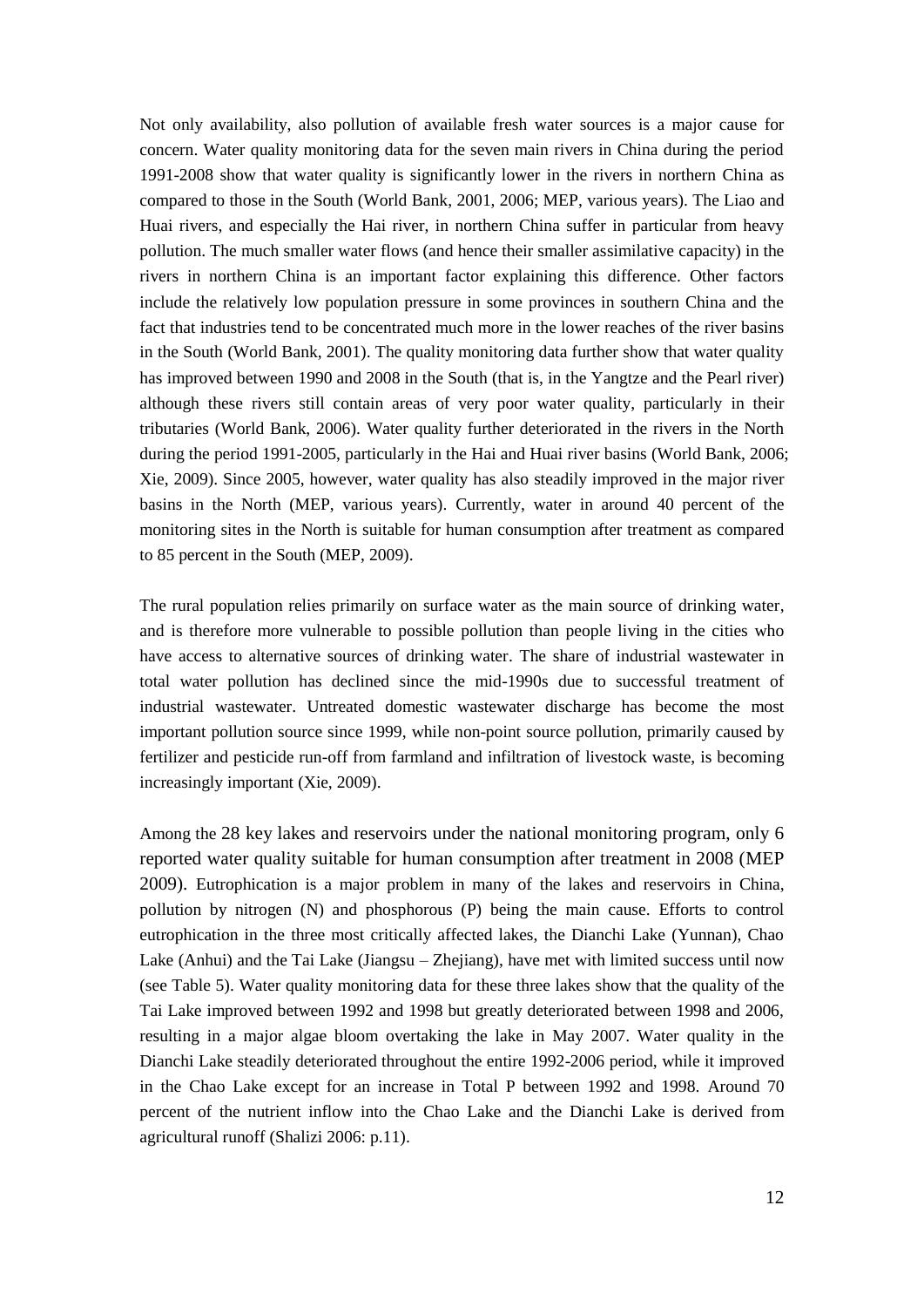#### [Table 5]

In around 50 percent of all regions, shallow groundwater is polluted by wastewater discharges from industrial, municipal and agricultural sources (Xie 2009). There is some anecdotal evidence of declining trends in groundwater quality, but lack of comprehensive time-series data makes it impossible to draw general conclusions. According to World Bank (2001), however, there seems to be little doubt that groundwater quality is deteriorating, particularly in the neighborhood of major cities and in aquifers that are close to the surface. In coastal areas, falling groundwater levels due to over-pumping (see above) causes migration of poor-quality groundwater into good-quality aquifers and causes intrusion of salty seawater in coastal regions. Salt water intrusion in coastal aquifers is found to be common in some 72 coastal areas covering a total area of  $142 \text{ km}^2$  (World Bank et al., 2001).

#### *Main findings*

The information presented in this section shows that use of water for industrial purposes and domestic consumption is increasingly reducing the amount of water available for agriculture in northern China, particularly in the 3-H river basins. In response, farmers resort to water-saving irrigation systems and cultivation methods and to the use of groundwater. Groundwater tables have fallen considerably in the Hai river basin, but evidence on other parts of northern China is mixed. Water pollution is a major problem in the rivers in northern China, particularly in the Hai river, and was getting worse until around 2005. Water quality problems in the major rivers in southern China, on the other hand, are less severe and getting less. Pollution is also a major problem and is getting worse in the Dianchi Lake and the Tai Lake in southern China. Agricultural runoff is the main source of pollution in these lakes and also a major source of the pollution of river waters.

#### **4. Policy initiatives to reverse natural resource degradation**

The growing awareness of environmental and ecological issues in China is reflected in the higher priority the government attaches to these problems, and, equally important, the increased willingness to tackle them. After many years of high economic growth, the ability of the government to act has also gradually improved thanks to its growing financial capacity, especially at the central level. These developments have facilitated new government activities to combat soil erosion and other resource degradation problems on a large scale. In this section, the Sloping Land Conversion Program (SLCP) and water scarcity management policies are analyzed as two typical cases of current policy initiatives to reverse resource degradation trends and improve resource efficiency. The SLCP is one of the world's largest programs offering ('supply-side') payments for environmental services (PES) in terms of scale, payment and duration (Liu et al., 2008). It combines the traditional top-down approach in environmental and natural resource management with economic incentives aimed at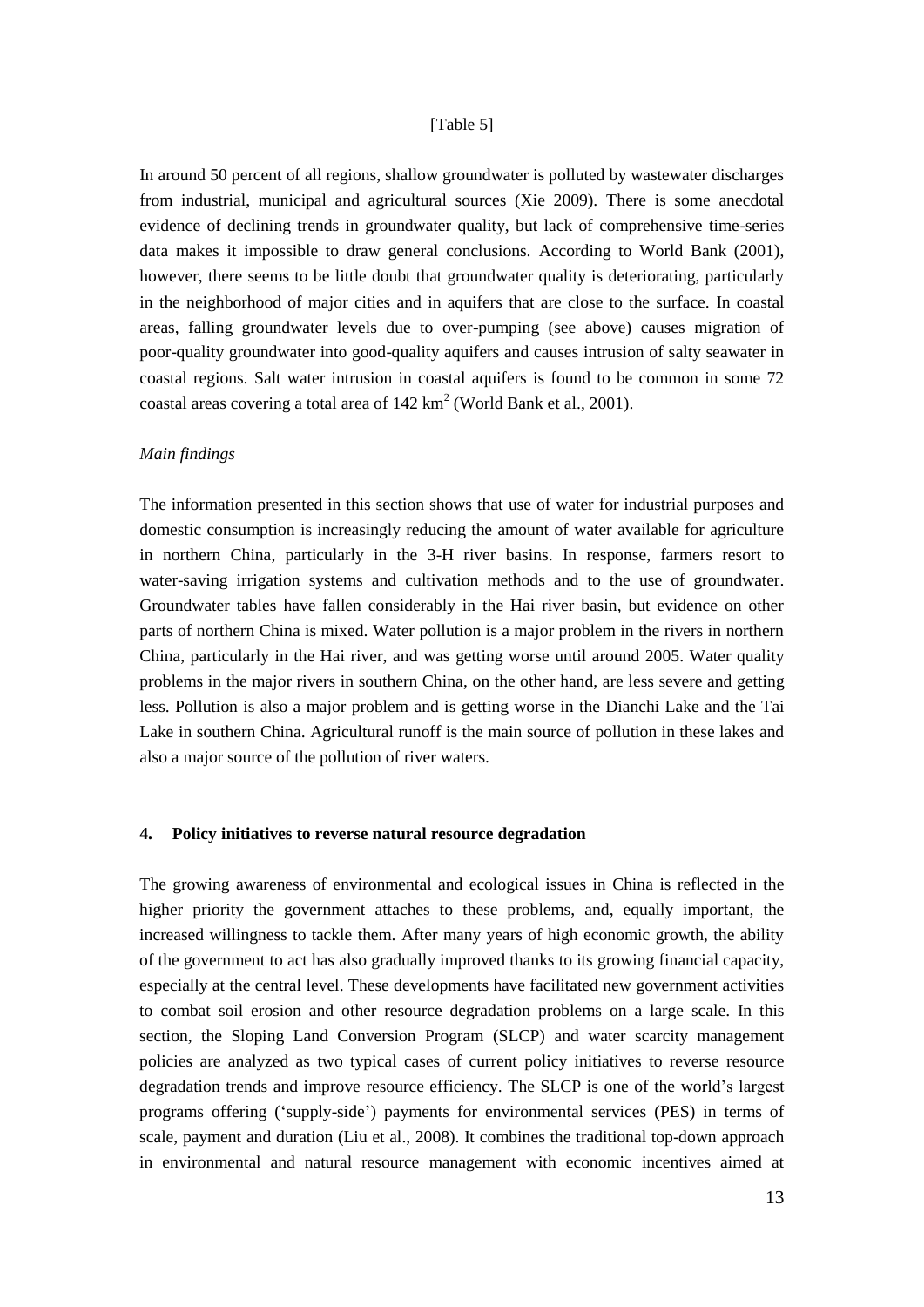changing farm household enterprise choices. Recent policy initiatives and pilot projects on water scarcity management introduce institutional innovation as well as resource pricing and ('market-oriented') PES. We discuss each of these two cases in turn.

## *The Sloping Land Conversion Program*

1

The start of the NFPP in 1998 and the SLCP in 1999 marked the implementation of two of the world largest projects to protect and expand forest and grassland resources. The severe drought of 1997 and massive floods in 1998 undoubtedly hastened the decision by the central government to initiate such major interventions. The SLCP (also known as the Grain-for-Green Program or the Grain-to-Green Program) complements the NFPP, with the latter aimed at protecting and restoring natural forests through such means as logging bans, and the former aimed at addressing another major cause of erosion i.e. farming on steep slopes (Liu et al., 2008).

The SLCP aims to convert 14.7 million hectares of cropland on steep slopes in the upper reaches of the Yellow and Yangtze River Basins back to forestland and into natural grassland by 2010. The criterion used is that the slope should be at least 15 degrees in northwestern China and at least 25 degrees elsewhere. Another 17.3 million hectares of vegetative cover will be created by afforesting barren land (Liu et al., 2008). Two associated SLCP goals are to alleviate poverty and to assist farmers to shift to more sustainable structures of production (SFA, 2003).

The program generally uses a top-down approach in the selection of villages to be included in land retirement, with retirement quotas distributed by higher over lower level governments (Zuo, 2001). In addition, it uses a public payments scheme that directly engages rural households as core agents of project implementation on the (stated) principle of volunteerism; in this respect, it differs from other large-scale ecological recovery programs in China, such as the 3NSCP and the NFPP (Bennett, 2008). The government offers farmers 2,250 kg of grain or 3,150 yuan (around 450 US dollar) per hectare of converted land per year in the upper reach of the Yangtze River Basin, and 1,500 kg of grain or 2,100 yuan (around 300 US dollar) per converted hectare per year in the upper and middle reaches of the Yellow River Basin (Feng et al., 2005; Bennett, 2008).<sup>12</sup>

The differences in subsidy between the two regions appear to reflect differences in opportunity costs for participation of farm households between the regions (Bennett, 2008). The duration of the subsidy depends on the outcome of the conversion: 2 years for grassland, 5 years for economic forests (fruit trees, trees with medicinal value) and 8 years for ecological forests (trees with timber value, such as pine trees and black locust). Income earned from trees and grassland planted under the program is exempted from tax (Bennett, 2008). The

 $12$  In addition, the government offers 300 yuan (around 43 US dollars) per hectare for miscellaneous expenses and free seeds or seedlings (worth around 750 yuan, or 107 US dollars, per hectare) in cash or in kind.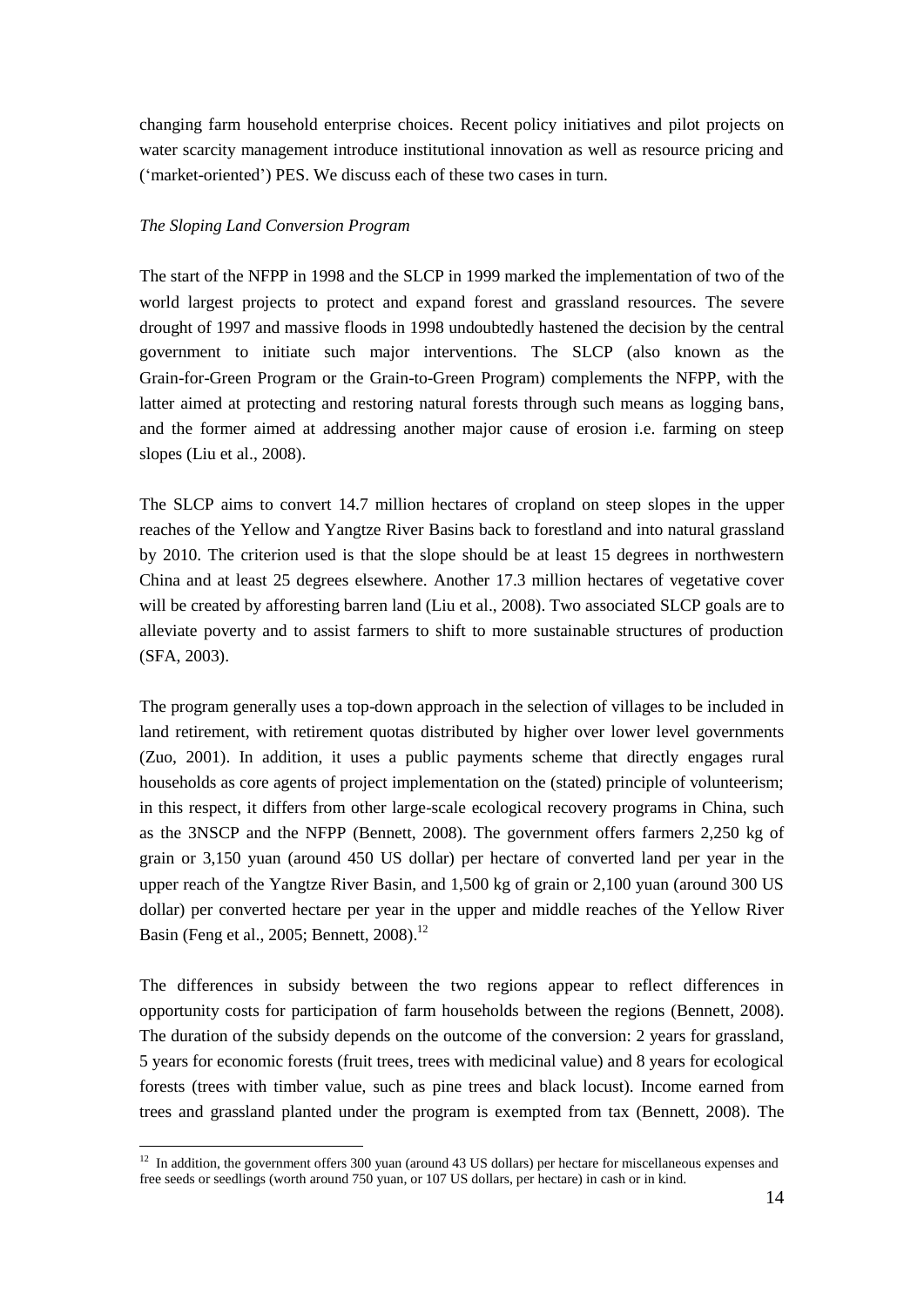grain oversupply at the end of the 1990s and the rapidly increasing financial resources of the Chinese government provided a stable foundation for implementing the SLCP (Tao et al., 2004).

By the end of 2006, almost 9 million hectares had been converted into forest or grassland under the SLCP.<sup>13</sup> A total of 32 million rural households were involved in these activities. At that time, after 8 years of implementation, the central government had invested a total amount of 130 billion yuan (around 19 billion US dollar) in the SLCP (WDO & DRC, 2007). The planned total investment in the SLCP is 220 billion yuan (around 32 billion US dollars) by 2010 (Liu et al., 2008).

Evidence presented by Liu et al. (2008) shows that the ecological effects of the SLCP are generally positive. Surface runoff and soil erosion are significantly reduced on converted plots. Moreover, the program improves soil fertility and physical properties of soil structure of converted plots and contributes to saving water resources and reducing desertification. On the other hand, the diversity of planted tree species in the program tends to be low. In most regions, converted land is planted with a single or just a few tree species. Moreover, the survival rates of planted trees is lower that the rate stipulated for subsidy delivery in many regions, due to a lack of technical support to farmers, the absence of secure land tenure, limited access to off-farm employment, and other factors (Weyerhaeuser et al., 2005; Bennett, 2008; Cao, 2008; Bennett et al., this volume).

The emphasis on tree planting in (semi-)arid areas such as the Loess Plateau region is questionable, as the water used by such trees puts a high demand on the region's strained water resources (Bennett, 2008; Cao, 2008). The CCICED (2002) points out that the implementation of the SLCP has not been tailored to local conditions, that the SLCP puts too much emphasis on tree planting, and that it does not give sufficient consideration to the ecological and economic functions of grasslands in semi-arid areas and the need to restore the original vegetation of these ecosystems. In addition, the targeting of sloping and marginal lands in the program has been less than optimal. Xu et al. (2004) and Uchida et al. (2005) find that relatively productive land on low slopes was retired in some regions.

Closer examination of the funding mechanisms of the SLCP shows that the bulk of the financing comes from the central government. The latter provides partial subsidies to local governments, but the cost of monitoring, grain transportation and other implementation activities should be covered by the local governments themselves (Liu and Zhou, 2005; Bennett, 2008). In practice, the counterpart contributions of local authorities in terms of funding and labor input have remained modest (Xu et al., 2006b). Available evidence on the compensations received by farm households shows significant shortfalls in the amount of subsidies actually reaching the farmers (Xu and Cao, 2001; Zuo, 2001; Bennett, 2008). These shortfalls are caused in many cases by local government efforts to recoup implementation

<sup>&</sup>lt;sup>13</sup> Moreover, 11.7 million hectares of barren land had been afforested by the end of 2006 (Liu et al., 2008).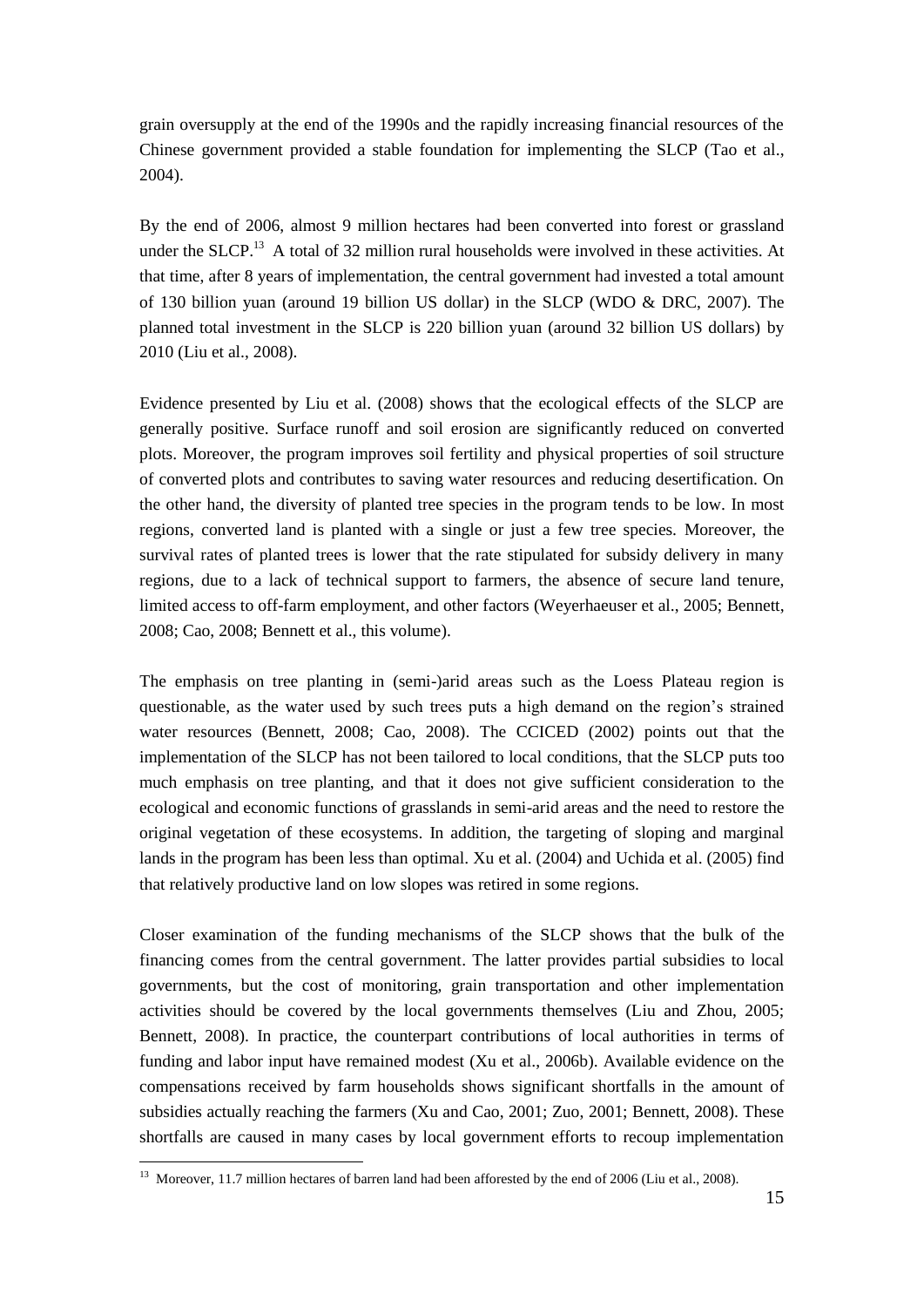costs, and in other cases by the administrative burden and backlog in inspection and certification (Bennett, 2008).

Participation in the SLCP is commonly believed to be quasi-voluntary, with households being strongly encouraged by local governments to participate. Results from a survey held in 2003 among participating and non-participating households in six counties in three provinces<sup>14</sup> shows that 62 percent of the participating farm households and 26 percent of the non-participating farm households felt they could choose whether or not to participate, and only 30 percent had the autonomy to decide which plots to retire (Bennett, 2008; Xu et al. 2010). This clear deviation from the program's stated objective of volunteerism means that a large share of the efficiency gains that can be gained from implementing a PES scheme instead of using a command-and-control approach are not realized. Introduction of more market-based mechanisms, such as auctions for land retirement, to better align the costs of the environmental service provider with the benefits of the buyer (the Chinese government in this case) could help to reduce overall program costs and involuntary participation of farm households in the program (Bennett, 2008).

The program has been moderately successful in alleviating poverty. Results from the aforementioned survey held in 2003 reported in Xu et al. (2004) and Uchida et al. (2007) shows that, even though most households may not have participated voluntarily and actual payments to farm households may have been lower than the promised amounts in some areas, the program brought some modest positive effects. It is implemented mostly in regions that are fairly poor, but did not target the poorer households in particular. The program did not have a significant effect on the income of participating households as compared to non-participating households, but it has induced participating households to shift their activities from grain production (in many cases on degrading soils) towards livestock production and investing in housing and other assets.

The program was not successful in shifting labor into off-farm sectors during the first few years of implementation (Xu et al., 2004; Uchida et al, 2007), but significant higher shifts to off-farm employment have been found among participants than among non-participants after five program years (Uchida et al., 2009). The shift towards off-farm employment was highest among liquidity-constrained households and among younger adult family members with higher educational attainment. Groom et al. (2010) and Grosjean and Kontoleon (2009) argue that even larger shifts towards off-farm employment may occur when market and institutional constraints are addressed (primarily weak and incomplete land property rights and high labor mobility transaction costs). Removing such constraints goes at the root of oversupply of farm labor and thereby stimulates the long-term viability of the SLCP, that is the sustainability of its impact after the program ends.

<sup>&</sup>lt;sup>14</sup> The survey covers 359 households from six counties in Shaanxi, Gansu and Sichuan provinces, with 75 percent of the households participating in the SLCP.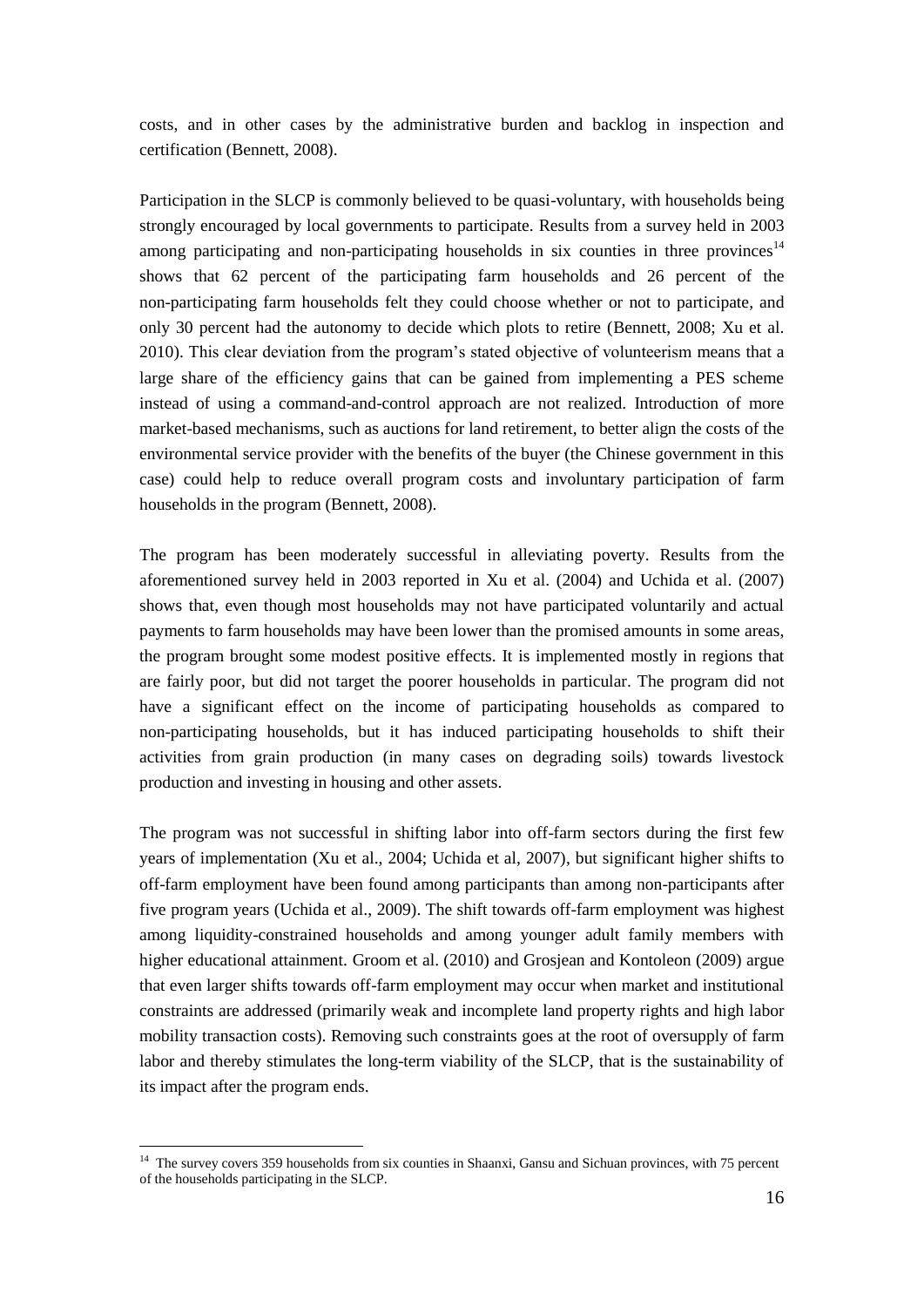#### *Water scarcity management*

Market-oriented instruments as well as institutional innovations have been introduced in recent years in the management of China's limited water resources. They include water pricing, PES, and the introduction of water user associations.

Water pricing has been introduced in agriculture (and other sectors) to increase water use efficiency. Before the economic reforms started in 1978, water was generally considered a free good. By the end of the 1970s, irrigation delivery efficiency (the ratio of the water actually taken up by the crop to the amount of water diverted from the source to the area) was only 0.3 (Liao et al., 2008). Water fees were gradually introduced and increased since then in an effort to meet the cost of water supply and improve water efficiency. In 1997, the Water Irrigation Industry Policy (*Shui Li Chan Ye Zheng Ce*) was issued by the State Council stating that the water price for irrigation schemes should fully recover all water supply costs, including debt service, taxes, and a reasonable profit margin (Jia and Jiang, 1999; Liao et al., 2008). Current levels of water prices, however, are still insufficient to recover water supply costs. Water fees accounts for less than 40 percent of total water supply costs in 100 large and medium-size irrigation districts in 2002, and collection ratios of water fees average only 50-60 percent nationwide (MWR, 2002a,b; Liao et al., 2008).

On 1 January 2004, a new water pricing regulation covering all economic sectors was introduced. Its main objectives are to increase the water price so as to fully recover water supply cost and to treat water as an economic good rather than being administrated as an institutional fee. However, there is still controversy over the price to be charged for irrigation water as higher prices may seriously affect two other major national policy goals, namely reducing the rural-urban income gap and promoting near-self-sufficiency in food production. Moreover, the absence of infrastructure to monitor surface water use in many regions and the option to substitute self-provided groundwater for system-provided surface water pose important limitations of the use of water pricing in agriculture (Liao et al., 2007, 2008). Recent interviews by the authors of this paper with water supply authorities in Minle County, Gansu Province reveal that water prices are still decided upon by local governments, have not been increased over the past 10 years, and cover around one half of the supply costs. Huang et al. (2010) find that the current cost of groundwater is far below the true value of water in northern China. Their results indicate that doubling the water price (by adding a tax or fee to the price of electricity) would cause a reduction of 20 percent of the current level of groundwater use in rural Hebei Province, but this water saving would be achieved at the expense of grain production and rural household incomes.

An interesting recent phenomenon is the emergence of groundwater markets in northern China. According to survey data<sup>15</sup>, in 1995 only 9 percent of interviewed villages knew groundwater markets, but by 2004 there were groundwater markets in 44 percent of the

<sup>&</sup>lt;sup>15</sup> The data covered 68 randomly selected villages in Hebei, Henan, Shanxi and Shaanxi provinces.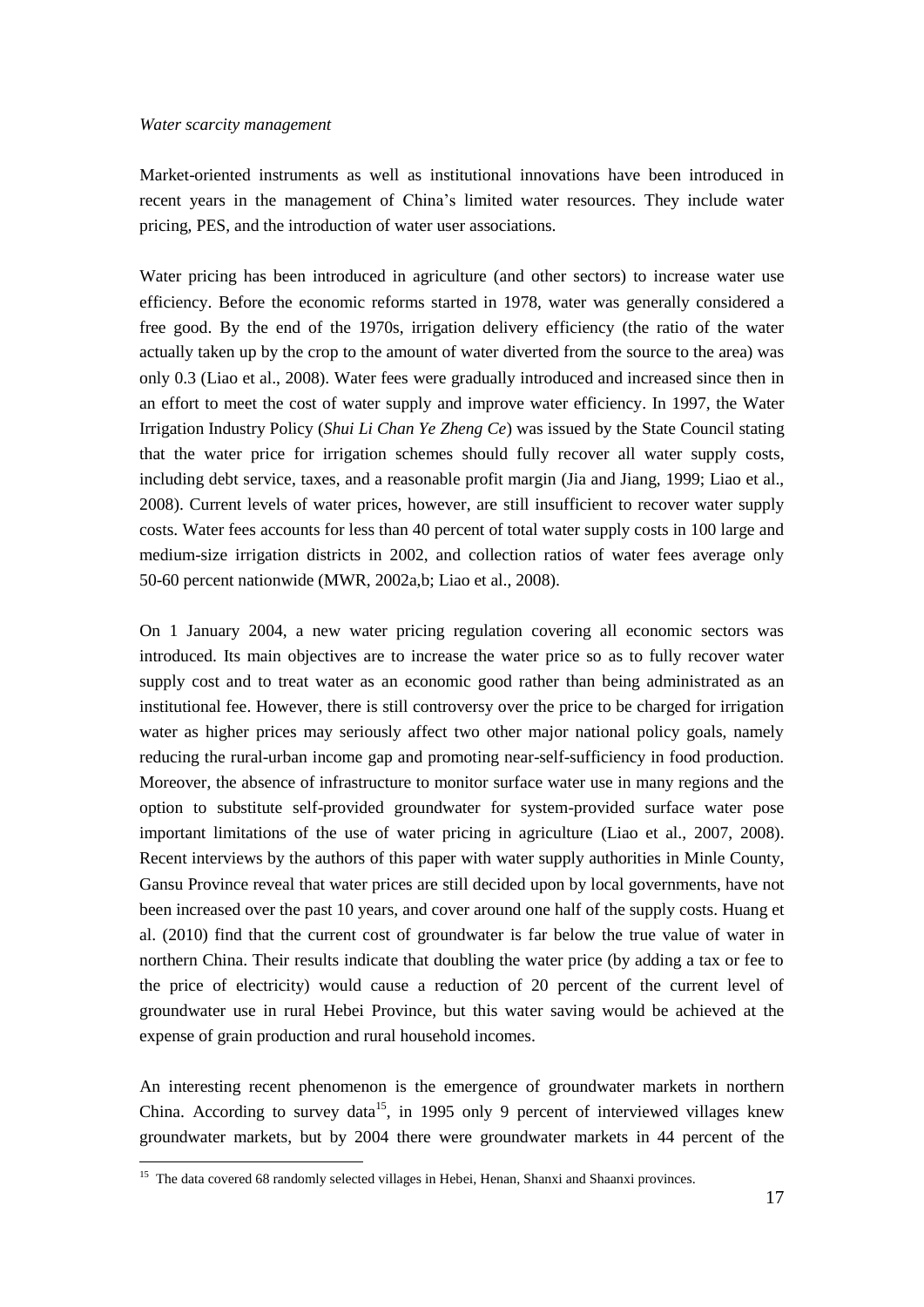sampled villages (Zhang et al., 2008). Traded groundwater is supplied by tube-wells owned by private farm households or groups of individuals. In these groups each member has usually a share proportional to the investment stake in the tube-well. The emergence of groundwater markets also meant changes in the property structure of tube-wells and other institutions. Before 1980, most tube-wells were owned and operated by collectives. In the early 1980s, the property structure of many tube-wells started to shift to private ownership (Shah et al., 2004, Wang et al., 2005). By 2004, as much as 70 percent of the tube-wells were privately owned (Zhang et al., 2008).

Concurrent with the changes in water pricing policy, two major reforms took shape: (1) the introduction of water property rights and of systems of PES, and (2) the setting up of water user associations (WUAs) and independent water supply units. Water property rights have been assigned in some pilot areas such as the Yellow River Basin, the Hei River Basin in Gansu Province, Yiwu City in Zhejiang Province, and in Beijing Municipality and Hebei Province. The experience with water allocation and quota systems in the Yellow, Hei and other river basins is reflected in a new document for water allocation rules issued by the MWR (MWR, 2007). In the Yellow River Basin, water quotas are assigned to different regions by the Yellow River Management Committee. The resulting water quotas can be traded between different regions (Hu and Ge, 2004).

Water quotas are allocated by the local government to water users in Zhangye City since 2002 as one major element of a pilot project on 'Building a Water Saving Society' initiated by the MWR.<sup>16</sup> Its purpose is to save water from agricultural use in Zhangye City for low-reaches ecological use in Inner Mongolia and to increase agricultural water use efficiency (OBWSS, 2004). Despite claims made by policy makers and local leaders (e.g. Liu, 2006; Zhao, 2007), however, trading in water use rights has virtually been absent (Zhang, 2007; Zhang et al. 2009; own observations). Transaction costs as well as management, legal, administrative and fiscal barriers hinder the development of water markets in the region. Farm households prefer to use groundwater to deal with water shortages over buying user rights from others. And local governments, who are supposed to buy surplus water back from farmers at higher prices, are short of financial resources to do so and encourage farmers to use all disposable water.

The exchange of water use rights between Dongyang City and Yiwu City, located along the Jinghua river in Zhejiang Province, is an interesting example of successful water rights trading between regions (the first of its kind in China). Water from a reservoir in Dongyang City, used for agricultural irrigation, is being sold to Yiwu City as drinking water (Zhao and Hu, 2007). This example shows a successful case of payment for water services (PWS). Whereas programs such as the SLCP rely on available government funds and direct them to

<sup>&</sup>lt;sup>16</sup> Other major elements of the pilot project are the development of the industrial and services sector to reduce the pressure on the agricultural sector, and construction of an engineering system that optimizes the water distribution (particularly construction of a water-saving irrigation system and installation of meters for water users).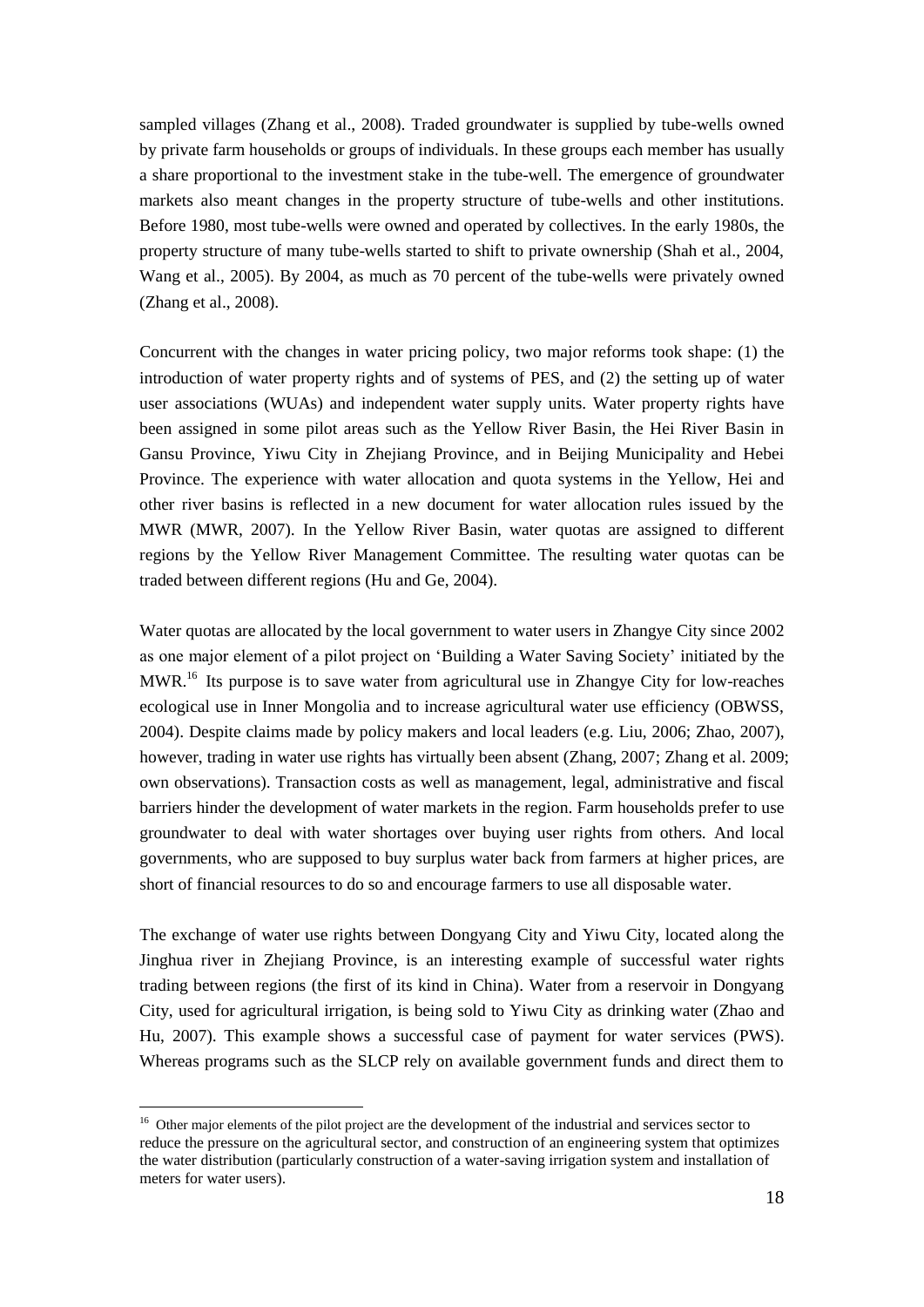ecological recovery activities, PWS and (more generally) PES schemes create a new market to increase funding and target those funds to water saving and other conservation activities. In such schemes the services providers and users decide on the quantity to be traded and its price, instead of the (central) government. A higher level of social welfare will be the outcome, provided appropriate institutional arrangements can be designed for facilitating the transfer of funds (Dixon and Xie, 2007).

A similar initiative is being developed between the governments of Beijing and Hebei Province with the purpose to stimulate water-saving measures in the area upstream of Miyun reservoir, a major drinking water reservoir for the citizens of Beijing (Zheng and Zhang, 2006; Guo, 2007). Research by Zhao and Hu (2007) on the Dongyang-Yiwu PWS system shows that trading water use rights from agricultural to non-agricultural use did improve water use efficiency. A lack of supplementary policy measures that would promote the participation in the decision making by upstream farmers, however, failed to encourage most upstream farmers to switch to water-saving crops. These farmers experience substantial income losses from the higher water prices that result from the water trading reform, and are not being compensated. Both the property right of the reservoir and the amount of water it contains are not clearly defined, which complicates the payment of compensations to upstream farmers.

A major institutional innovation in irrigation water management has been the introduction of WUAs. Starting in 1992, they were introduced by the World Bank in Hunan and Hubei Provinces, and later in Xinjiang Province to manage water resources at the local level (Yu, 2007). The MWR subsequently disseminated the WUA approach as a good practice throughout the country (Lin, 2003). By 2006, around 10 percent of the villages in northern China had adopted WUAs (Wang et al., 2010). WUAs act as the buyers of water from water supply institutions, coordinate delivery at the local level, organize water guards for water monitoring, collect water charges among its participants, and organize canal and facility maintenance. To be successful, WUAs should satisfy five key principles: There should be adequate and reliable water supply, the WUA should be organized hydraulically (not administratively), election of leaders, management of the WUA and decision making should be with the farmers (without local government interference), water should be charged volumetrically (not according to land area), and the WUA should have the right to collect water fees (Lin, 2003; Xie 2007; Wang et al., 2010).

An empirical study among WUAs in Ningxia, Gansu, Hubei and Hunan Provinces by Wang et al. (2006) and Wang et al. (2010) finds that there are important differences in the extent to which the five key principles are implemented, and that the degree of implementation has important implications for water use efficiency. Water use in rice, wheat and maize in World Bank-supported WUAs, which mostly operate according to the five principles, is found to be 15-20 percent lower than in traditionally managed villages. In villages where participation by farmers plays only a minor role and water management reforms have been only nominally implemented, the establishment of WUAs has had little effect on water use. The study further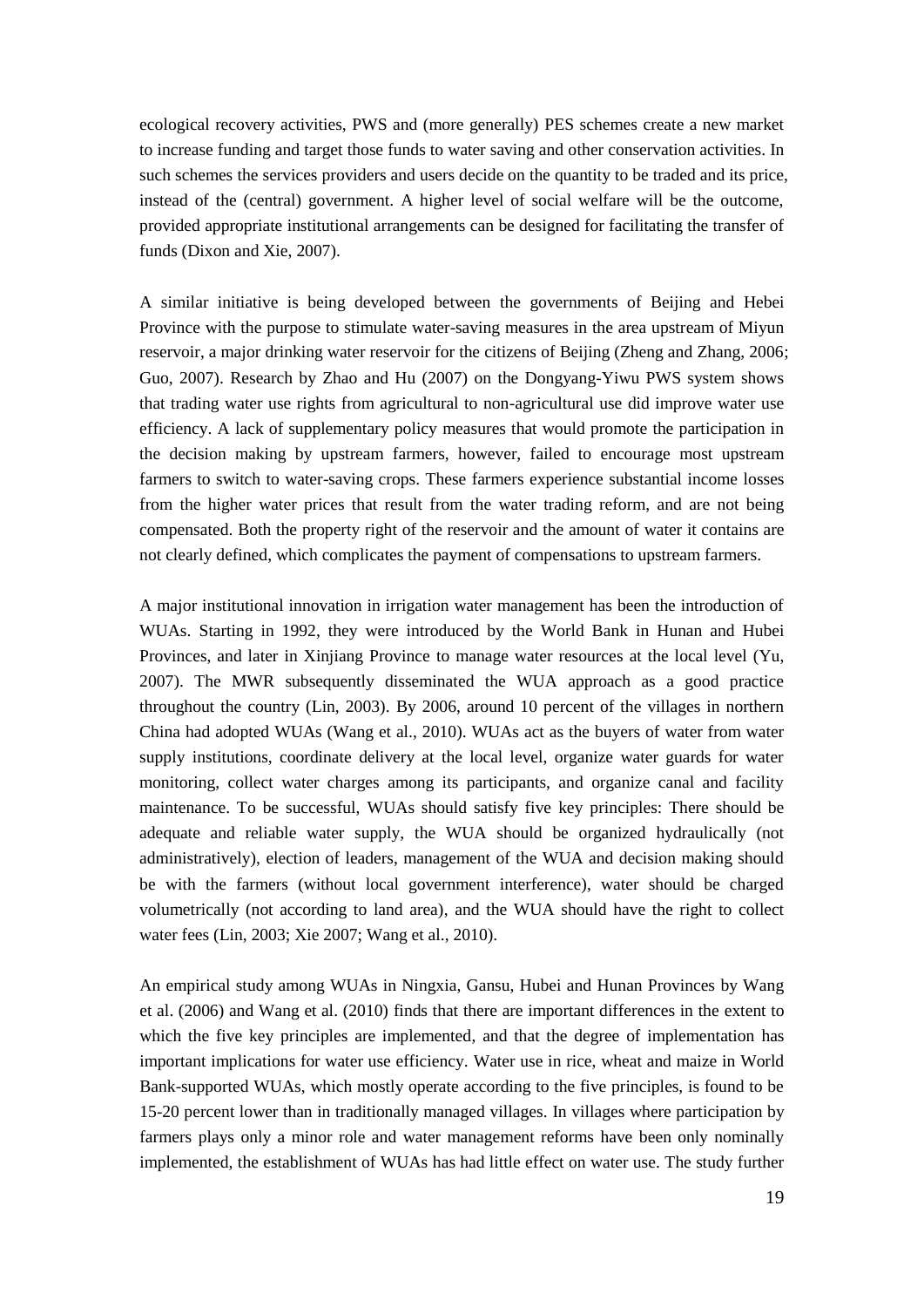finds that crop yields and incomes are not significantly different between World Bank-supported WUAs and other WUAs.

### *Main findings*

We can conclude from this overview of studies evaluating the SLCP and recent water scarcity management policies that the ecological effects of both are generally positive. The limited attention paid to differences in local conditions in the SLCP (a 'supply-side' PES) and the apparent lack of volunteerism in many regions, however, limit the potential ecological and efficiency gains of such a program. Moreover, prevailing bottlenecks in land and labor markets limit structural shifts of labor towards off-farm activities and thereby undermine the long-term sustainability of the SLCP. Pilot projects on introducing 'market-based' PES between local governments have been successful in introducing water savings in upstream areas.

Problems remain, however, in passing the benefits on to the actual suppliers of the water services, the upstream farmers. Water pricing is introduced to stimulate water savings in agriculture. But surface water prices are still set by the government at levels below the actual cost price in order to meet other rural development goals (poverty reduction, food self-sufficiency) and environmental goals (maintaining groundwater levels). A major institutional innovation is the introduction of WUAs to stimulate water management at the local level. Limited farmers' participation in decisions making, however, seems to limit the potential benefits of such local resource management organizations in several regions at the moment.

#### **5. Conclusion**

In response to the global food crisis in 2007-2008, the Chinese Government reiterated in November 2008 its goal of stabilizing the country's grain self-sufficiency at a rate above 95 percent and attaining a capability of producing 540 million tons of grains by the year 2020 (NDRC, 2008). During the period 2007-2009, the average annual grain production stood at 520 million tons (with a self-sufficiency ratio of 97 percent). Hence, a production increase of around 4 percent will be needed during the coming decade to meet this goal.

The natural resource base needed to support this grain self-sufficiency policy is relatively small and under continuous pressure. Cultivated land per capita is only one-third of the world's average, while the amount of water available per head is one-fourth of the global average. Almost 40 percent of the land suffers from (water and wind) erosion, 90 percent of the usable grassland in China is degraded to some degree, and water in 80 percent of the major lakes and reservoirs and 45 percent of China's main rivers is unsuitable for human consumption after treatment.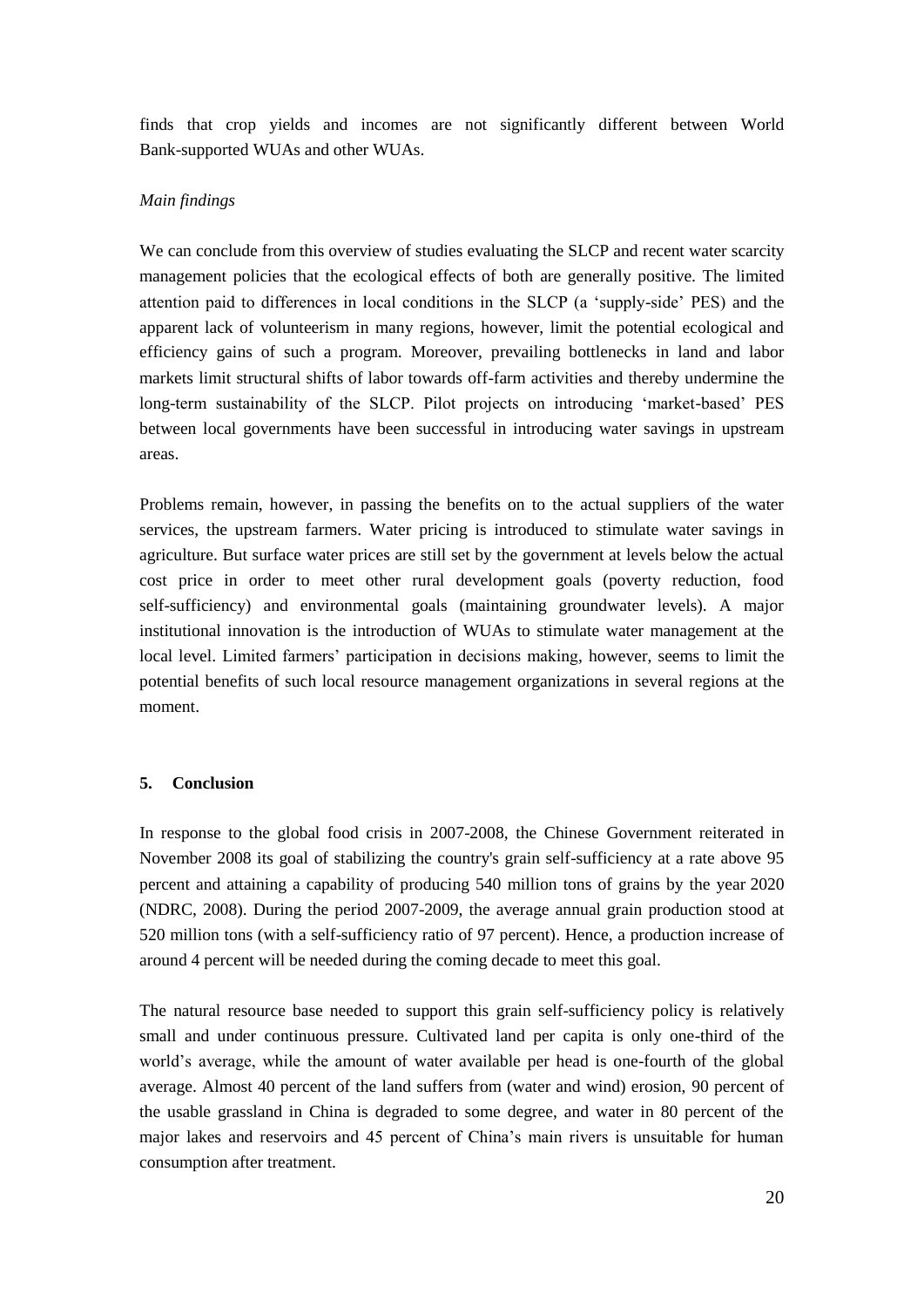Despite the weak natural resource base, production of food grains increased sufficiently in recent years to keep up with China's growing population. Increases in yields per hectare of land and per cubic meter of water have been sufficiently high to offset the declines in land and water availability and the various degradation processes affecting land and water quality. Whether or not these successes can be sustained in the near future will depend to a large extent on the ability of the government to maintain its resource base and to reverse some of the worst resource degradation processes before they start to have significant negative effects on crop yields.

China's cultivated land area has steadily declined since the onset of the economic reforms, to a level of 121.7 million hectares in 2007. We find that ecological recovery programs have greatly accelerated the decline in cultivated area in the beginning of the new century. Conversion of farmland into land for urban use also played an important, but much smaller, role. To ensure grain self-sufficiency and economic and social stability, the State Council announced in 2008 in its Land Use Plan 2006-2020 that the country's cultivated land should remain at 121 million hectares by 2010 and at 120 million hectares by 2020 (State Council, 2008). To realize these goals, expansion of the SLCP was slowed down (MLR, 2007 & 2010) and ended in 2009 before the program had fully reached its intended scale. Yet, ongoing urbanisation may make it difficult to realize the land preservation goals. Each year, around 0.2 million hectares of cultivated land is converted into (mainly urban) construction land (Table 1 above; MLR, 2007 & 2010). With continued rapid economic growth and the recent policy emphasis on developing small and medium-sized cities in rural areas (as emphasized in the so-called Number One Central Document of 2010), these rural-urban land conversion trends are likely to continue if not to intensify. Results from an analysis of China's urban expansion during the period 1995-2000 by Deng et al. (2009) indicate that 10% GDP growth causes around 3% urban expansion.

The recent 'land for land' policy, which requires local governments to reclaim the same amount of arable land before existing arable land is allocated for non-farming purposes, may be an appropriate instrument to reach the goals as specified in China's Land Use Plan 2006-2020, if it can be implemented effectively. Average land productivity, however, is expected to decline when highly productive land in the urban fringe is replaced by land reclaimed elsewhere (Deng et al., 2006; Tan et al., 2007). Introducing more market mechanisms into rural-urban land conversion may be another appropriate policy option (Tan et al., this volume). This option is not only expected to reduce the current over-conversion of farmland, but will also have positive welfare effects on rural households that are affected by this conversion.

Land degradation remains a major cause for concern. Large-scale ecological recovery programs have been successful in increasing the size of forest land and in reducing water erosion. But there is also convincing evidence that the 3NSCP and the SLCP contributed to a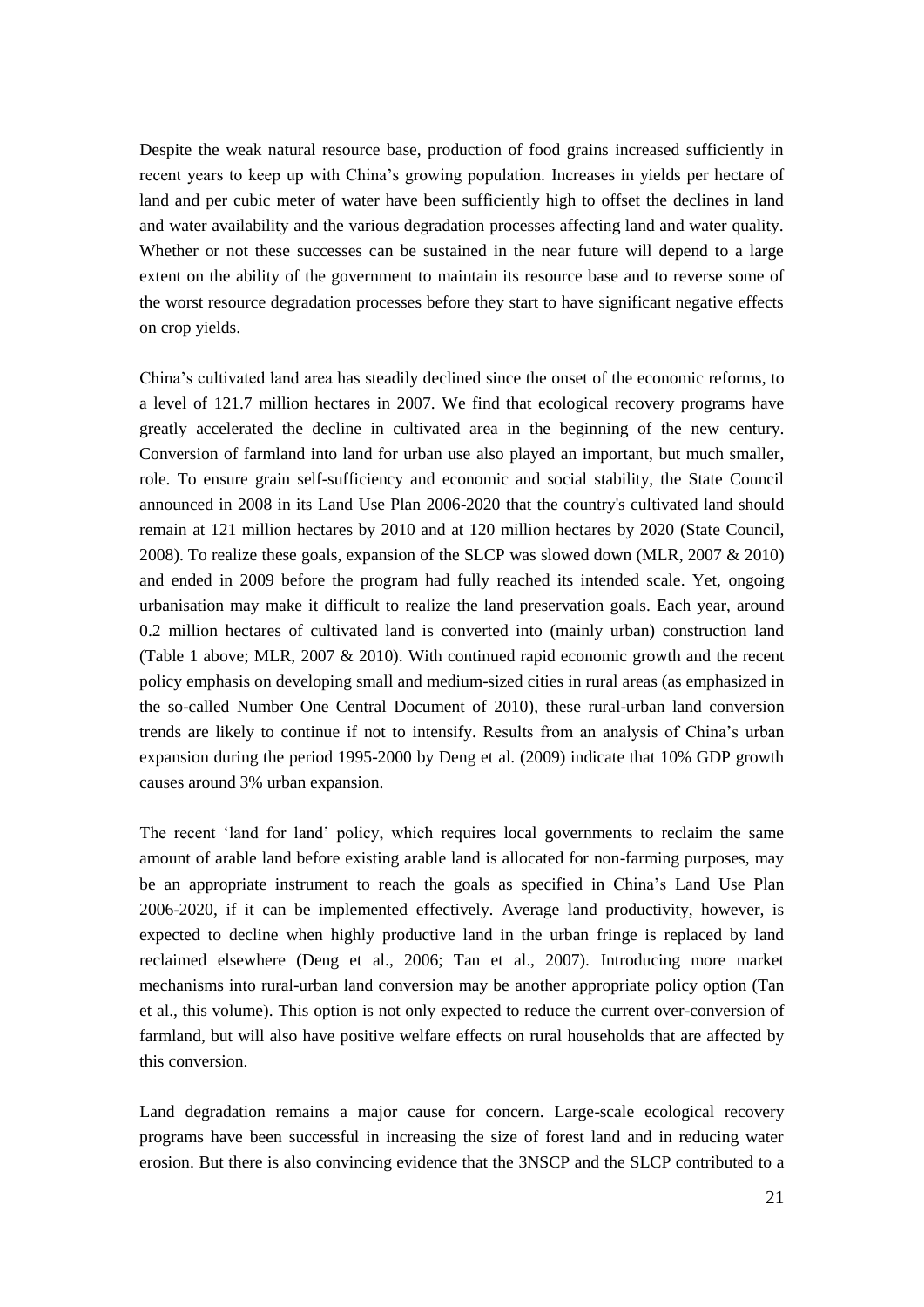worsening of wind erosion in (semi-)arid regions (Cao, 2008), although the magnitude of this impact is unclear. Instead of having a strong focus on tree planting, these programs should aim at restoring natural ecosystems (such as natural steppe and grassland vegetation) in these regions (Bennett, 2008; Cao, 2008; CCICED, 2002). Moreover, the apparent lack of volunteerism in many regions and prevailing imperfections in land and labour markets limit the potential efficiency gains and long-term viability of the SLCP. Measures announced during the CPC Plenum in 2008 to assign more land property rights to rural households and to gradually integrate socio-economic policies for rural and urban households, are an encouraging step towards the elimination of remaining factor market imperfections, and may thereby contribute to more sustainable land use.

The amount of water available for agricultural production has steadily decreased as a result of increased competition with other sectors, and is expected to further decline in the coming decades. In response to the growing scarcity of surface water, farmers in northern China, where water scarcity is most eminent, resort to water-saving irrigation systems and cultivation methods and to the use of groundwater. Groundwater tables have fallen considerably in the Hai river basin as a result, but evidence on other parts of northern China is mixed. Significant additional water savings can be achieved through expansion of WUAs (which cover about 10 percent of the villages in northern China at the moment), provided that member households actively participate in decision making and that other basic principles of collective action are satisfied.

More attention may also be paid to collective action options in addressing another major problem, rangeland degradation. Grassland improvement programs in the 1980s focused on assigning long-term user rights to individual herder households, but traditional community-based management systems can still be found in many regions (Banks et al., 2003; Nelson, 2006). More recently, a program 'converting pastures to grasslands' is being implemented which bans grazing (either permanently, temporary or seasonally) in specific zones and stimulates herders to take up sedentary, town-based lives (Yeh, 2005). Given the spatial and temporal variations in climate in (semi-)arid regions and the need to move herds in response to environmental risk, community-based management may have socio-economic as well as ecological benefits over household-based management (Banks, 2003; Ngaido and McCarthy, 2005; Nelson, 2006).

Pollution of river water has diminished in southern China during the last two decades and in northern China since about 2005, due in particular to the successful control of industrial wastewater. Non-point source pollution, primarily caused by fertilizer and pesticide run-off from farmland and infiltration of livestock waste, however, is becoming an increasingly important source of water pollution. It is the main cause of the pollution in Dianchi Lake, Tai Lake and several other lakes and reservoirs, and also a significant contributor to the pollution of river waters. Stimulating off-farm employment, particularly migration, may help to reduce such non-point source water pollution (Shi et al., this volume).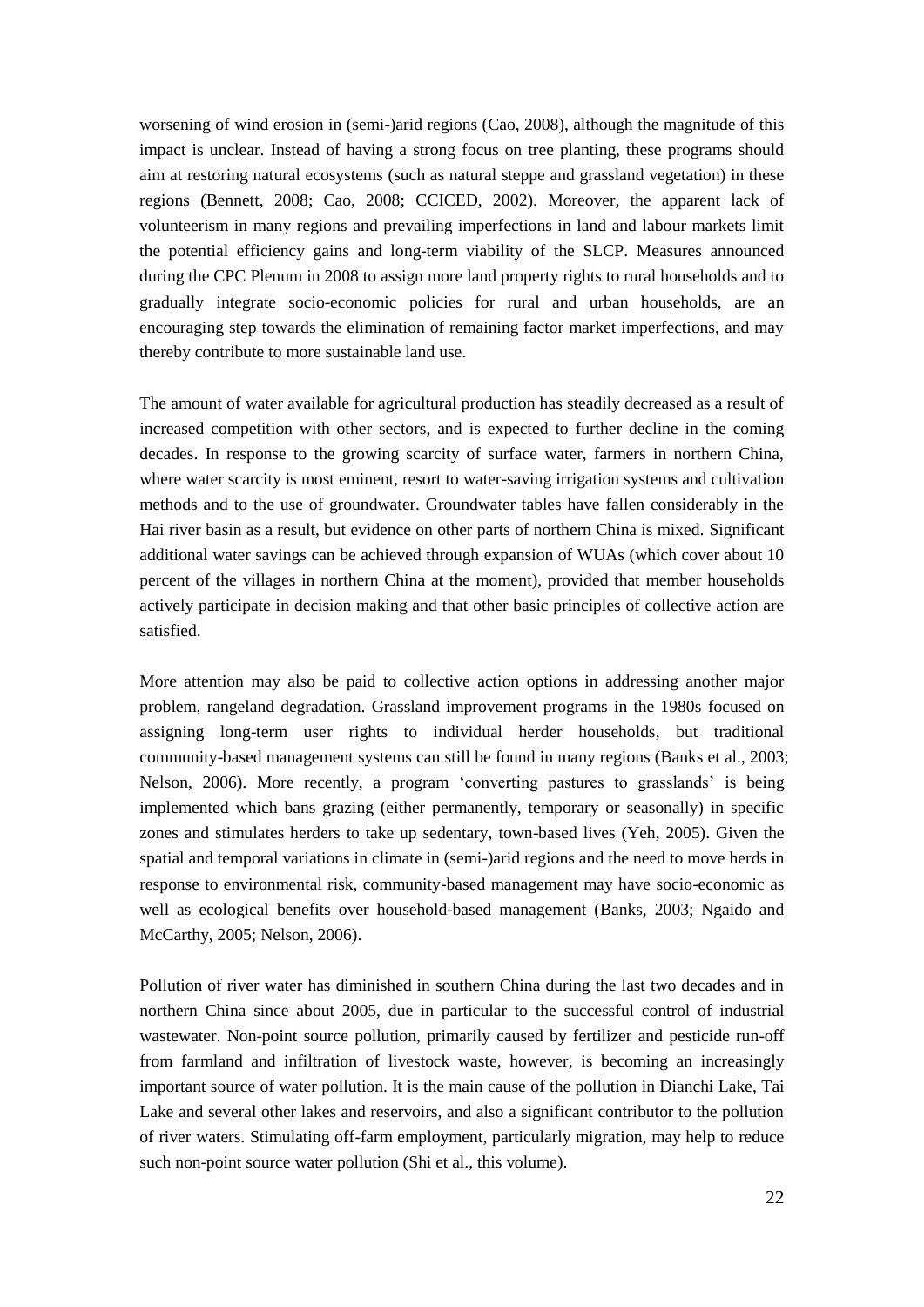Increasing the price of water and fertilizers towards their true (social) value may be an effective way to address water scarcity and (agriculture-based) water pollution. After more than a decade of marginal price increases, fertilizer prices increased by 38 percent in 2008 as a result of soaring global prices (NBS, various years). Moreover, government control over fertilizer prices (except potash) has been removed since the beginning of 2009, leaving the prices of fertilizers to be decided by the market. A thorough evaluation of these recent developments can provide important insights into the extent to which fertilizer (and water) price reforms are able to achieve environmental goals without jeopardizing two other major policy goals, namely remaining self-sufficient in grains and reducing the rural-urban income gap.

## **Acknowledgement**

The authors would like to thank Mark Rosegrant, the participants of the mini-symposium 'Towards Sustainable Natural Resource Use in Rural China' held at the IAAE Conference in Beijing, 18 August 2009 and two anonymous referees for their useful comments on earlier versions of this paper. Financial support for the research by the Programme Strategic Alliances (PSA) of the Royal Netherlands Academy of Arts and Sciences (KNAW) and the Ministry of Science and Technology (MOST), P.R. China is gratefully acknowledged.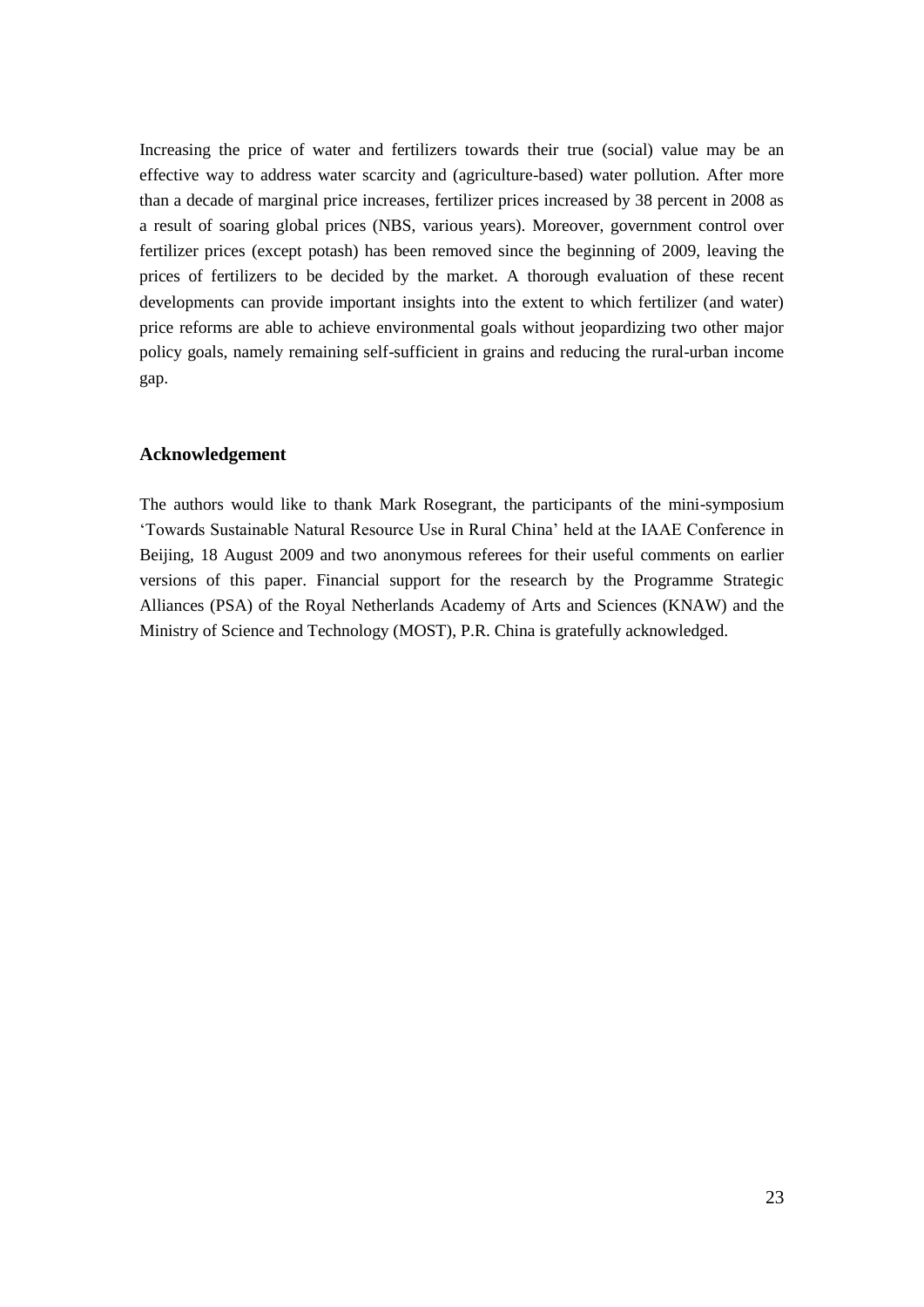## **Appendix: Data sources and quality**

### *Land availability*

Data about the availability of cultivated land come from the land use change monitoring system of the Ministry of Land and Resources (MLR 1998-2000, 2001-2005, 2007, 2010). Until 1996, the bottom-up bureaucratic administration system was used for reporting cultivated land areas. As local officials had an interest in inflating agricultural yields and avoiding agricultural tax payments, this resulted in an underestimation of the actual cultivated land size (Hansen et al. 2002). The first modern agricultural census that was held in China in 1997 provided the first accurate benchmark data on cultivated land. Estimates of the cultivated land area in 1996 went up from 95.0 million hectares to 130.1 million hectares (Gale 2002, Hansen et al. 2002, MLR 1998-2000). Since then, cultivated land area has declined to 121.8 million hectares in 2006 according to the MLR land use change monitoring system. This number is consistent with the size of the cultivated land area in 2006 that was reported druing the second agricultural census that was held in 2007 (NBS, 2008).

Deng et al. (2006) use Landsat satellite images for estimating the conversion of cultivated land to other uses during the period 1986-2000. Their data show surprisingly low conversion rates as compared to the MLR land use change monitoring data. The paper notes that the conversion rates also differ fundamentally from land conversion trends observed in other countries undergoing rapid economic development, but no explanation for the potential causes of these discrepancies is given. For our analysis of recent trends in cultivated land area we therefore prefer to use the MLR land use change and agricultural census data.

#### *Land degradation*

Data presented in Table 2 on land degradation during the period 1991-2002 are also based on the land use change monitoring system of the MLR. Using annual data on 8 land use types and 46 sub-types, estimates of land degradation are obtained by calculating the transition of land use types into types with lower ecological service functions or productive capacity (Zhang et al., 20006).

Heerink et al. (2009) and Heerink et al. (2010) use data collected in the three national soil erosion surveys that have been held in 1985–86, 1995–96 and 2001–02 to assess trends in soil erosion since the mid-1990s. The national erosion surveys combine Landsat satellite images with information from land use maps (see Table A1 for details). The classification into soil erosion intensity categories is based on annual soil erosion rates (tonnes per km) and soil erosion thickness (mm); see Li et al. (2006) for details. Data obtained in the first soil erosion survey are based on images with a lower resolution and maps with a larger scale than those used in the second and third survey (see Table A1). Moreover, some highly implausible changes in erosion intensity between the first and second survey can be observed for a few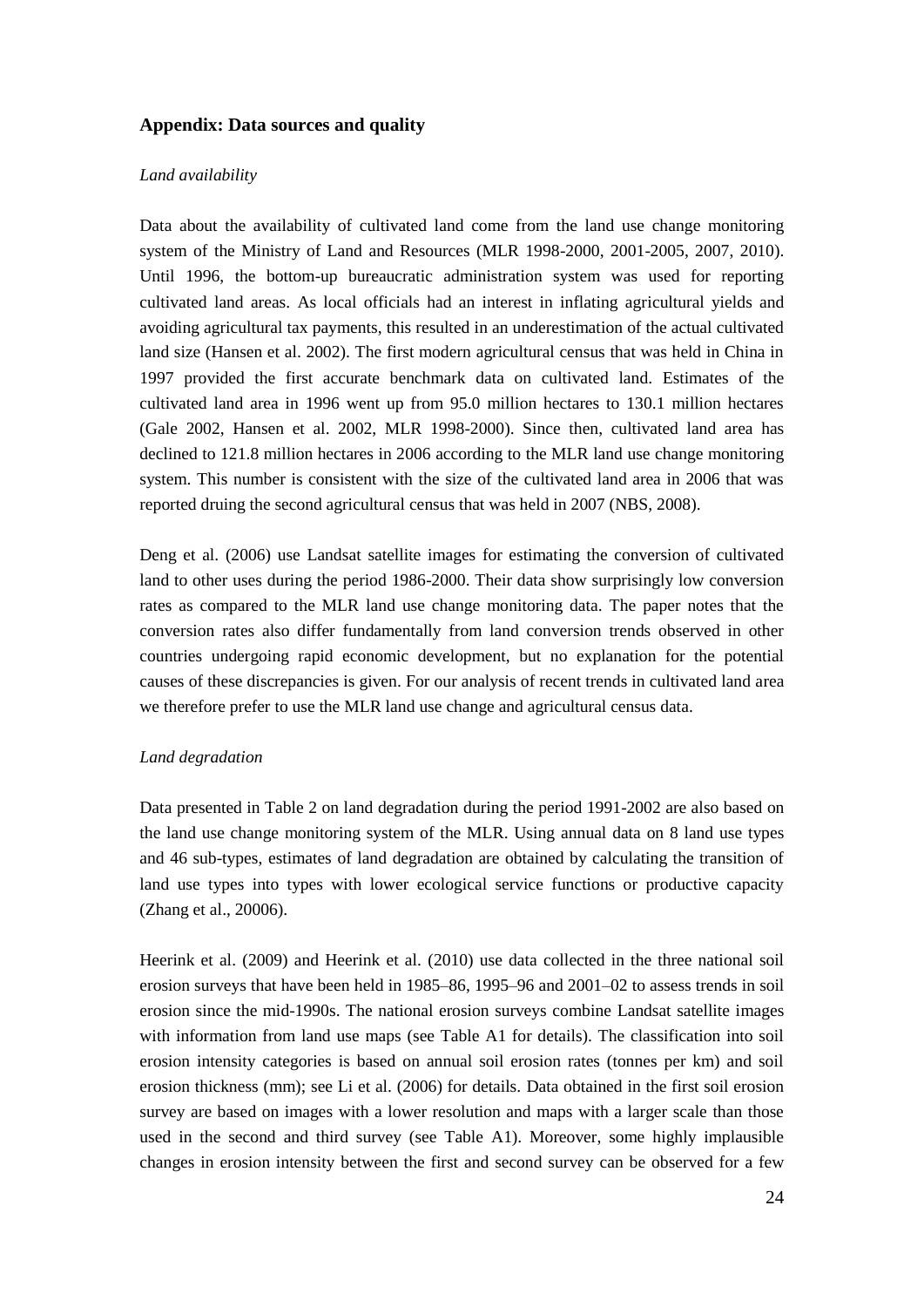provinces in West China (see Li et al., 2006 for details). Observed trends between the second and third survey seem therefore more reliable than observed trends between the first and second survey.

## [Table A1]

The national soil erosion surveys are assumed to give more precise erosion estimates than the annual surveys undertaken by the Ministry of Water Resources (MWR). Water erosion data obtained by the MWR, as reported in Huang (2000), show sudden jumps of 2.7 percentage points from 1990 to 1991 and 2.0 percentage points from 1995 to 1996, which suggest that changes in definitions or measurement methods have taken place over the years.

The land degradation trends presented in the aforementioned studies refer to the total land area, cultivated as well as uncultivated, in China. Changes in the quality of the cultivated land (which comprises only 13 percent of the total land area in China) are examined by Lindert (1999), using soil samples collected in the 1930s, 1950s and 1980s. The samples provide information on long-term trends in five major soil-chemistry indicators - acidity or alkalinity (pH), soil organic matter (OM), total nitrogen (N), total phosphorous (P) and total potassium (K). To our knowledge, no attempts have been made so far to update these trends with information from soil samples taken in the 1990s or the new century.

## *Water availability*

Information about water availability in China and its use by agriculture and other sectors is collected by the MWR and published in NBS, *China Statistical Yearbook*. Available water resources are derived from the surface water and groundwater resource, and corrected for double counting.

Information on groundwater levels in the northern China plain is collected since 2001 on monitoring sites located in plain areas of 17 provinces<sup>17</sup> by the MWR (MWR, various years). Additional information has been obtained by Wang et al. (2007) through a regionally representative survey held in 448 villages in six provinces in Northern China in 1995 and 2004.

## *Water pollution*

1

Water quality in the nine major rivers is monitored through national and provincial water monitoring centers in almost 500 monitoring stations (World Bank, 2006). About 30 pollutants are included in the monitoring schemes, with the worst individual monitored pollutant establishing the water quality grade. Water in each river section is classified into six

 $17$  Details about the monitoring sites can be found in Table 2 of MWR (various years).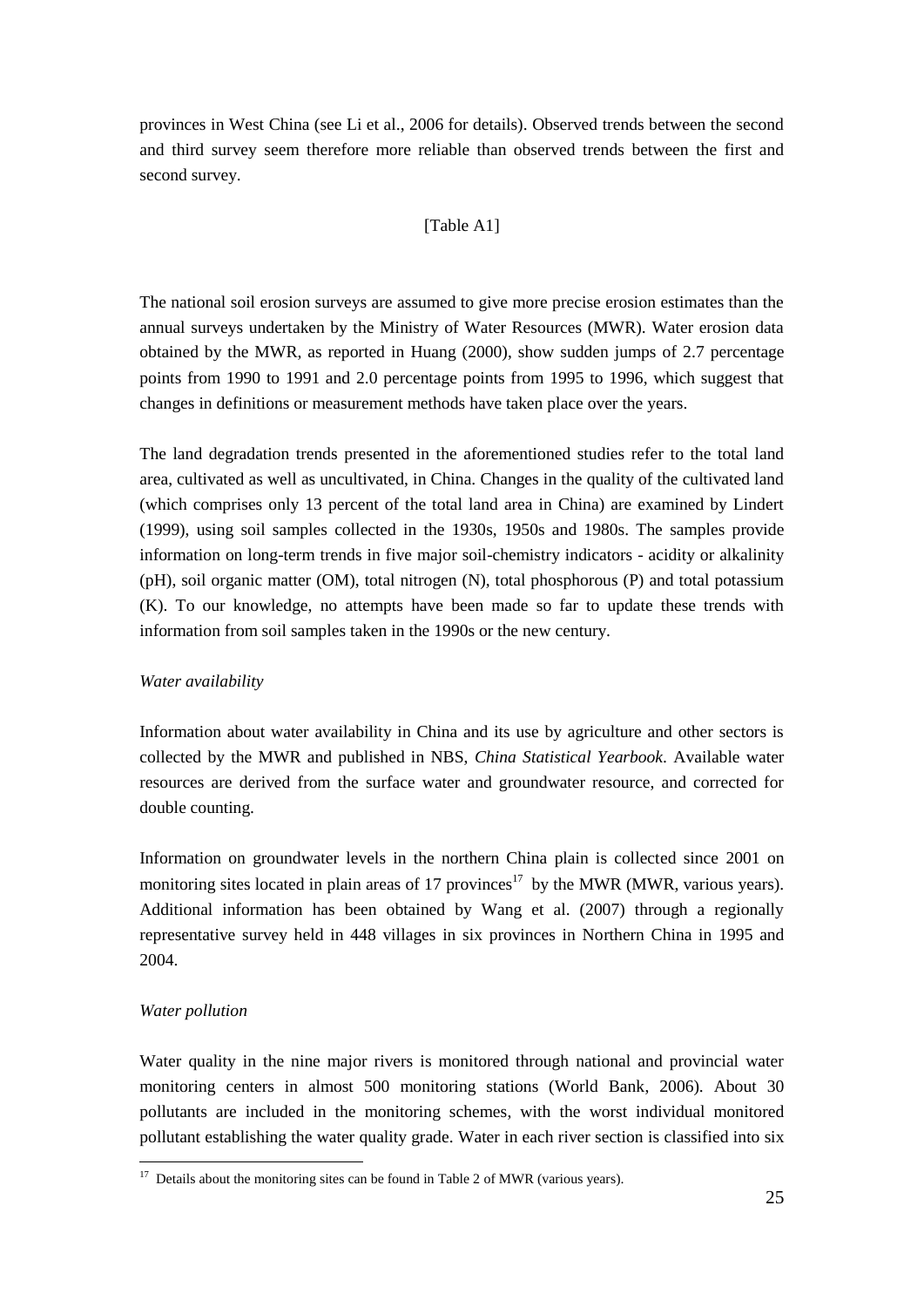different grades: Grades I–III refer to water that is safe for human consumption after treatment; grades IV–V refer to water that is safe for industrial and irrigation use; and grade V+ refers to water that is unsafe for any use. The percentages of the sections in each watershed that meet these grades are reported in recent years in MEP's annual Report on the State of the Environment in China (MEP, various years). Results from this water pollution monitoring system dating back to 1991 are presented in World Bank (2001, 2006) and Xie (2009). A similar water quality monitoring scheme is in place in China's major lakes and reservoirs, with results published in MEP (various years) and, for total N and total P pollution during 1992-1998, in World Bank (2001).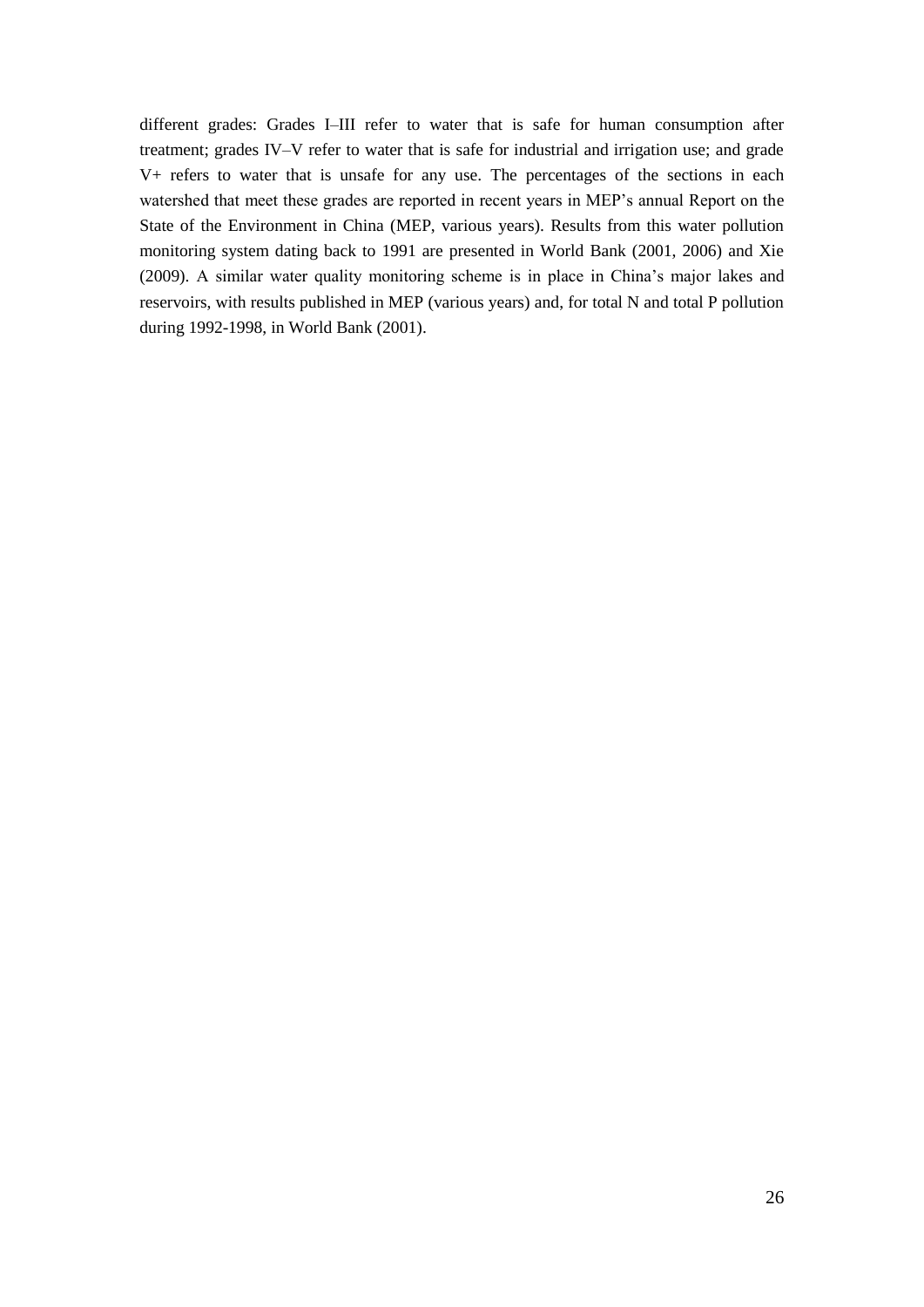## **References**

Banks, T. (2003). Property rights reform in rangeland China: dilemmas on the road to the household ranch. *World Development* 31: 2129-2142.

Banks, T., C. Richard, L. Ping and Y. Zhaoli (2003). Community-based grassland management in western China. *Mountain Research and Development* 23: 132-140.

Bennett, M. (2008). China's Sloping Land Conversion Program: Institutional innovation or business as usual? *Ecological Economics* 65: 699-711.

Bennett, M., A. Mehta and J. Xu (forthcoming). Incomplete property rights, exposure to markets and the provision of ecosystem services in China. This volume.

Cao, S. (2008). Why large-scale afforestation efforts in China have failed to solve the desertification problem. *Environmental Science & Technology* 42: 1826-1831.

China Council for International Cooperation on Environment and Development (CCICED) (2002). Forest and grassland task force report. Beijing: CCICED. <http://www.cciced.net/encciced/policyr/Taskforces/phase3/tfwcfg/>

Deng, X., J. Huang, S. Rozelle and E. Uchida (2006). Cultivated land conversion and potential agricultural productivity in China. *Land Use Policy* 23: 372-384.

Deng, X., J. Huang, S. Rozelle and E. Uchida (2009). Economic growth and the expansion of urban land in China. *Urban Studies* 47: 813-843.

Dixon, J. and J. Xie (2007). Promoting market-oriented ecological compensation mechanisms: Payments for ecosystem services in China. Washington, D.C.: World Bank. http://www.chinaeol.net/wb\_wateraaa/pdf/PolicyNote%20-%20PES%20in%20China%20EN %20FINAL.pdf

Feng, Z., Y. Yang, Y. Zhang, P. Zhang and Y. Li (2005). Green-for-green policy and its impact on grain supply in West China. *Land Use Policy* 22: 301-312.

Fisher, G., J. Huang, M.A. Keyzer, H. Qiu, L. Sun and W.C.M. van Veen (2007). China's agricultural prospects and challenges. Report SOW-VU to the European Union, Amsterdam. http://www.sow.vu.nl/pdf/china\_prospects\_challenges.pdf

Forestier, K. (1989). The degreening of China. *New Scientist* 123: 52-58.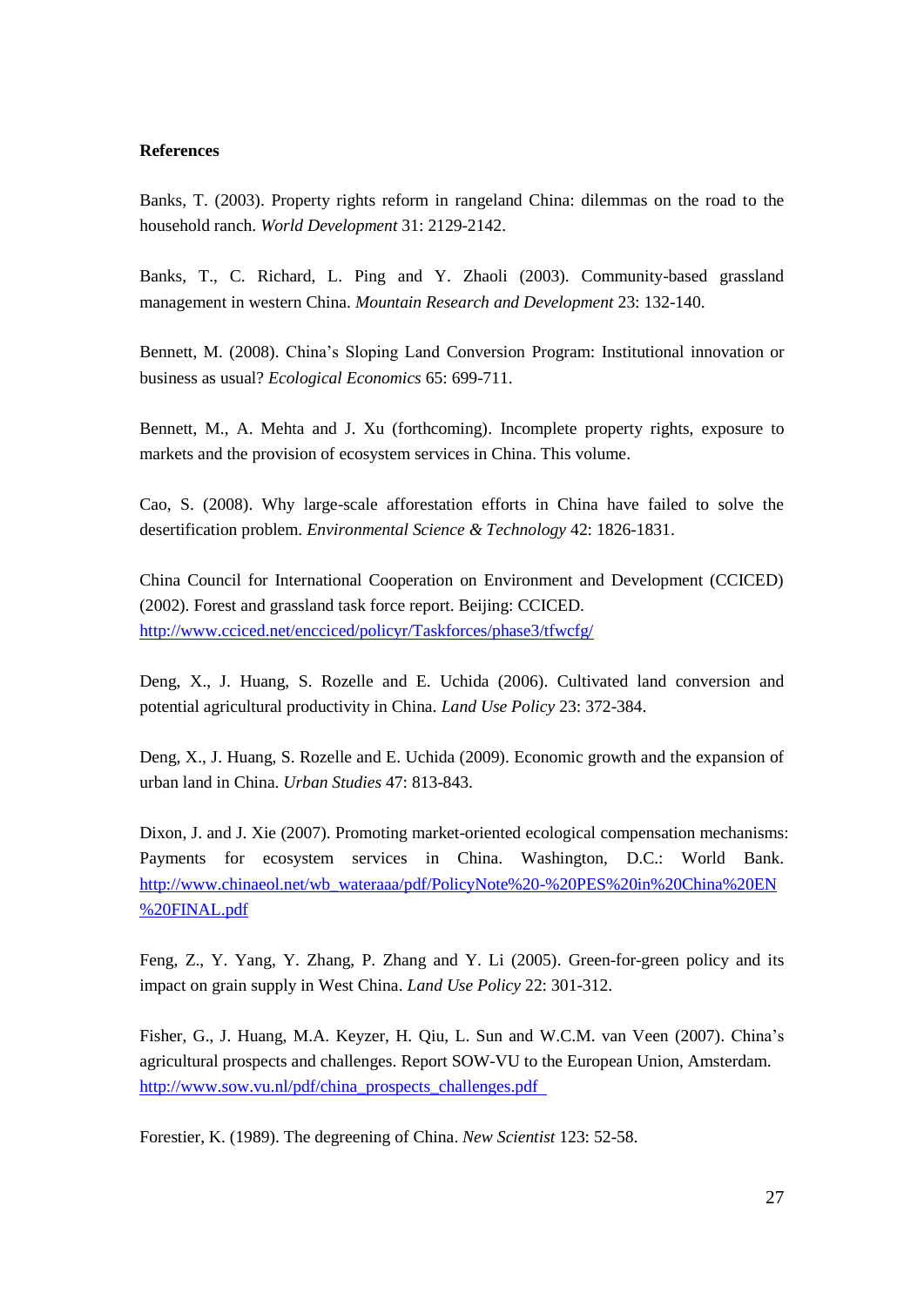Gale, F. (2002) China's statistics: Are they reliable? In: F. Gale, F. Tuan, B. Lohmar, H.-H. Hsu and B. Gilmour, China's Food and Agriculture: Issues for the 21st Century. Market and Trade Economics Division, Economic Research Service, U.S. Department of Agriculture. Agriculture Information Bulletin No. 775.

<http://www.ers.usda.gov/publications/aib775/aib775r.pdf>

Guo, Q. (2007). Thirsty Beijing turns to Hebei for help. *China Daily* 02-02-2007.

Groom, B., P. Grosjean, A. Kontolean, T. Swanson and S. Zhang (2010). Relaxing rural constraints: a 'Win-Win' policy for poverty and environment in China? *Oxford Economic Papers* 62: 132-156.

Grosjean, P. and A. Kontoleon (2009). How sustainable are sustainable development programs? The Case of the Sloping Land Conversion program in China. *World Development* 37: 268-285.

Hansen, J., F. Fuller and H.-H. Hsui (2002) Sources of discontinuity and unceratinty in Chinese agriculture data. Paper presented at Federal Forecasters Conference, 2002. <http://www.ers.usda.gov/Briefing/China/ChinaPDF/FedForecastConfHansenFullerHsu.pdf>

Heerink, N., X. Bao, R. Li, K. Lu and S. Feng (2009). Impact of soil and water conservation investments on rural development in China. *China Economic Review* 20: 288-302.

Heerink, N., R. Li, S. Feng, K. Lu and X. Bao (2010). Impact of soil and water conservation investments on agricultural development in western China. In: V. Beckmann, N.H. Dung, M. Spoor, X. Shi. and J. Wesseler (eds.) *Economic transition and natural resource management in East and Southeast Asia*. Shaker Publishers, Aachen. (forthcoming)

Heilig, G.K. (1999). China food: Can China feed itself? IIASA, Laxenburg (CD-ROM Vers. 1.1). http://www.iiasa.ac.at/Research/LUC/ChinaFood/data/land/land\_3.htm

Hu, J. and Y. Ge (2004). Water allocation model and coordination in Yellow River, *Management World.* no. 8, pp 43-52. (in Chinese)

Huang, J. (2000). Land degradation in China: Erosion and salinity. Report submitted to the World Bank. Beijing: Center for Chinese Agricultural Policy, Chinese Academy of Sciences. [http://www.usc.cuhk.edu.hk/webmanager/wkfiles/1290\\_1\\_paper.doc](http://www.usc.cuhk.edu.hk/webmanager/wkfiles/1290_1_paper.doc)

Huang, Q., S. Rozelle, R. Howitt, J. Wang and J. Huang (2010). Irrigation water demand and implications for water pricing policy in rural China. *Environment and Development Economics* 15: 293-319.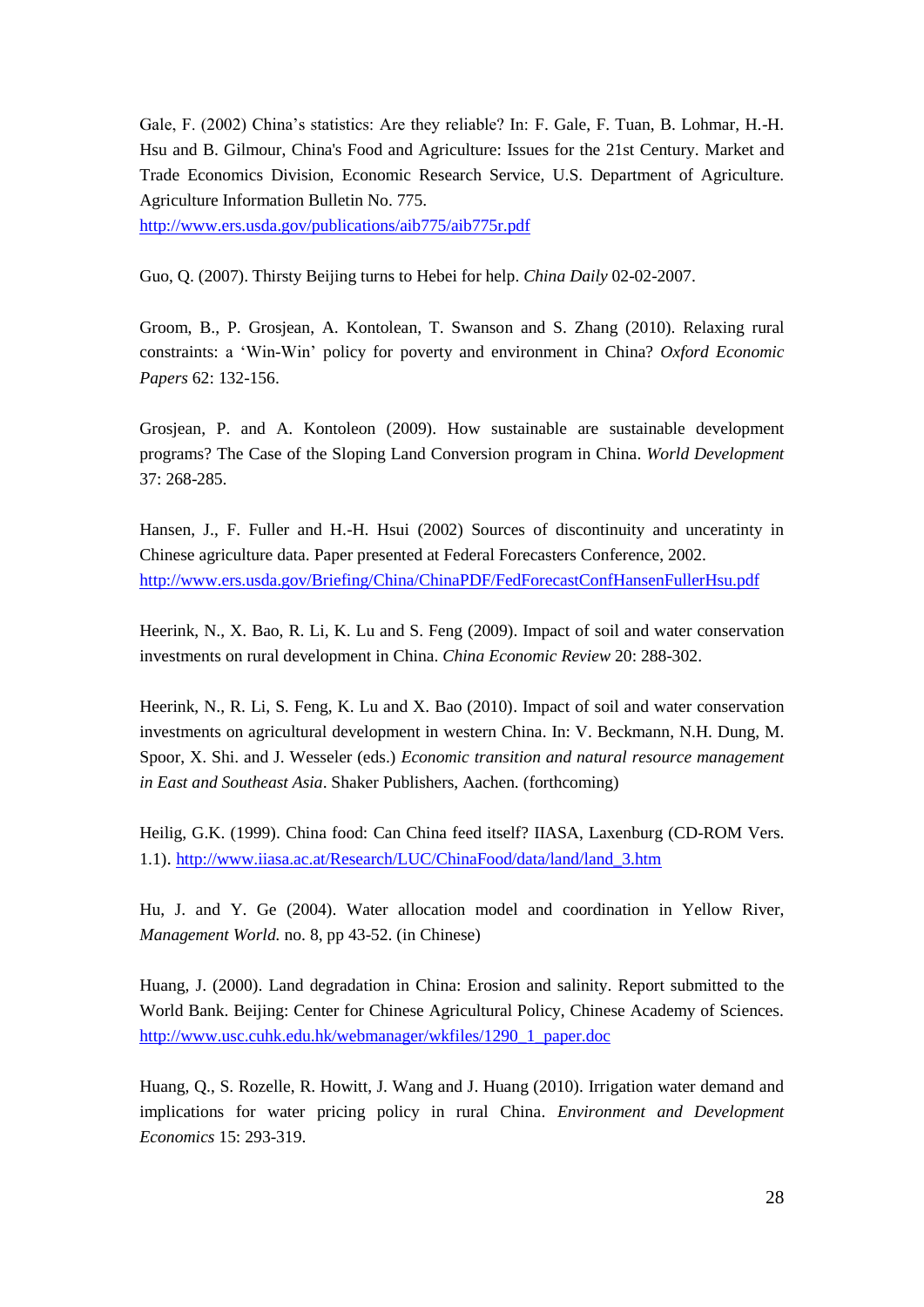Jia, D. and W. Jiang (1999). Agricultural water pricing reform and water use efficiency improvement. *Agricultural Technology Economic (Nongye Jishu Jinjin)*, no. 5, pp 4-7. (in Chinese)

Liao, Y., M. Giordano and C. de Fraiture (2007). An empirical analysis of the impacts of irrigation pricing reforms in China. *Water Policy* 9 Supplement 1: 45-60.

Liao, Y., Z. Gao, Z. Bao, Q. Huang, G. Feng, D. Xu, J. Cai, H. Han and W. Wu (2008). China's water pricing reforms for irrigation: Effectiveness and impact. CA discussion paper 6. Colombo, Sri Lanka: International Water Management Institute (IWMI).

Li, R., N. Heerink and X. Bao (2006). Final report on SWC data collection and analysis. Report submitted to Asian Development Bank under ADB TA4404. Beijing: Asian Development Bank Office.

Li, X. (2004). Grassland degradation in China. Special report presented to the Chinese Ministry of Agriculture. Beijing: Chinese Academy of Agricultural Sciences. (in Chinese)

Li, Y. (ed.) (2000). *China Land Resources.* Beijing: China Land Press.

Lin, Z. (2003). Water user association development in China: Participatory management practice under Bank-Supported Projects and beyond, Social development Notes no. 83. Washington, D.C.: World Bank. go.worldbank.org/J7HOK3N4T0

Lindert, P.H. (1999). The bad earth? China's soils and agricultural development since the 1930s. *Economic Development and Cultural Change* 47: 701-736.

Liu, B. (2006). China's agricultural water policy reforms. http://www.oecd.org/secure/docDocument/0,2827,en\_21571361\_34281952\_37350964\_1\_1\_1\_1 \_1,00.doc

Liu, J., S. Li, Z. Ouyang, C. Tam and X. Chen (2008). Ecological and socioeconomic effects of China's policies for ecosystem services. *Proceedings of the National Academy of Sciences of the United States of America* 105: 9477-9482.

Liu, Y. and Q. Zhou (2005). Shortcomings in the incentives of the Grain to Green Program. *China Population, Resources and Environment* 15:104-107 (in Chinese).

Ministry of Environmental Protection (MEP) (various years). Report on the state of the environment in China. Beijing, China: MEP.<http://english.mep.gov.cn/>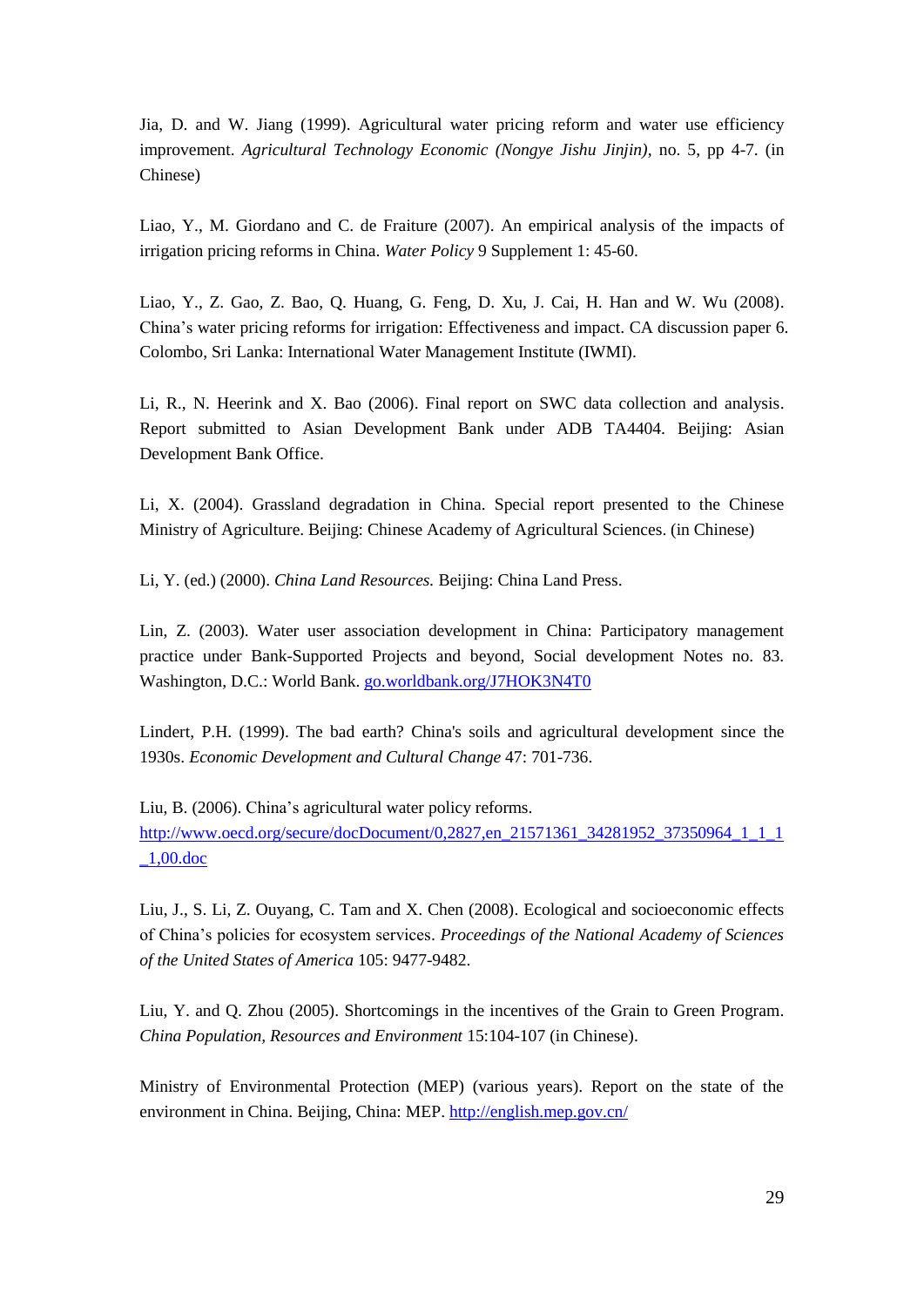Ministry of Environmental Protection (MEP) (2009). Report on the state of the environment in China 2008. Beijing, China: MEP.

[http://english.mep.gov.cn/standards\\_reports/soe/soe2008/201002/t20100224\\_186081.htm](http://english.mep.gov.cn/standards_reports/soe/soe2008/201002/t20100224_186081.htm)

Ministry of Land and Resources (MLR) (1998-2000). Survey report of land use change (1996-2000). Beijing, China: MLR (in Chinese).

Ministry of Land and Resources (MLR) (2001 – 2005). China national report on land and resources (2001–2005). Beijing, China: MLR (in Chinese).

Ministry of Land and Resources (MLR) (2003). 2003 Land Resource Bulletin. Beijing: Ministry of Land and Resources.

Ministry of Land and Resources (MLR) (2007).Communiqué on Land and Resources of China 2006.<http://www.mlr.gov.cn/mlrenglish/communique/2006/>

Ministry of Land and Resources (MLR) (2010) Communiqué on land and resources of China 2007. Beijing: Ministry of Land and Resources. http://www.mlr.gov.cn/mlrenglish/communique/2007/

Ministry of Water Resources (MWR) (2002a). Research report of water prices of the 100 water supply organizations (Parts 1, 3 and 4). *Journal of China Water Resources* 9: 21-30 (in Chinese)

Ministry of Water Resources (MWR) (2002b). Research report of water prices of the 100 water supply organizations (Parts 2 and 5). *Journal of China Water Resources* 11: 43-48 (in Chinese)

Ministry of Water Resources (MWR) (2007). Water allocation temporary role. [www.gov.cn](http://www.gov.cn/)[.http://www.gov.cn/zwhd/2007-12/28/content\\_846371.htm.](http://www.gov.cn/zwhd/2007-12/28/content_846371.htm)

Ministry of Water Resources (MWR) (2009). 2007 Statistic bulletin of China water activities. Beijing: MWR.<http://www.chinawater.net.cn/xiazai/2007.pdf>

Ministry of Water Resources (MWR) (various years). China northern plain district ground water bulletin. [http://www.mwr.gov.cn/zwzc/hygb/dxstb/.](http://www.mwr.gov.cn/zwzc/hygb/dxstb/) (in Chinese).

Mol, A.P.J. and N.T. Carter (2006). China's environmental governance in transition. *Environmental Politic* 15(2), 149-170

Nan, Z. (2005). The grassland farming system and sustainable agricultural development in China. *Grassland Science* 51: 15-19.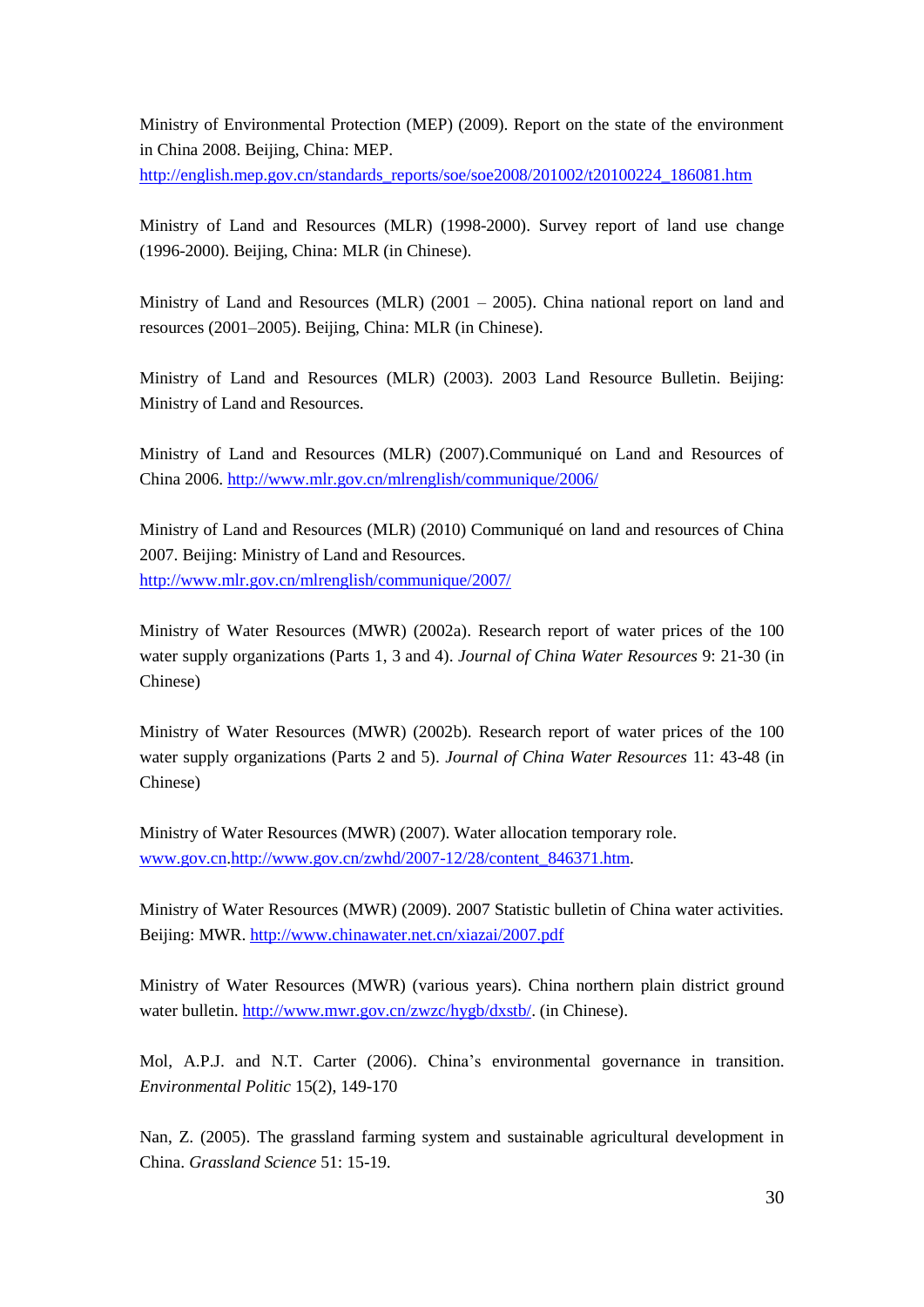National Bureau of Statistics of China (NBS) (various year). *China Statistical Yearbook.* Beijing: NBS.

National Bureau of Statistics of China (NBS) (2010). *China Statistical Yearbook 2009.* Beijing: NBS.

National Bureau of Statistics (NBS) (2008) Communiqué on major data of the second national agricultural census of China (No.6). [http://www.stats.gov.cn/english/newsandcomingevents/t20080303\\_402465630.htm](http://www.stats.gov.cn/english/newsandcomingevents/t20080303_402465630.htm)

National Bureau of Statistics of China (NBS) (2010) Statistical communiqué of the People's Republic of China on the 2009 national economic and social development. Beijing: NBS. [http://www.stats.gov.cn/was40/gjtjj\\_en\\_detail.jsp?channelid=1175&record=59](http://www.stats.gov.cn/was40/gjtjj_en_detail.jsp?channelid=1175&record=59)

National Development and Reform Commission (NDRC) (2006). The outline of the eleventh five-year plan for national economic and social development of the People's Republic of China – Profile, Beijing: NDRC. [http://en.ndrc.gov.cn/hot/t20060529\\_71334.htm](http://en.ndrc.gov.cn/hot/t20060529_71334.htm)

National Development and Reform Commission (NDRC) (2008). Outlines regarding the State mid- and long-term grain security plan for 2008-2020 period, Beijing: NDRC. [http://news.xinhuanet.com/newscenter/2008-11/13/content\\_10354875.htm.](http://news.xinhuanet.com/newscenter/2008-11/13/content_10354875.htm)(in Chinese)

Nelson, R. (2006.) Regulating grassland degradation in China: shallow-rooted laws? *Asian-Pacific Law & Policy Journal* 7: 385-417.

Ngaido, T. and N. McCarthy (2005). Institutional options for managing rangelands. In: E. Mwangi (ed) Collective action and property rights for sustainable rangeland management. CAPRi Research Brief. Washington, D.C. CAPRi. [http://www.capri.cgiar.org/pdf/brief\\_dryl.pdf](http://www.capri.cgiar.org/pdf/brief_dryl.pdf)

Office of Building Water Saving Society in Zhangye City (OBWSS) (2004). Document archive of building water saving society pilot project. Published by Chinese Water and Hedonic Publisher, (in Chinese)

Ramankutty, N., J.A. Foley and N.J. Olejniczak (2002) People on the land: Changes in global population and croplands during the 20th century. *Ambio* 31: 251-257.

Tan, R., F. Qu, N. Heerink and E. Mettepenningen (2010). The impact of land market structure on farmland conversion and social welfare change in China: theory, methodology and application. This volume.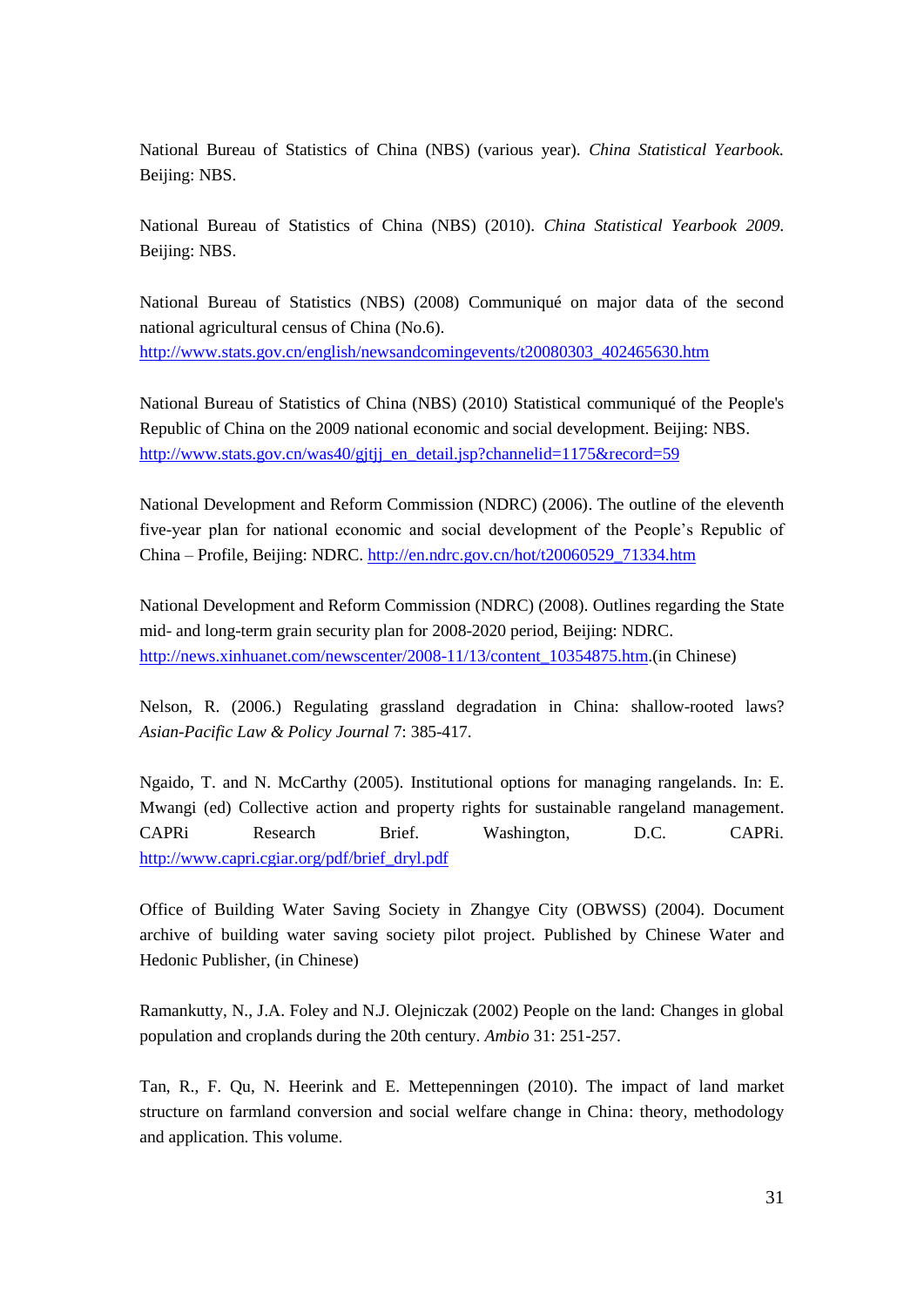Rozelle, S., J. Huang and L. Zhang (1997). Poverty, population and environmental degradation in China. *Food Policy* 22: 229-251.

Shah, T., Giordano, M. and J. Wang (2004). Irrigation institutions in a dynamic economic: What is China doing different than India. *Economic and Political Weekly* 31(July), 3452-3461.

Shalizi, Z. (2006). Addressing China's growing water shortages and associated social and economic consequences. World Bank Policy Research Working Paper 3895. Washington, D.C.: World Bank.

Shi, X., N. Heerink and F. Qu (2010). Does off-farm employment contribute to agriculture-based environmental pollution? New insights from a village-level analysis in Jiangxi Province, China. This volume.

Sinden, J.A. and J. Xu (2003). Influence of soil conservation on crop output in China. Working paper 03-E7. Beijing: Center for Chinese Agricultural Policy (CCAP). <http://www.ccap.org.cn/PDF/WP-03-E7.pdf>

State Council (2008). Outline of the national overall plan of land use (2006-2020). Beijing: State Council. http://www.mlr.gov.cn/xwdt/jrxw/200810/t20081024 111040.htm. (in Chinese)

State Environmental Protection Administration (SEPA) (1998). China ecological and environmental situation report 1989-1998. Beijing: China Environmental Science Press.

State Environmental Protection Administration (SEPA) (2006). Soil contamination survey in China. [http://www.sepa.gov.cn/xcjy/zwhb/200607/t20060718\\_78512.htm.](http://www.sepa.gov.cn/xcjy/zwhb/200607/t20060718_78512.htm) (in Chinese)

State Environmental Protection Administration (SEPA) (2007). Report on the State of the Environment in 2006. Beijing: State Environmental Protection Administration. [http://english.mep.gov.cn/standards\\_reports/soe/SOE2006/.](http://english.mep.gov.cn/standards_reports/soe/SOE2006/)

State Forestry Administration (SFA) (2003). China's Sloping Land Conversion Program Plan (2001-2010). Beijing: SFA. (in Chinese)

Tan, S., N. Heerink and F. Qu (2007). Cultivated land change in transitional China: Implications for grain self-sufficiency and environmental sustainability. in: E. Bulte and R. Ruben (eds.) *Development economics between markets and institutions – Incentives for growth, food security and sustainable use of the environment.* Wageningen, The Netherlands: Wageningen Academic Publishers.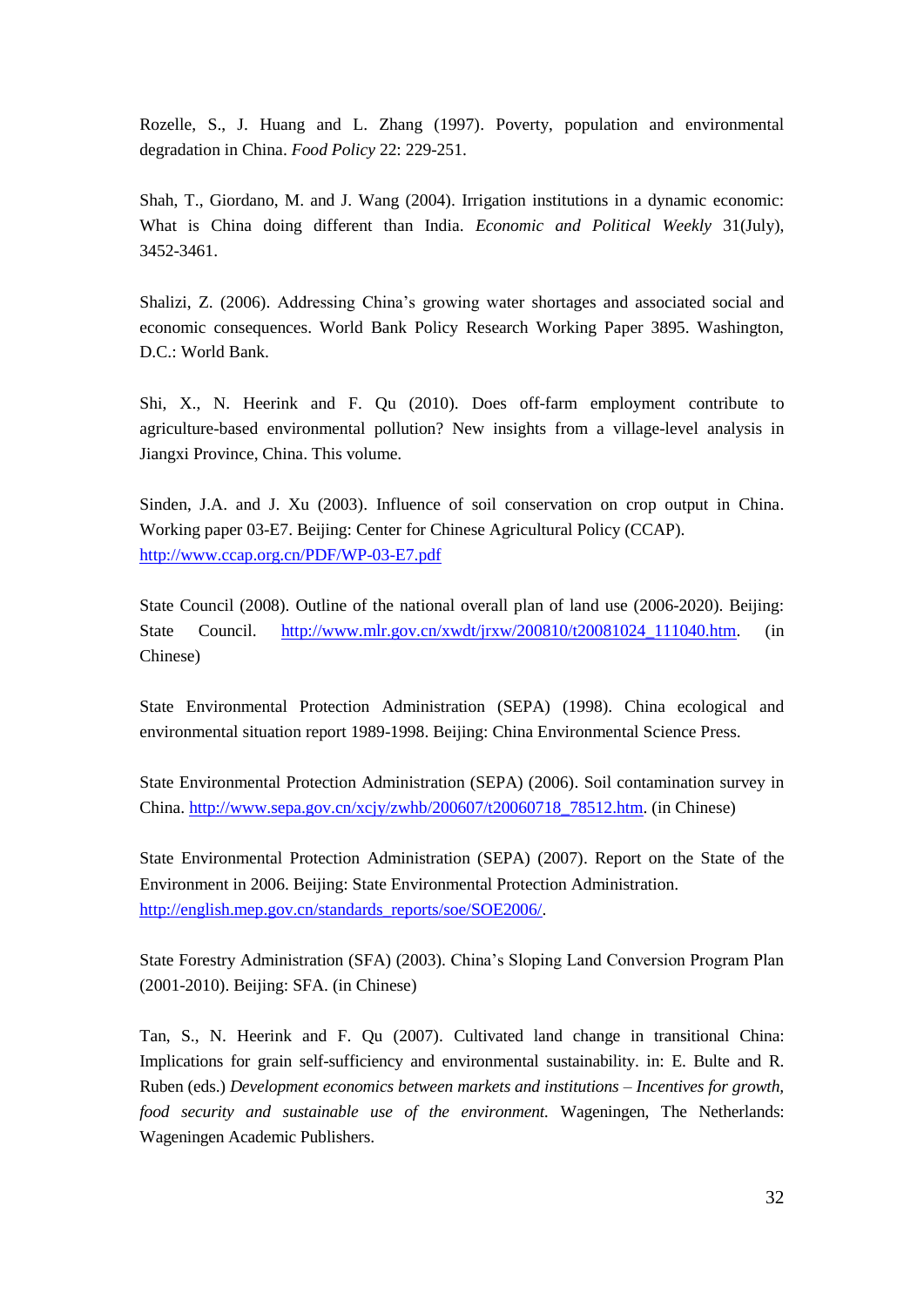Tao, R., Z. Xu and J. Xu (2004). Grain for Green project, grain Policy and sustainable development. *Social Sciences in China* 6(11), 25– 38. (in Chinese)

Uchida, E., J. Xu and S. Rozelle (2005). Green for Green: Cost-effectiveness and sustainability of China's conservation set-aside program. *Land Economics* 81: 247-264.

Uchida, E., J. Xu, Z. Xu and S. Rozelle (2007). Are the poor benefitting from China's Land Conservation Program? *Environment and Development Economics* 12: 593-620.

Uchida, E., S. Rozelle and J. Xu (2009). Conservation payments, liquidity constraints, and off-farm labor: Impact of the grain-for-green program on rural households in China. *American Journal of Agricultural Economics* 91: 70-86.

Wang, J., J. Huang and S. Rozelle (2005). Evolution of tubewell ownership and production in the North China Plain. *Australian Journal of Agricultural and Resource Economics* 49(2): 177-196.

Wang, J., Z. Xu, J. Huang and S. Rozelle (2006). Incentives to managers or participation of farmers in China's irrigation systems: which matters most for water savings, farmer income and poverty? *Agricultural Economics* 34: 315-330.

Wang, J., J. Huang, S. Rozelle, Q. Huang and A. Blanke (2007). Agriculture and groundwater development in northern China: trends, institutional responses, and policy options. *Water Policy* 9 Supplement 1: 61-74.

Wang, J., J. Huang, L. Zhang, Q. Huang and S. Rozelle (2010). Water governance and water use efficiency: The five principles of WUA management and performance in China. *Journal of the American Water Resources Association* (forthcoming).

Wang, Y. (2004). Environmental degradation and environmental threats in China. *Environmental Monitoring and Assessment* 90: 161-169.

Western Development Office and Development and Reform Commission (WDO & DRC) (2007). Strengthen Sloping Land Conversion Project and setting up long-term strategies for improving farm households income. Interview with officials from Western Development Office and Development and Reform Commission. [http://www.gov.cn/zxft/ft61](http://www.gov.cn/zxft/ft61/) (in Chinese)

Weyerhaeuser, H., A. Wilkes and F. Kahrl (2005). Local impacts and responses to regional forest conservation and rehabilitation programs in China's northwest Yunnan Province. *Agricultural Systems* 85: 234-253.

World Bank (2001). *China: Air, land and water*. Washington, D.C.: World Bank.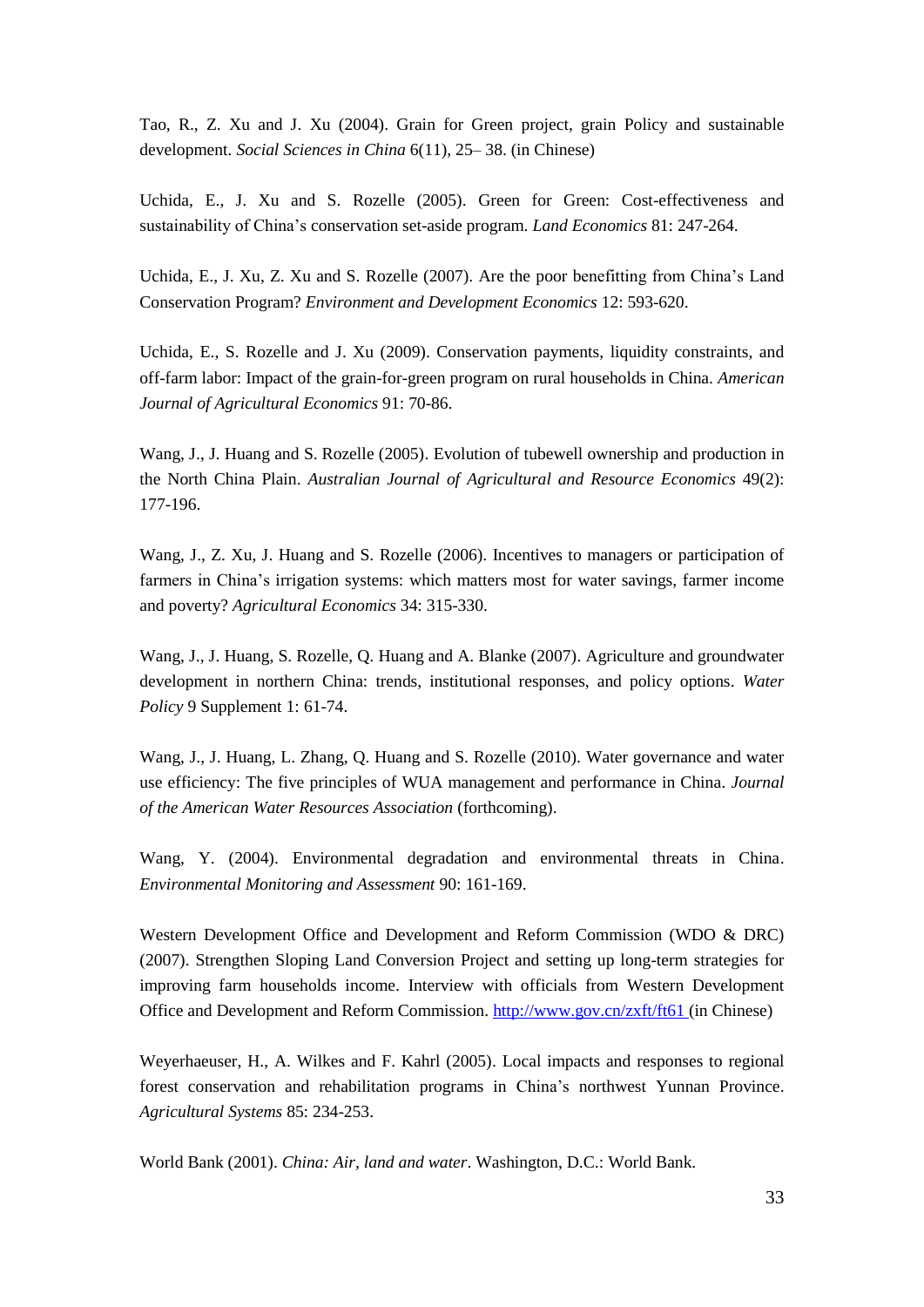World Bank (2006). *China: Water quality management – policy and institutional considerations.* Washington, D.C.: World Bank.

World Bank, Sinclair Knight Merz and Egis Consulting Australia, General Institute of Water Resources & Hydropower Planning and Design (MWR), Institute of Water and Hydropower Research (Beijing), Institute of Hydrology and Water Resources (Nanjing) and Chinese Research Academy of Environmental Sciences (Beijing) (2001). China – Agenda for water sector strategy for North China. Volume 1: Summary report. Report No. 22040-CHA. Washington, D.C.: World Bank.

World Bank and State Environmental Protection Agency (SEPA) (2007). Cost of pollution in China – Economic estimates of physical damages. Washington, D.C.: World Bank and Beijing, P.R. China: SEPA. [www.worldbank.org/eapenvironment](http://www.worldbank.org/eapenvironment)

Xie, M. (2007). Global development of farmer water user associations (WUA): Lessons from South-East Asia. In: I. Hussain and Z. Naseer (eds.), Water user association development in southeastern European countries. Proceedings of the regional workshop on WUAs development June 4-7. World Bank Office, Bucharest, Romania, pp. 27-38. <http://www.vncold.vn/Modules/CMS/Upload/13/Documents/MXieEW.pdf>

Xie, J. (2009) *Addressing China's water scarcity – recommendations for selected water resource management issues.* Washington, D.C.: World Bank.

Xu, J. and Y. Cao (2001). The socioeconomic impacts and sustainability of the SLCP. in: J. Xu, E. Katsigiris and T.A. White (eds.) *Implementing the Natural Forest Protection Program and the Sloping Land Conversion Program: Lessons and Policy Implications.* Beijing: China Forestry Publishing House.

Xu, Z., M.T. Bennett, R.Tao and J. Xu (2004). China's sloping land conversion programme four years on: current situation, pending issues. *International Forestry Review* 6: 317-326.

Xu, J., R. Yin, Z. Li and C. Liu (2006a). China's ecological rehabilitation: unprecedented efforts, dramatic impacts, and requisite policies. *Ecological Economics* 57: 595-607.

Xu, Z., Xu, J., X. Deng, J. Huang, E. Uchida and S. Rozelle (2006b). Grain for green versus grain: conflict between food security and conservation set-aside in China. *World Development* 34: 130-148.

Xu, J., R. Tao, Z. Xu and M.T. Bennett (2010). China's sloping land conversion program: does expansion equal success? *Land Economics* 86: 219-244.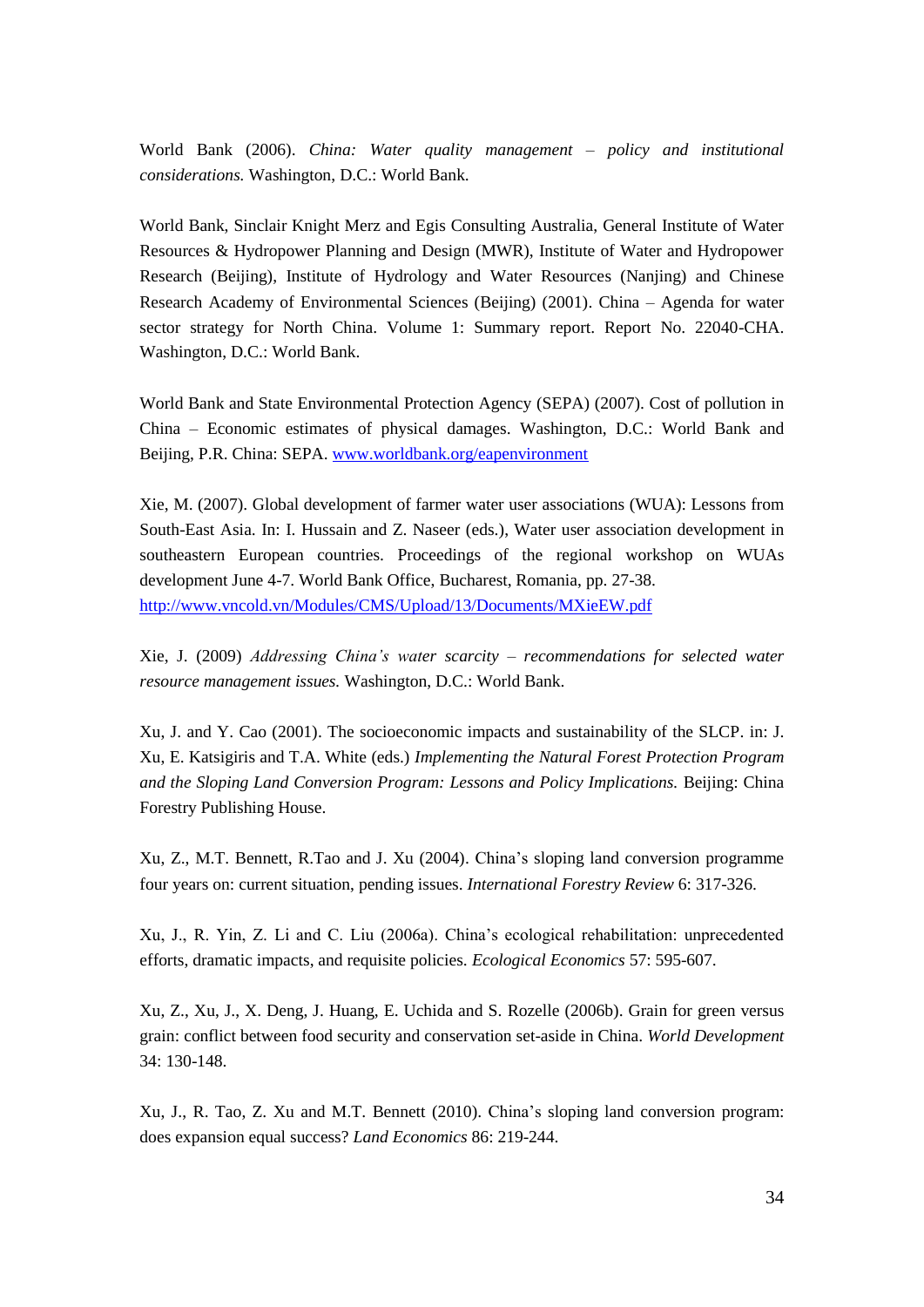Yang, R. (1994). Cultivated land soil and water loss and control measures in China. *Bulletin of Soil and Water Conservation* 14(2):32-36

Yeh, E.T. (2005) Green governmentality and pastoralism in western China: 'converting pastures to grasslands'. *Nomadic Peoples* 9: 9-29.

Yu F. (2007). Evaluation of the management organizations of Hetao irrigated area, *Ecological Economic (Shengtai Jinji)*, no.9: 111-115. (in Chinese)

Zhang, J. (2007). Barriers to water markets in the Heihe River Basin in Northwest China. *Agricultural Water Management* 87, 32-40.

Zhang, J., F. Zhang, L. Zhang and W. Wang (2009). Transaction costs in water markets in the Heihe River Basin in Northwest China. *International Journal of Water Resources Development* 25: 95-105*.*

Zhang, K., X. Li, W. Zhou, D. Zhang and Z. Yu (2006). Land resource degradation in China: Analysis of status, trends and strategy. *International Journal of Sustainable Development and World Ecology* 13, 397-408.

Zhang, K., Z. Yu, X. Li, W. Zhou and D. Zhang (2007). Land use change and land degradation in China from 1991 to 2001. *Land Degradation & Development* 18, 209-219.

Zhang, L., J. Wang, J. Huang and S. Rozelle (2008). Development of groundwater markets in China: A Glimpse into progress to date. *World Development* 36(4): 706-726.

Zhao, H. (2007). A Struggle to conserve the elixir of life for our children. *China Daily*  05-01-2007.

Zhao, L. and C. Hu (2007). The analysis of the economic impact of water right exchange in Dongyang-Yiwu, Zhejiang. *Issues of Agricultural Economics (Nongye Jinji Wenti)*, no. 4, pp 47-54. (in Chinese)

Zheng, H. and L. Zhang (2006). Chinese practices of ecological compensation and payments for ecological and environmental services and its policies in River Basins. Paper submitted to the World Bank. Beijing: Chinese Academy of Agricultural Sciences.

Zuo, T. (2001). Implementation of the SLCP. in: J. Xu, E. Katsigiris and T.A. White (eds.) *Implementing the Natural Forest Protection Program and the Sloping Land Conversion Program: Lessons and Policy Implications.* Beijing: China Forestry Publishing House.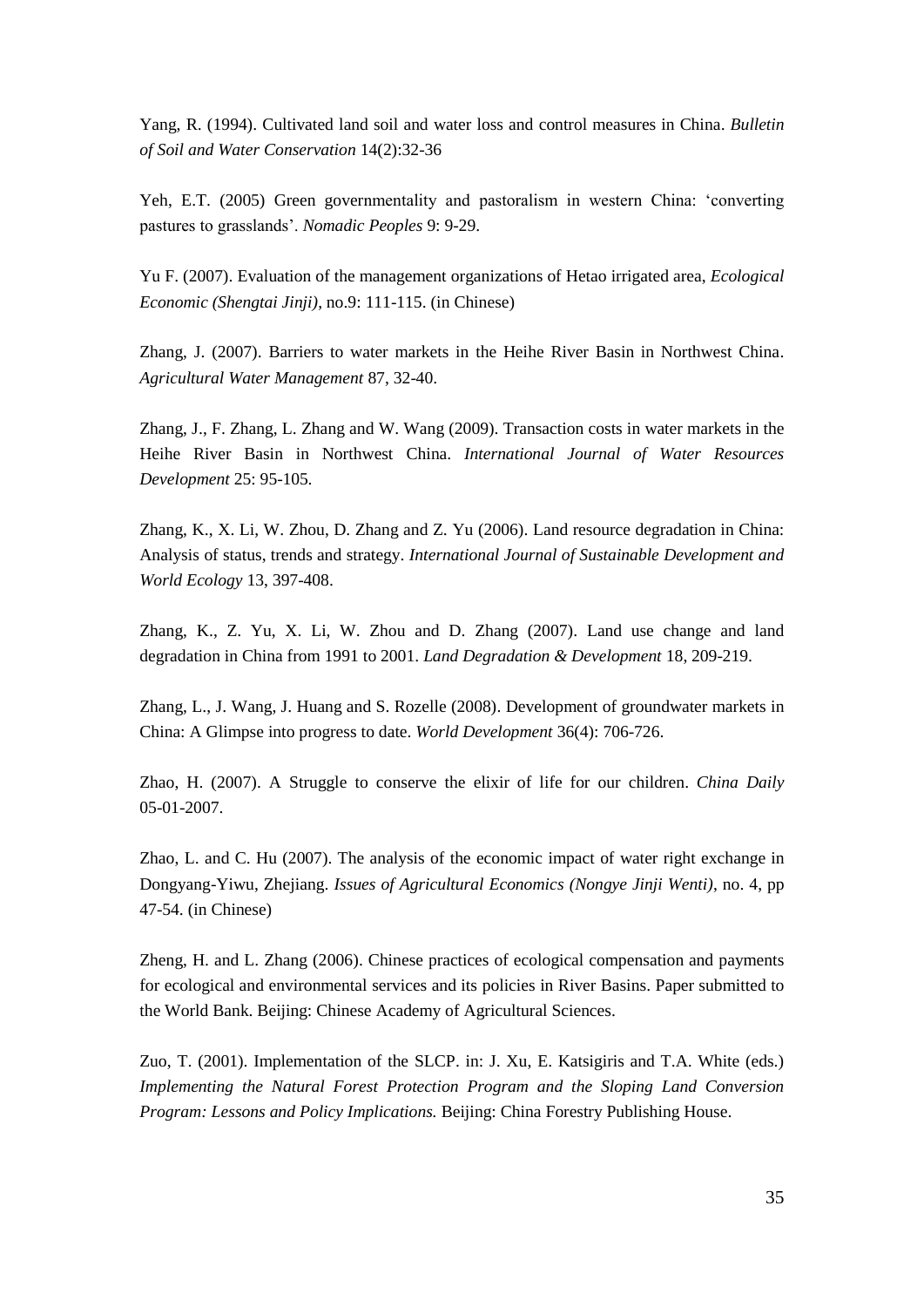|                                    | 1989-1999 | 2000-2005 | <b>Whole period</b> |  |
|------------------------------------|-----------|-----------|---------------------|--|
| Land taken into cultivation:       | 6.20      | 2.04      | 8.24                |  |
| Land taken out of cultivation      | 6.69      | 9.16      | 15.85               |  |
| Construction                       | 2.14      | 1.26      | 3.40                |  |
| Ecological restoration             | 2.53      | 6.14      | 8.67                |  |
| Destroyed by natural disasters     | 1.19      | 0.31      | 1.50                |  |
| Agricultural structural adjustment | 0.83      | 1.43      | 2.26                |  |
| Net land taken out of cultivation  | 0.49      | 7.12      | 7.61                |  |

# **Table 1: Changes in cultivated land area, 1989-2005 (million hectares)**

Source: Based on Tan et al. (2007)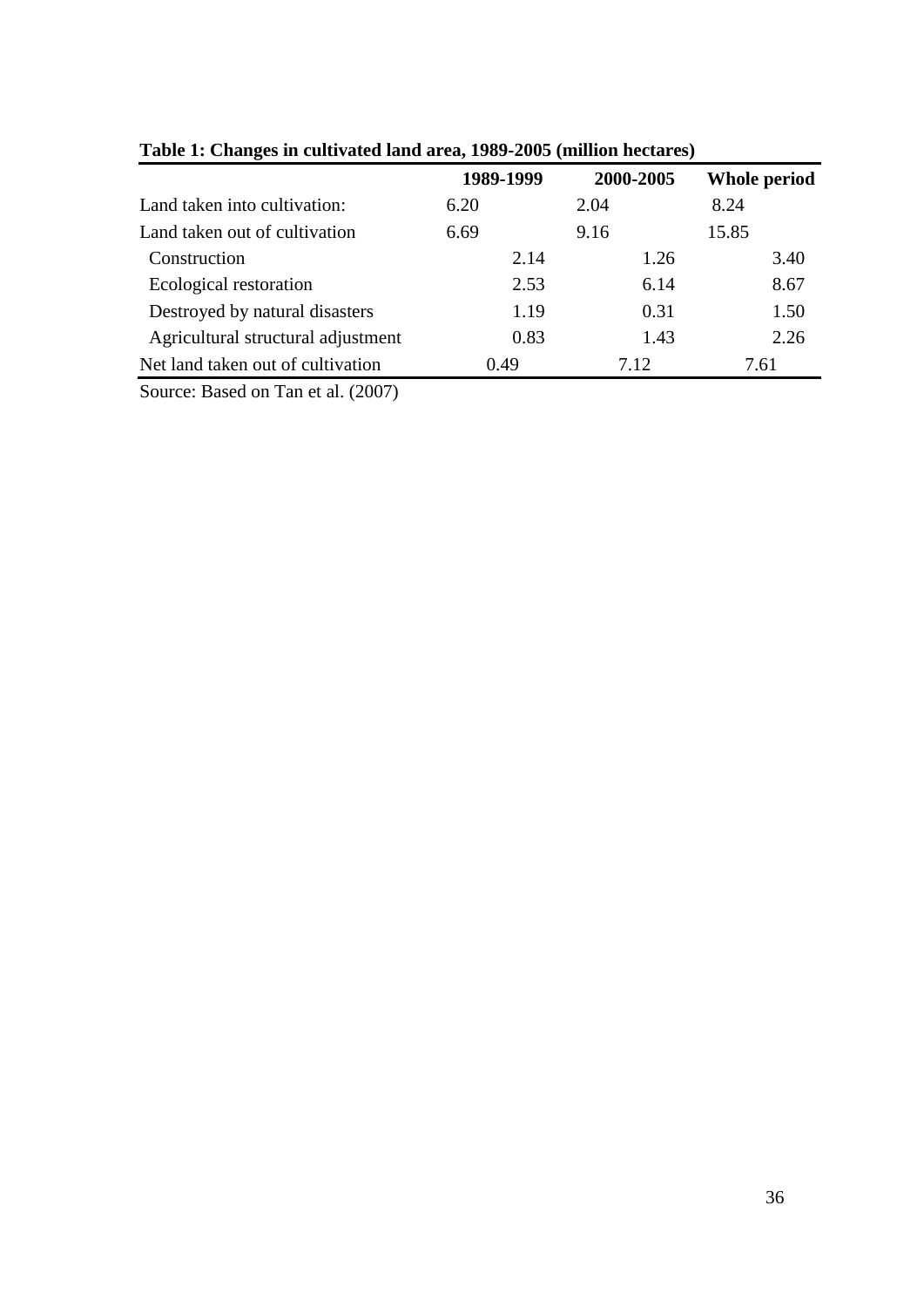| <b>Land type</b>      | Stock in 2002 | Changes 1991-2002 (million ha)       |                |                |  |  |
|-----------------------|---------------|--------------------------------------|----------------|----------------|--|--|
|                       | (million ha)  | <b>Gain from</b><br><b>Loss from</b> |                | <b>Net</b>     |  |  |
|                       |               | degradation                          | rehabilitation | rehabilitation |  |  |
| Sandy deserts         | 104           | 3.01                                 | 4.30           | 1.29           |  |  |
| Rocky deserts         | 103           | 0.33                                 | 0.59           | 0.26           |  |  |
| Saline-alkali land    | 11            | 0.45                                 | 0.30           | $-0.15$        |  |  |
| Non-agricultural land | $31*$         | 4.97                                 | 0.86           | $-4.11$        |  |  |
| Forest land           | $235*$        | 1.72                                 | 3.43           | 1.72           |  |  |
| Natural grassland     | 261           | 8.06                                 | 1.68           | $-6.38$        |  |  |
| Wetlands              | 35            | 1.13                                 | 2.05           | 0.92           |  |  |
| Total                 |               | 19.66                                | 13.23          | $-6.44$        |  |  |

**Table 2: Land degradation between 1991 and 2002**

Source: Based on Zhang et al. (2006);\*: Ministry of Land and Resources (2003) Loss (gain) is defined as the transition from a higher (lower) to a lower (higher) ecological service functions or productive capacity land use type.

Note: Stock of forest land in 2002 also comprises non-forest woodland, such as shrubbery land. In 1996, the non-forest woodland constituted 29.5 percent of the total woodland (Li, 2000).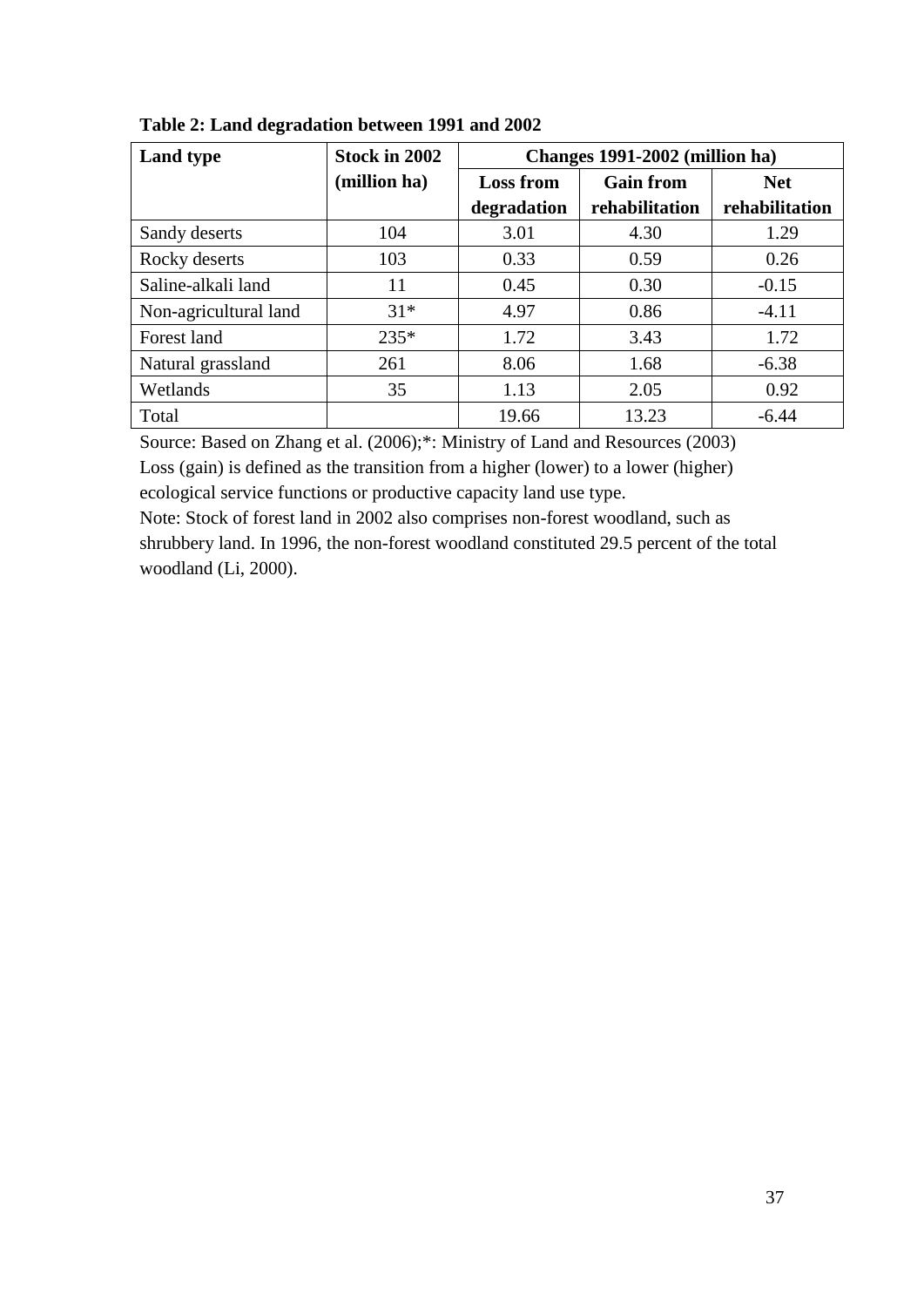|                    | <b>Total erosion area</b> |                    |                               |                  |                          | <b>More</b>               |                    |                          |
|--------------------|---------------------------|--------------------|-------------------------------|------------------|--------------------------|---------------------------|--------------------|--------------------------|
|                    | Whole<br>country          | <b>NW</b><br>China | <b>SW</b><br>China            | Light<br>erosion | <b>Medium</b><br>erosion | <b>Intense</b><br>erosion | intense<br>erosion | <b>Severe</b><br>erosion |
|                    |                           |                    | Percentage of total land area |                  |                          |                           |                    |                          |
| Total erosion area |                           |                    |                               |                  |                          |                           |                    |                          |
| 1985/86            | 38.5                      | 55.7               | 20.6                          | 19.5             | 8.2                      | 5.0                       | 2.7                | 3.2                      |
| 1995/96            | 37.5                      | 57.4               | 21.3                          | 17.0             | 8.5                      | 4.5                       | 3.5                | 4.0                      |
| 2001/02            | 37.6                      | 58.3               | 21.0                          | 17.2             | 8.5                      | 4.5                       | 3.4                | 4.0                      |
| Water erosion area |                           |                    |                               |                  |                          |                           |                    |                          |
| 1985/86            | 18.8                      | 13.4               | 18.6                          | 9.6              | 5.2                      | 2.6                       | 1.0                | 0.4                      |
| 1995/96            | 17.3                      | 13.9               | 19.2                          | 8.7              | 5.8                      | 1.9                       | 0.6                | 0.3                      |
| 2001/02            | 16.9                      | 13.7               | 18.7                          | 8.7              | 5.6                      | 1.8                       | 0.6                | 0.2                      |
| Wind erosion area  |                           |                    |                               |                  |                          |                           |                    |                          |
| 1985/86            | 19.7                      | 42.3               | 2.0                           | 9.9              | 2.9                      | 2.4                       | 1.7                | 2.7                      |
| 1995/96            | 20.1                      | 43.6               | 2.2                           | 8.3              | 2.7                      | 2.6                       | 2.9                | 3.7                      |
| 2001/02            | 20.7                      | 44.6               | 2.3                           | 8.5              | 3.0                      | 2.6                       | 2.8                | 3.7                      |

**Table 3: Areas affected by erosion** 

Source: Heerink et al. (2009), Heerink et al. (2010)

Note: See Li et al. (2006) for definitions of light, medium, intense, more intense and severe erosion.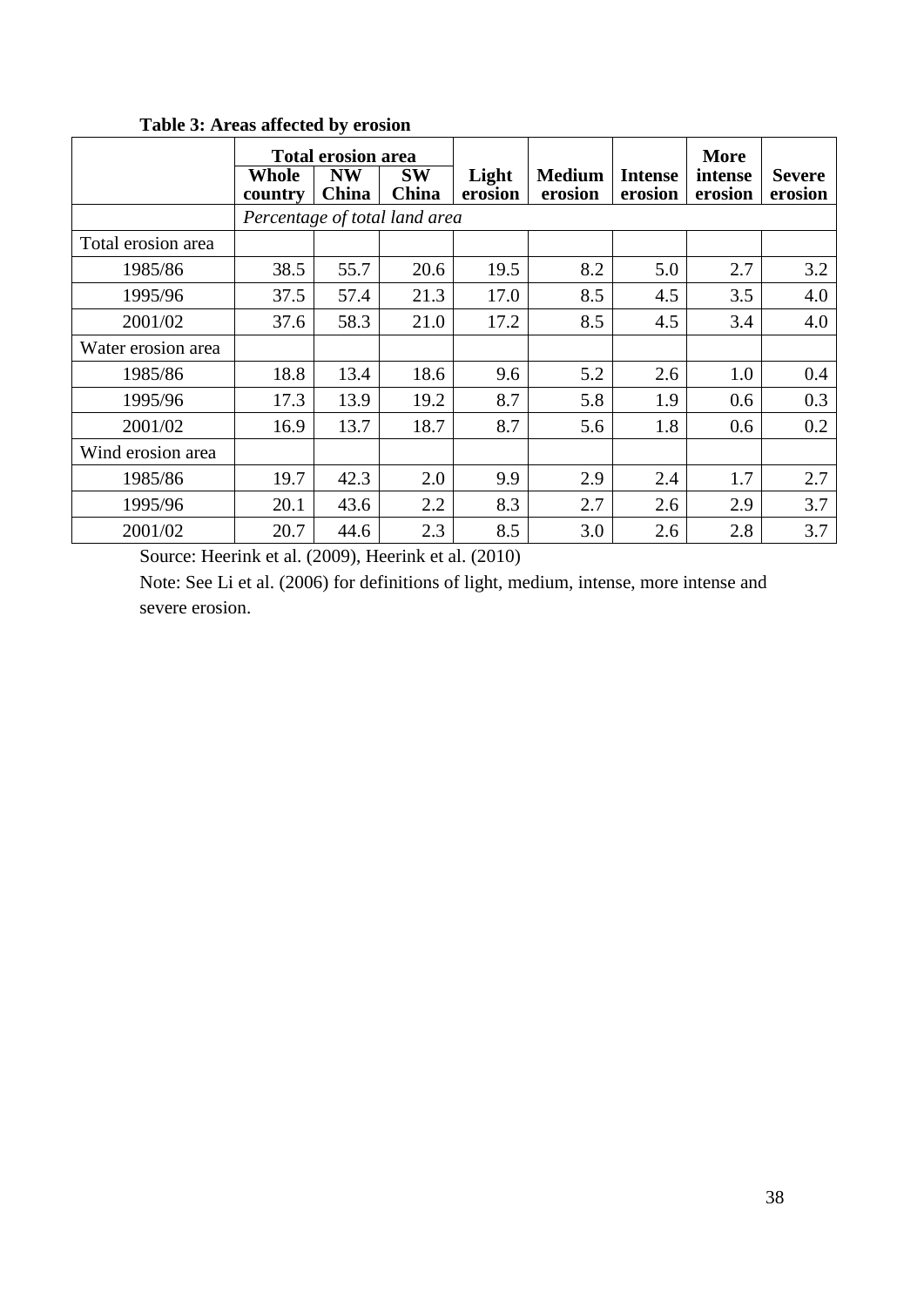|       | 1980  | 1993  | 2003  |
|-------|-------|-------|-------|
| Total | 2,849 | 2,373 | 2,180 |
| North | 964   | 838   | 757   |
| South | 4,176 | 3,665 | 3,208 |

# **Table 4: Water availability per capita, 1980 – 2003** (cubic meters)

Source: Shalizi (2006)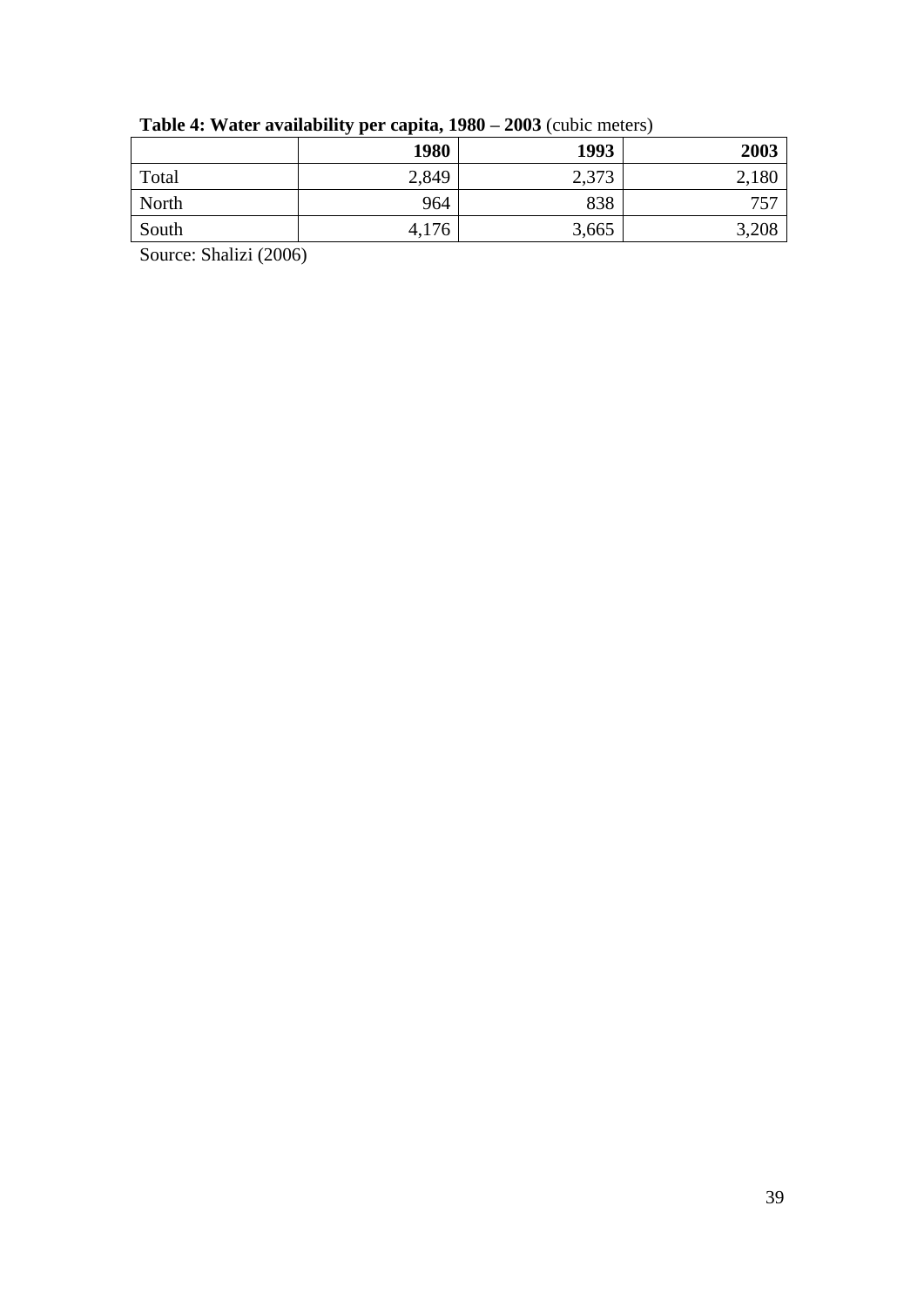|                           | 1992 | 1998 | 2006 |
|---------------------------|------|------|------|
| Tai Lake                  |      |      |      |
| <b>Total Phosphorous</b>  | 0.08 | 0.07 | 0.08 |
| <b>Total Nitrogen</b>     | 2.98 | 1.84 | 3.17 |
| Chao Lake                 |      |      |      |
| <b>Total Phosphorous</b>  | 0.25 | 0.36 | 0.15 |
| <b>Total Nitrogen</b>     | 3.83 | 2.88 | 1.61 |
| Dianchi Lake <sup>1</sup> |      |      |      |
| <b>Total Phosphorous</b>  | 0.23 | 0.41 | 1.42 |
| <b>Total Nitrogen</b>     | 2.14 | 4.76 | 13.7 |

**Table 5: Annual average water pollution in three major lakes, 1992 – 2006** (mg/ litre)

Source: World Bank (2001) and SEPA (2007)

 $1$ : Results for 2006 refer to the outer lake only.

The thresholds beyond which eutrophication becomes a visible problem are Total P > 0.05 and Total  $N > 0.5$  (World Bank, 2001).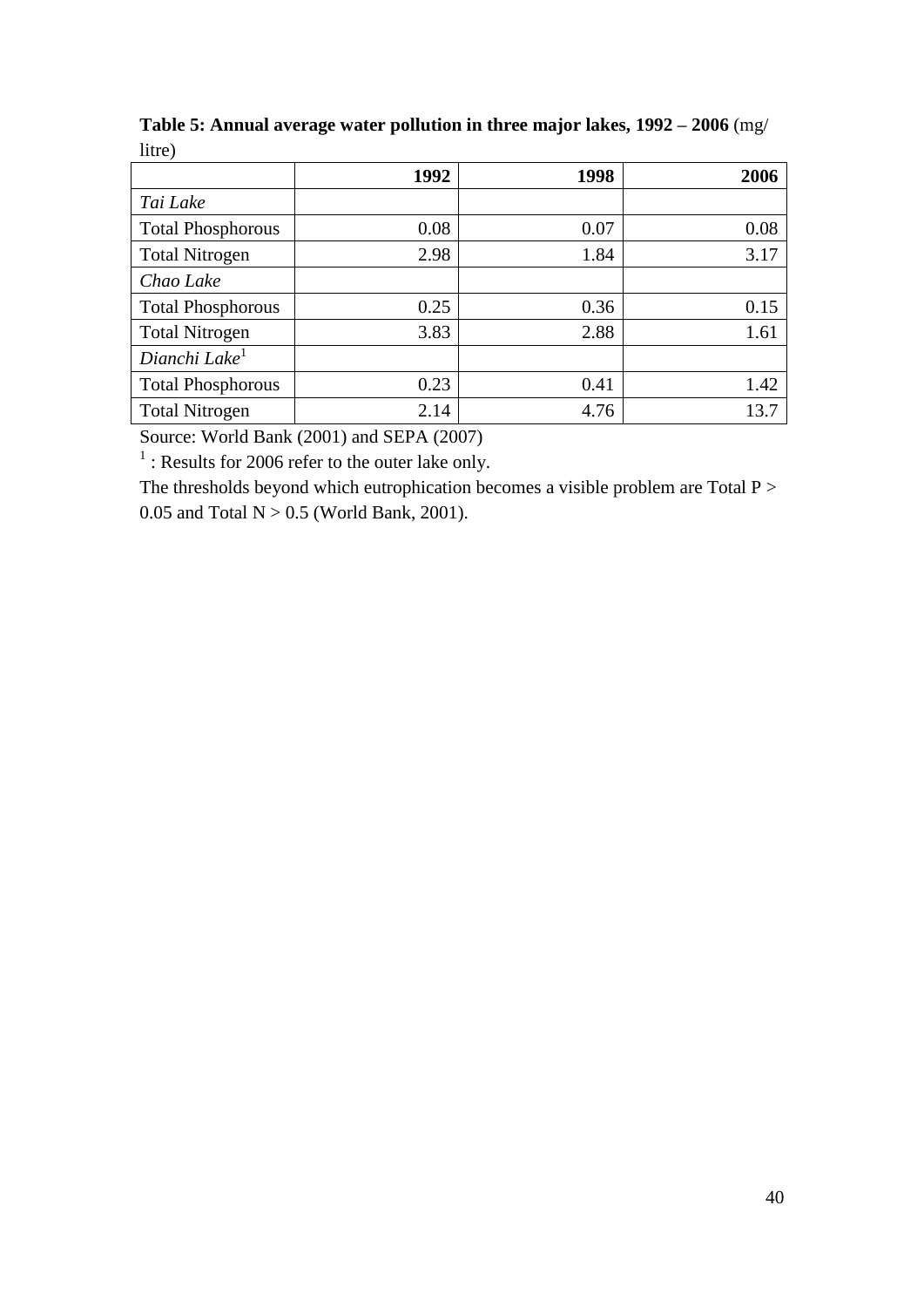## **Table A1: National soil erosion surveys**

| Time of<br>surveying | Time of<br>main data | <b>Type of</b><br>data | <b>Resolution</b><br>of data | <b>Supplementary</b><br>data                                | <b>Scale of</b><br>base map |
|----------------------|----------------------|------------------------|------------------------------|-------------------------------------------------------------|-----------------------------|
| 1984~1990            | 1985-1986            | Landsat-<br><b>MSS</b> | 80 <sub>m</sub>              | Provincial thematic<br>maps                                 | 1:500,000                   |
| 1999~2000            | 1995-1996            | Landsat-<br>TM         | 30 <sub>m</sub>              | Digital land use map<br>$(1:100,000)$ of years<br>1995~1996 | 1:100,000                   |
| 2002                 | 2001-2002            | Landsat-<br>TM         | 30 <sub>m</sub>              | Digital land use map<br>$(1:100,000)$ of year<br>2000       | 1:100,000                   |

Source: Li et al. (2006)